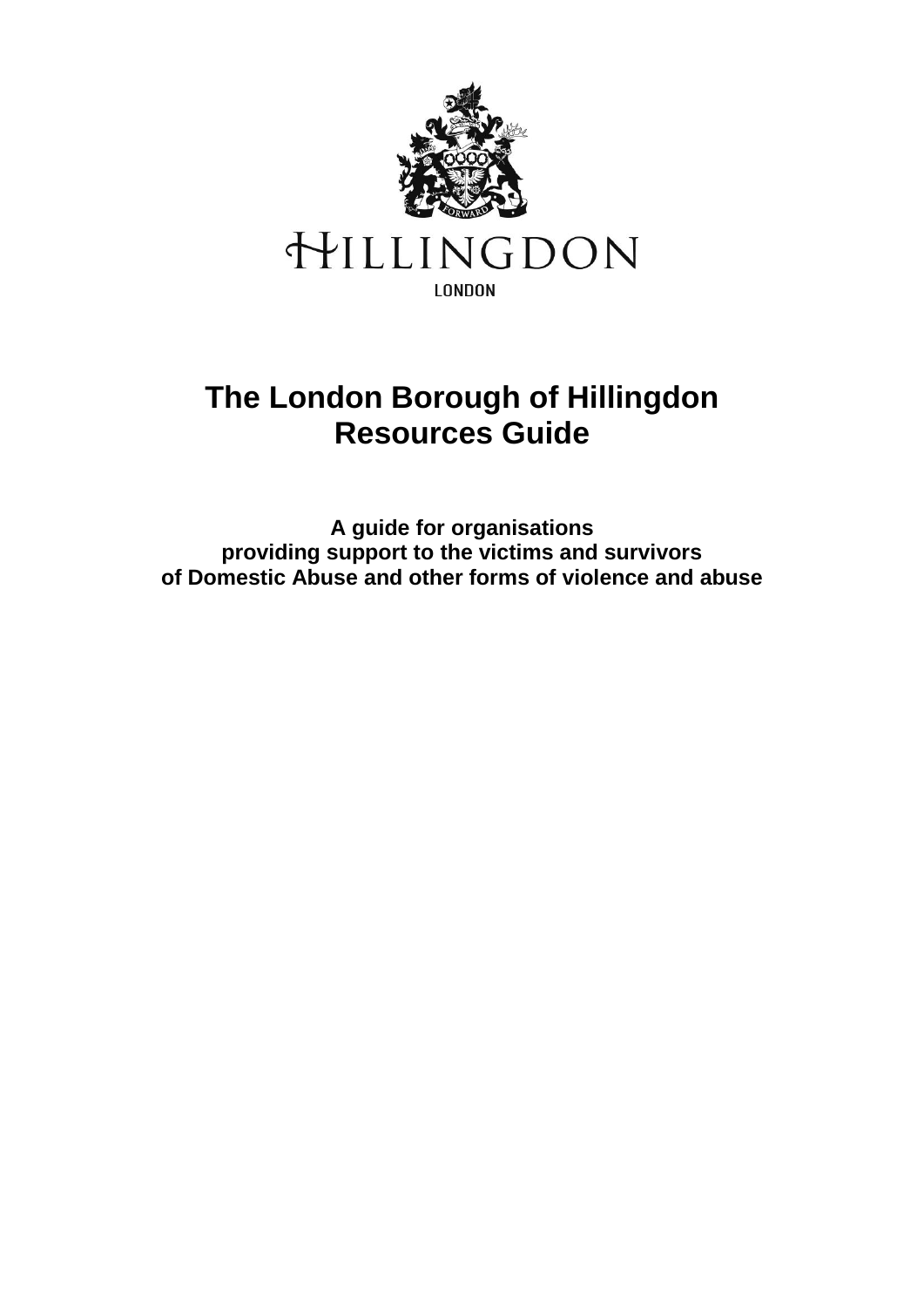# **Contents**

| <b>Section</b> | Category                                                            | <b>Page</b> |
|----------------|---------------------------------------------------------------------|-------------|
|                | <b>Domestic Abuse</b>                                               | 3           |
|                | Victims (women/BME/LGBTQ+/Disabled/Elderly/Young People/Travellers/ |             |
|                | Mental Health), Victims (men)                                       |             |
| $\overline{2}$ | <b>Child Sexual Exploitation</b>                                    | 12          |
| $\mathbf{3}$   | <b>Sexual Assault and Rape</b>                                      | 14          |
| 4              | <b>Harmful Traditional Practices</b>                                | 17          |
| 5              | <b>Modern Slavery</b>                                               | 21          |
|                | (Human Trafficking, Domestic Servitude, Forced Labour)              |             |
| 6              | <b>Perpetrators</b>                                                 | 24          |
| $\overline{7}$ | <b>Local Authority Departments</b>                                  | 25          |
| 8              | <b>Police</b>                                                       | 27          |
| 9              | <b>Healthcare</b>                                                   | 29          |
| 10             | <b>Addiction</b>                                                    | 32          |
| 11             | <b>Stalking and Harassment</b>                                      | 34          |
| 12             | <b>Military</b>                                                     | 35          |
| 13             | <b>Counselling and Support</b>                                      | 36          |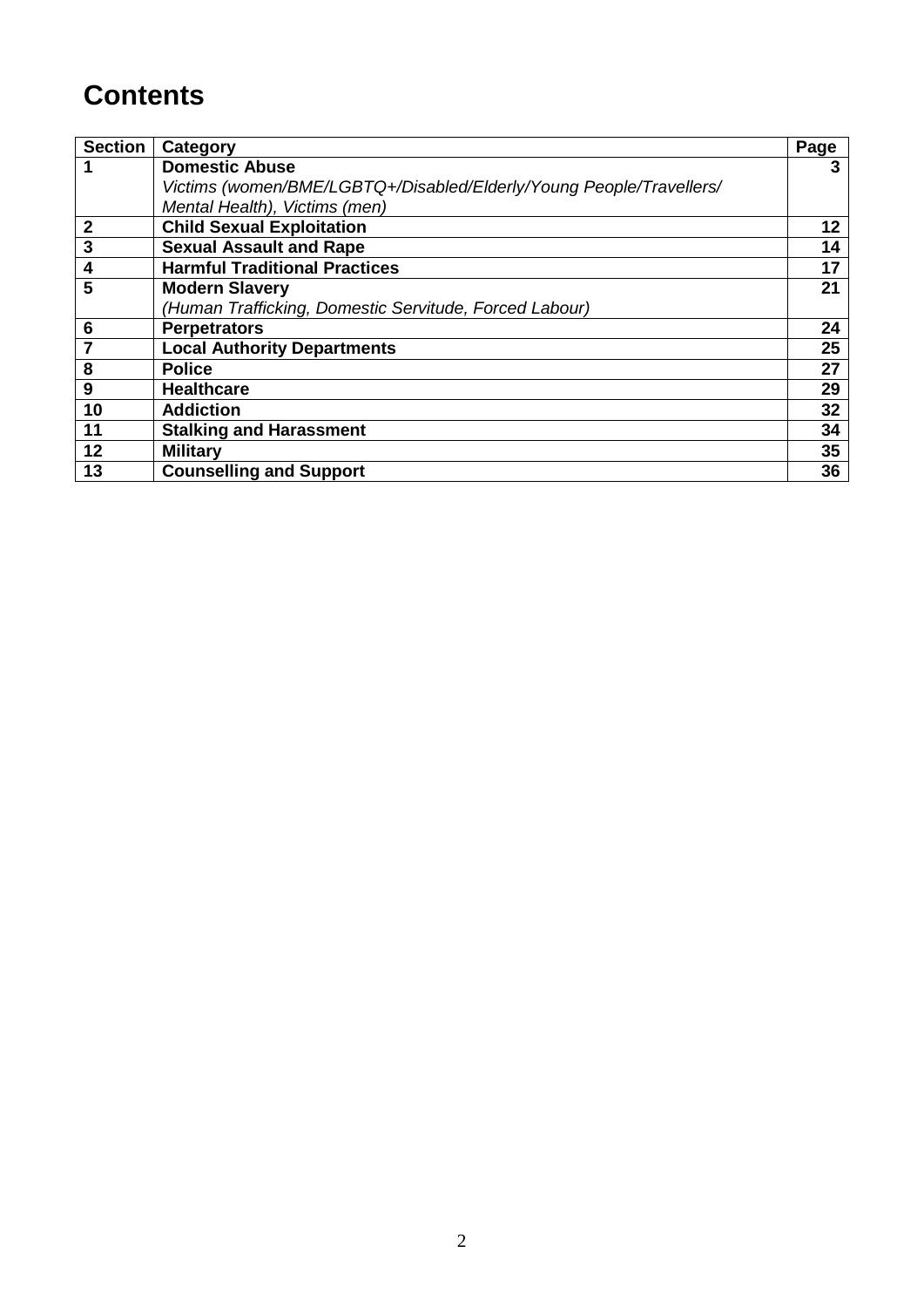# **1. Domestic Abuse** *Victims (women/BME/LGBTQ+/Disabled/Elderly/Young People/Mental Health), Victims (men) and Services for Perpetrators*

# **National DV 24 hour Helpline 0808 2000 247 (Operated by Women's Aid and Refuge) [www.nationaldomesticviolencehelpline.org.uk](http://www.nationaldomesticviolencehelpline.org.uk/)**

Freephone Helpline: 0808 2000 247

Are you experiencing domestic violence?

Do you know of someone who is experiencing abuse and may need help and support?

The Freephone 24 Hour National Domestic Violence Helpline is a national service for women experiencing domestic violence, their family, friends, colleagues and others calling on their behalf.

The Helpline can give support, help and information over the telephone, wherever the caller might be in the country. The Helpline is staffed 24 hours a day by fully trained female helpline support workers and volunteers.

All calls are completely confidential.

Translation facilities for callers whose first language is not English, and a service for callers who are deaf or hard of hearing are available.

---------

### **Refuge**

[www.refuge.org.uk/](http://www.refuge.org.uk/) Tel: 020 7395 7700 Freephone 24-Hour National Domestic Violence Helpline: 0808 2000 247

Supporting those who have experienced violence and abuse is at the core of everything Refuge does. No matter what your experience – domestic violence, sexual violence, 'honour' based violence, forced marriage, FGM, human trafficking or modern slavery – we are here to support you.

They run a range of specialist services to help survivors access safety and rebuild their lives. If a woman is not sure what service she wants or needs, Refuge will support her to explore her options.

---------

# **Women's Aid Federation of England**

[www.womensaid.org.uk](http://www.womensaid.org.uk/) Helpline: 0808 2000 247 (24 hours)

Women's Aid, The Survivor's Handbook accessed via [www.womensaid.org.uk/the-survivors-handbook/](http://www.womensaid.org.uk/the-survivors-handbook/)

Women's Aid Directory of Services can be accessed via [www.womensaid.org.uk/domestic-abuse](http://www.womensaid.org.uk/domestic-abuse-directory/)[directory/](http://www.womensaid.org.uk/domestic-abuse-directory/)

---------

### **Hillingdon Independent Domestic Violence Advocacy (HIDVA) Service**

[www.hillingdon.gov.uk/article/30369/Hillingdon-independent-domestic-violence-advocacy-HIDVA](https://www.hillingdon.gov.uk/article/30369/Hillingdon-independent-domestic-violence-advocacy-HIDVA) Tel: 020 8246 1745

The Hillingdon IDVA Service will asses the risk of harm a victim and their children are facing, create individual [safety plans](javascript:LBH_PBAway() and support, advise and guide the victim through any action they may decide to take. It also offers an independent and confidential listening ear providing:

- Advice and guidance
- Appointments and full safety plan if the victim is at serious risk of harm
- Advice, direction and support through the civil courts
- Advocacy and support through criminal procedures
- Referral to on-going support services
- Advocacy and referral to other appropriate support service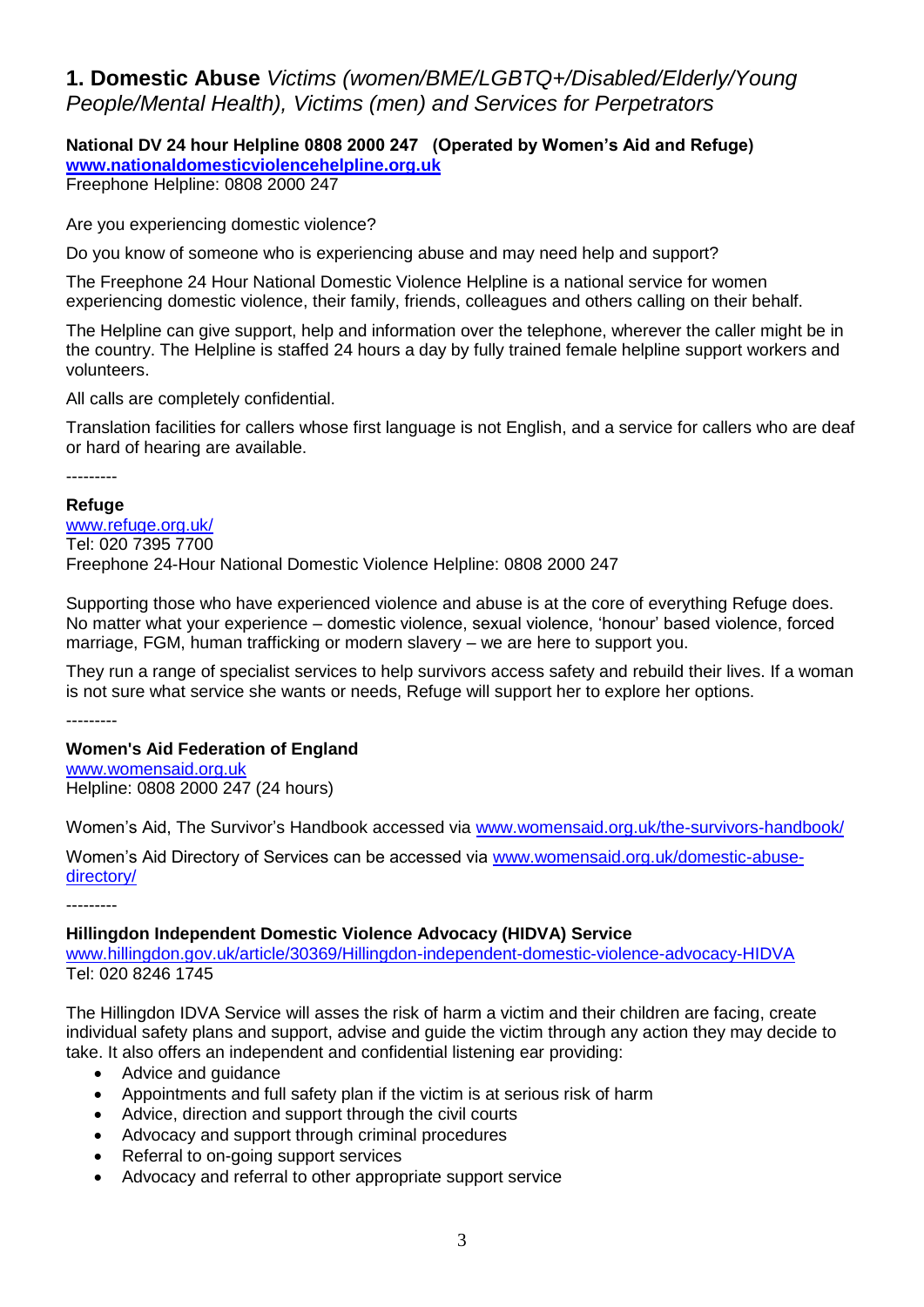# **Domestic Abuse (DA) Multi-Agency Risk Assessment Conference (MARAC)**

The DA Multi-Agency Risk Assessment Conference (MARAC) is where local agencies meet to discuss and use their professional skills to reduce the risks faced by high-risk victims of domestic abuse who are living in Hillingdon Borough.

For information regarding the MARAC process visit www.safelives.org.uk/sites/default/files/resources/MARAC%20FAQs%20General%20FINAL.pdf

For information relating to the Hillingdon DA MARAC visit [www.hillingdon.gov.uk/article/30377/MARAC---Information-for-professionals](http://www.hillingdon.gov.uk/article/30377/MARAC---Information-for-professionals)

For further information and advice on making a referral please call the DA MARAC Coordinator: Tel: 0208 246 1789 Email: [Tim.Moriarity@met.police.uk](mailto:Tim.Moriarity@met.police.uk) - coordinator

---------

### **The London Violence Against Women and Girls (VAWG) Consortium** [thelondonvawgconsortium.org.uk/partners/](https://thelondonvawgconsortium.org.uk/partners/)

There are 29 specialist organisations in this partnership. For further support and advice contact:

- Solace Advice Hub Tel: 0808 802 5565 Email: [advice@solacewomensaid.org](mailto:advice@solacewomensaid.org)
- Women and Girls Network Advice Hub Tel: 0808 801 0660 Email: [advice@wgn.org.uk](mailto:advice@wgn.org.uk)

---------

### **Hillingdon Women's Centre**

[www.hillingdonwomenscentre.org/domestic-abuse/](http://www.hillingdonwomenscentre.org/domestic-abuse/) Tel: 01895 259 578 Email: [info@hillingdonwomenscentre.org](mailto:info@hillingdonwomenscentre.org)

The charity is open to women aged 18 and over with any issue; of which the greatest demand is for those relating to domestic violence, sexual abuse, exploitation, housing/homelessness, mental health, poverty, isolation, language and culture.

---------

**Care2Talk**

[www.care-2talk.co.uk/](http://www.care-2talk.co.uk/) Tel: 07564 016066 Email: [info@care-2talk.co.uk](mailto:info@care-2talk.co.uk)

Provides the You, Me and Mum programme to support female victims and their children.

Care2Talk also provides a domestic violence intervention service for men and women who use (or have used) domestic abuse/violence in their intimate partner relationships.

Care2Talk provides a structured intervention programme including 1-2-1 and group work and a partner support service.

They work with people who are using violence and abuse in same sex/same gender relationships.

---------

#### **Southall Black Sisters**

[www.southallblacksisters.org.uk](http://www.southallblacksisters.org.uk/) Tel: 0208 571 0800 (helpline) Open Monday, Wednesday and Friday 9.30am to 4.30pm Tel: 0208 571 9595 (enquiries) Open Monday to Friday 9am to 5pm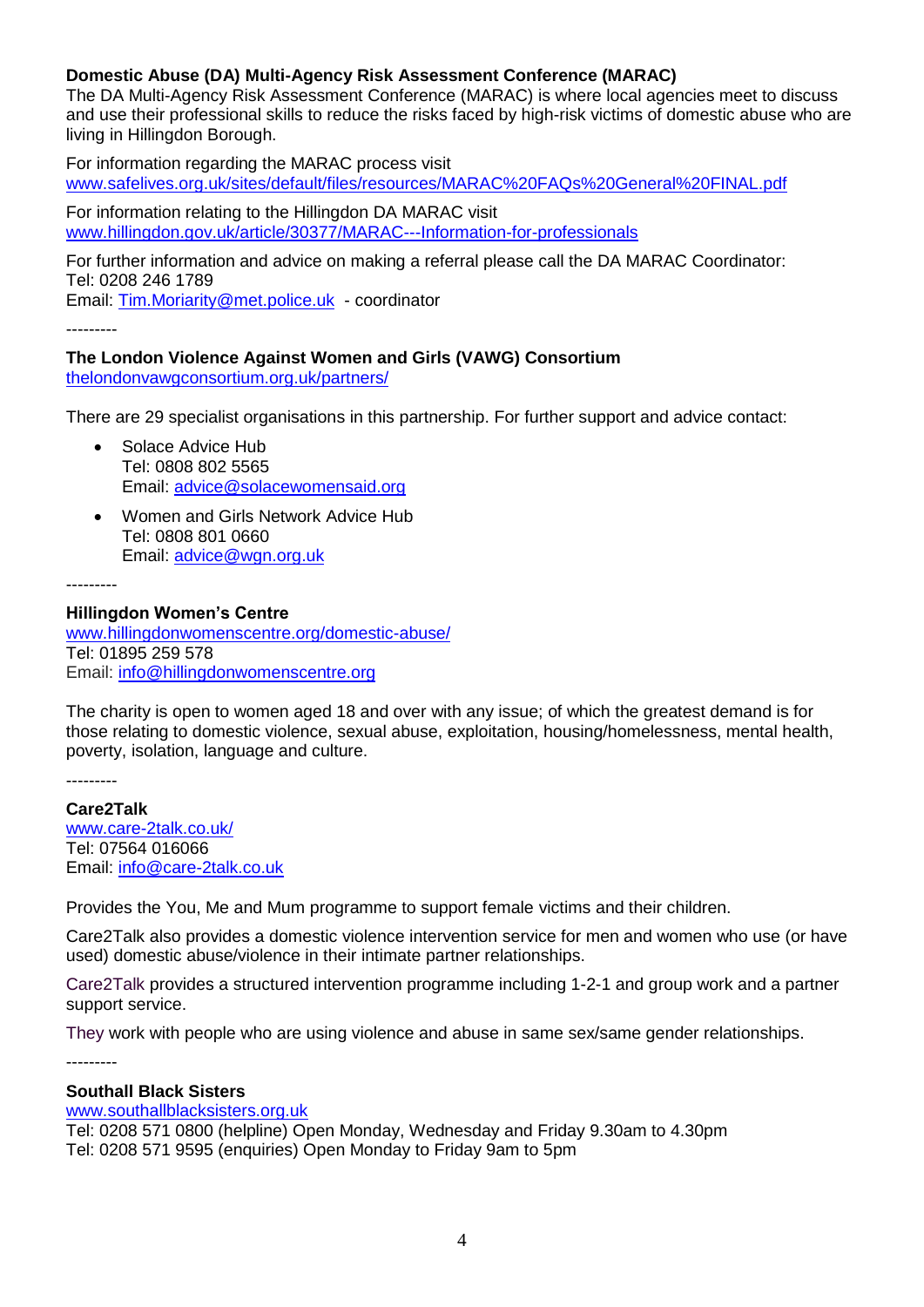Southall Black Sisters provides information, advice, advocacy, practical help, counselling and support to women and children experiencing domestic and other forms of gender-related violence. Services include:

- Rape and sexual abuse
- Forced marriage
- Honour crimes
- Sexual harassment
- Dowry related abuse
- Matrimonial issues
- Child residence and contact
- Housing and homelessness
- Immigration and asylum
- Suicide, self harm, mental health and depression

They can can advise you in English, Hindi, Punjabi, Gujarati and Urdu and arrange interpretation in Somali and other languages.

---------

# **Ashiana Project (London)**

[ashiana.org.uk](http://ashiana.org.uk/) Helpline: 020 8539 0427 Email: [Info@ashiana.org.uk](mailto:Info@ashiana.org.uk)

The Ashiana Network offers specialist refuge, advice, support and counselling services for black and minority ethnic women and girls (14+) affected by domestic violence, sexual violence, forced marriage, honour based violence, female genital mutilation and women who have no recourse to public funds.

Office opening hours are Monday to Friday between 9.30am to 12pm and 1pm to 5pm.

---------

---------

# **Asian Women's Resource Centre (AWRC)**

[asianwomencentre.org.uk/](http://asianwomencentre.org.uk/) Tel: 020 8961 6549/ 5701

The AWRC tackles issues relating to abuse which includes domestic and sexual violence, forced marriages, honour based violence, and trafficking.

The AWRC also addresses the many interrelated issues associated with violence such as homelessness, welfare benefits, child contact and immigration which includes support to women who have no recourse to public funds, students and over stayers.

Practical and same language services are available.

**Standing Together Against Domestic Violence** [www.standingtogether.org.uk/](http://www.standingtogether.org.uk/) Tel**:** 020 8748 5717 Email**:** [admin@standingtogether.org.uk](mailto:admin@standingtogether.org.uk)

Standing Together Against Domestic Violence is a UK charity bringing communities together to end domestic abuse.

Standing Together supports organisations, including the police, criminal justice partners, social services, healthcare workers and charities, to identify and respond effectively together to domestic violence.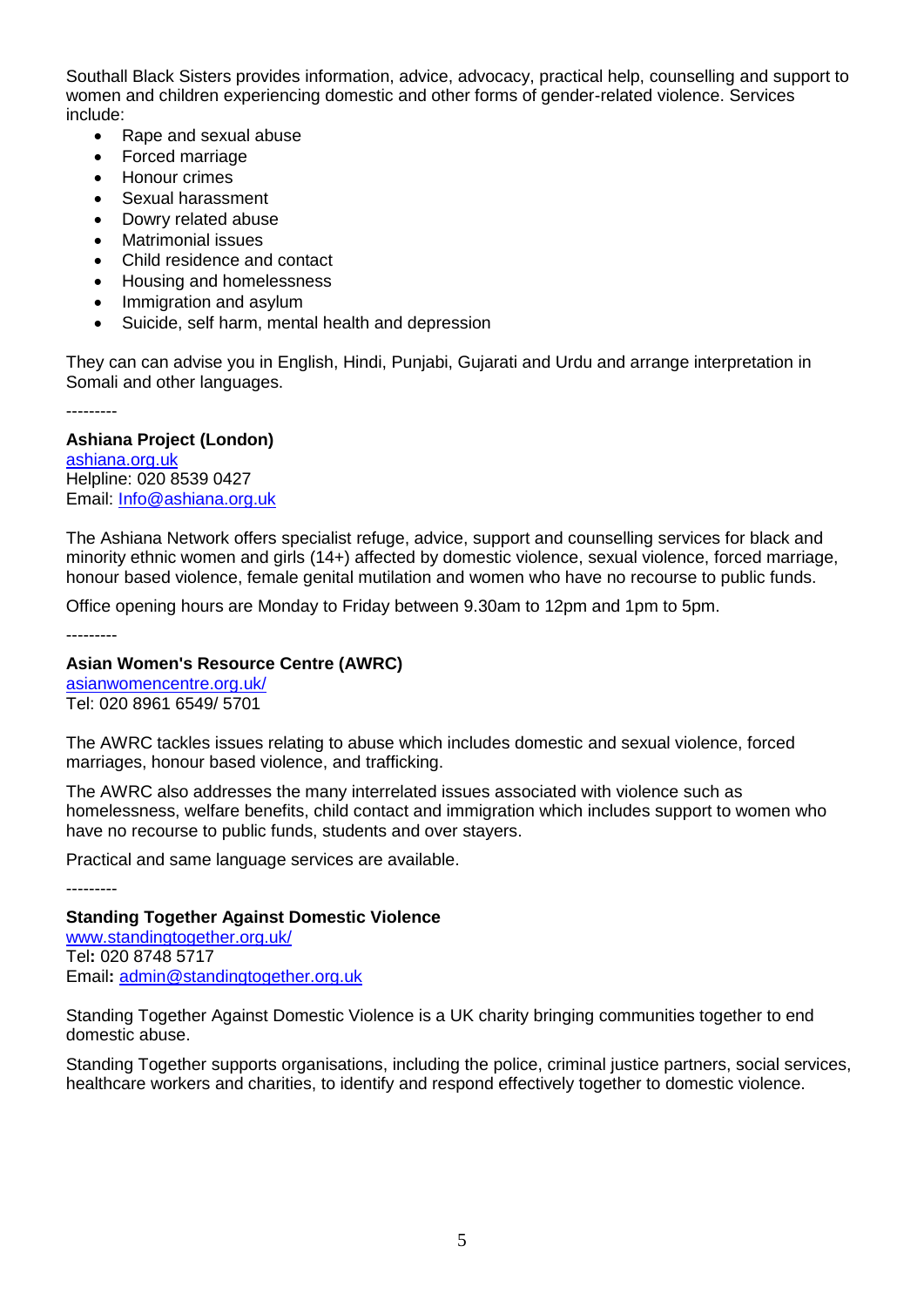# **Hillingdon Safeguarding Children's and Safeguarding Adults' Boards**

Visit the following websites for more information on the work of the Boards: [hillingdonlscb.org.uk/professionals/useful-guidance/domestic-abuse/](https://hillingdonlscb.org.uk/professionals/useful-guidance/domestic-abuse/) [hillingdonsab.org.uk](https://hillingdonsab.org.uk/) Tel: 01895 556633

---------

# **Respect**

[respect.uk.net/](http://respect.uk.net/) Tel: 0808 802 4040 Tel: 0808 801 0327 (men's helpline)

Respect is the UK membership organisation for work with domestic violence male victims of domestic violence and young people's violence in close relationships.

Respect also lead on domestic abuse perpetrator programmes for men.

For **general enquiries** call the main office line: 020 7549 0578 – please don't use this number with enquiries about domestic violence perpetrator programmes or about support for male victims.

Enquiries about working with domestic violence perpetrators and for availability of domestic violence perpetrator programmes call the Respect Freephone:

Tel: 0808 802 4040 (Monday to Friday, 9am to 5pm)

Enquiries about supporting male victims of domestic violence: call the Men's Advice Line on:

Tel: 0808 801 0327 (Monday to Friday, 9am to 5pm)

Calls to 0808 80 numbers are free to call from landlines and mobile phones within the UK and do not appear on itemised bills. They are also free to call from BT payphones.

---------

### **Galop, the LGBT+ anti-violence charity**

[www.galop.org.uk/domesticabuse/](http://www.galop.org.uk/domesticabuse/) Tel: 0207 704 2040 Email: [referrals@galop.org.uk](mailto:referrals@galop.org.uk)

If you are in London, the [LGBT Domestic Abuse Partnership](http://lgbtdap.org.uk/) can help too. The DAP is made up of 4 LGBT agencies who each provide different services for LGBT victims/survivors of domestic abuse.

With one phone call, you will be linked in with Galop, Stonewall Housing, LGBT Switchboard, and London Friend. You'll have access to a range of services including:

- Advice and safety planning
- Housing advice, including options on finding safe accommodation
- Emotional support
- Free one-to-one Counselling
- Support and assistance with dealing with the police
- Help reporting incidents
- Legal advice on civil or criminal protection (eg non-molestation orders)
- Support through civil and criminal court system
- Help finding solicitors
- Advice on child safety and child contact issues

Specific support around sexual abuse too.

Translation service available to those who do not have English as a first language

To get started with the LGBT Domestic Abuse Partnership, contact Galop on 0207 704 2040 or fill out [lgbtdap.org.uk/self-referrals/.](http://lgbtdap.org.uk/self-referrals/)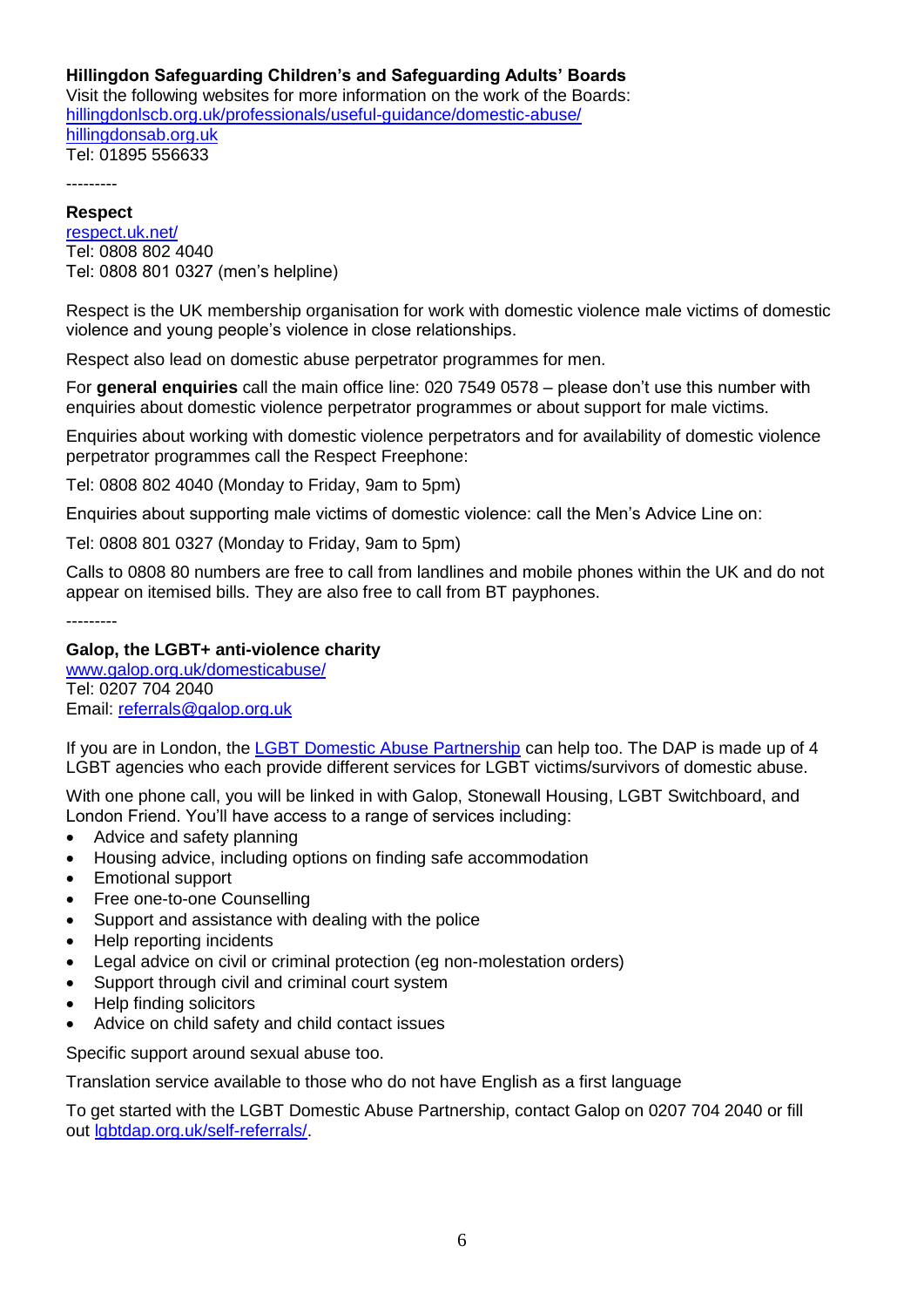### **Stonewall LGBT Domestic Abuse**

[www.stonewall.org.uk/help-advice/criminal-law/domestic-violence](http://www.stonewall.org.uk/help-advice/criminal-law/domestic-violence)

For further information call Stonewall's Information Service on 08000 502020 (Monday to Friday, 9.30am to 5.30pm).

---------

### **Albert Kennedy Trust**

[www.akt.org.uk](http://www.akt.org.uk/) 48 The Chocolate Studios, 7 Shepherdess Place, London N1 7LJ Tel: 020 7831 6562 (Monday to Friday, 10am to 4.30pm)

A LGBTQ+ Youth Homelessness charity, which ensure young people's needs and issues are at the heart of everything they do.

AKT is involved in youth engagement, consultancy and campaigning.

---------

#### **LGBT - Young Hilingdon**

[www.hillingdon.gov.uk/article/30049/LGBT](http://www.hillingdon.gov.uk/article/30049/LGBT)

Want to have a confidential chat and meet likeminded people of your own age (13 to 19)?

Our service is running a youth work drop-in project for young people who identify as LGBT or who are questioning their sexuality.

You can meet new friends in a safe space, get involved in a range of youth work activities and access advice and information.

The project is based at a central location in Uxbridge and takes place on Mondays from 4pm to 6.30pm

The session is delivered in partnership with colleagues from [Mosaic LGBT Youth Centre](http://www.mosaicyouth.org.uk/index.php#.Ud0--j526Jc)

If you need additional information about this project call 01895 250721/07951 884349 or call the Mosaic youth project on 07931 336668 or email [Info@mosaicyouth.org.uk](mailto:Info@mosaicyouth.org.uk)

---------

### **West London LGBT Forum and Support Groups**

Details can be found by visiting: [www.ealingcvs.org.uk/equalities-and-cohesion/lgbt/other-lgbt-contacts-and-resources/](http://www.ealingcvs.org.uk/equalities-and-cohesion/lgbt/other-lgbt-contacts-and-resources/)

---------

#### **Victim Support**

[www.victimsupport.org.uk/help-and-support/get-help/support-near-you/london/west-london](http://www.victimsupport.org.uk/help-and-support/get-help/support-near-you/london/west-london)

If you've been affected by crime, call the West London Victim Assessment and Referral Service on freephone 0808 168 9291 (lines are open 8am to 8pm Monday to Friday and 9am to 5pm on Saturdays).

You can also contact your local victim team in West London on 020 8965 1141 (lines are open 9am to 5pm, Monday to Friday).

Alternatively, you can contact us via [live chat](https://www.victimsupport.org.uk/help-and-support/get-help/support-near-you/live-chat) - our normal operating hours are from 9am to 5pm Monday to Friday.

If you need support outside of our open hours, call the **[Support line](https://www.victimsupport.org.uk/help-and-support/get-help/supportline)** for free on [0808 16 89 111](tel:08%2008%2016%2089%20111) or request [support via the](https://www.victimsupport.org.uk/help-and-support/get-help/request-support) website

---------

 **Hillingdon Safe Space project** (operated by Victim Support) Tel: 020 8965 1141 Email: [HillingdonSafeSPACE@victimsupport.org.uk](mailto:HillingdonSafeSPACE@victimsupport.org.uk)

Support for children and young people (age 5 to 18) affected by domestic abuse (only service users working or being educated in the six southern wards of the borough).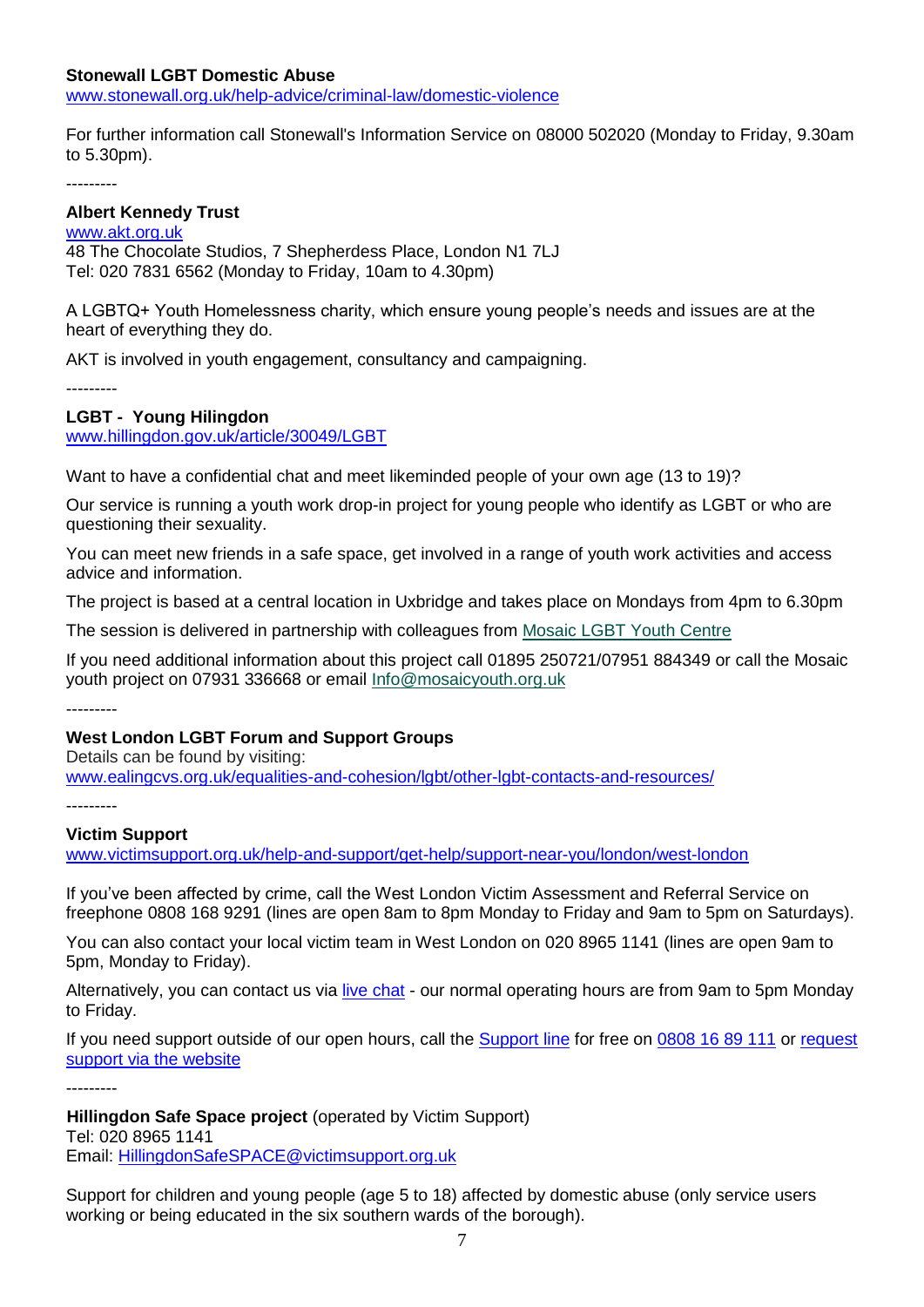# **Victim Support (VS) IDVA service**

The Victim Support IDVAs (Independent Domestic Violence Advocates) service is staffed by specialist caseworkers and supported by specialist volunteers.

These workers will help you to decide what action you want to take and the support and help that feels right for you.

IDVAs often support survivors through the criminal justice system, if you choose to report the crime, and co-ordinate health and support services.

VS has domestic abuse outreach services, which will work with victims in the community, co-ordinating support and providing direct practical and emotional support.

---------

### **Women and Girls Network**

[www.wgn.org.uk/](http://www.wgn.org.uk/) Tel: 0808 801 0660

Women and Girls Network (WGN) is a free, women-only service that supports women in London who have experienced violence, or are at risk of violence.

The Network offers counselling, advocacy and advice for women and girls who have experienced gendered violence, including sexual and domestic violence.

---------

### **Ascent**

[thewomensresourcecentre.org.uk/8653-2/](https://thewomensresourcecentre.org.uk/8653-2/) Tel: 020 7697 3450 Email: [admin@wrc.org.uk](mailto:admin@wrc.org.uk)

Ascent is a project undertaken as part of the London Violence Against Women and Girls (VAWG) Consortium, delivering a range of services for survivors of domestic and sexual violence, under six themes, funded by London Councils.

23 organisations are currently involved in the Ascent project.

Ascent improves service provision for those affected by sexual and domestic violence in London through the provision of front-line services as well as support to voluntary and statutory organisations.

---------

### **P3 - Hillingdon Drop In Centre - Navigator**

[www.p3charity.org/services/hillingdon-drop-in-navigator](http://www.p3charity.org/services/hillingdon-drop-in-navigator) 18e Fairfield Road, Yiewsley, West Drayton, UB7 8EX Tel: 01895 436114 Opening times: Monday 9am to 5pm, Tuesday 1pm to 7pm, Wednesday 9am to 5pm, Thursday 1pm to 7pm, Friday 9am to 5pm

Open to all young people who need advice or support, be that about their tenancy or housing situation, relationship issues, or if they simply need support to access other services.

No appointment needed.

Services include:

- Housing and homelessness
- Accessing specialist services
- Dealing with debt
- Mental and physical health
- Education and employment
- Addiction issues
- Relationships

There are different ways to contact P3 – see the options here: [www.p3charity.org/contact-us/contact-us](http://www.p3charity.org/contact-us/contact-us)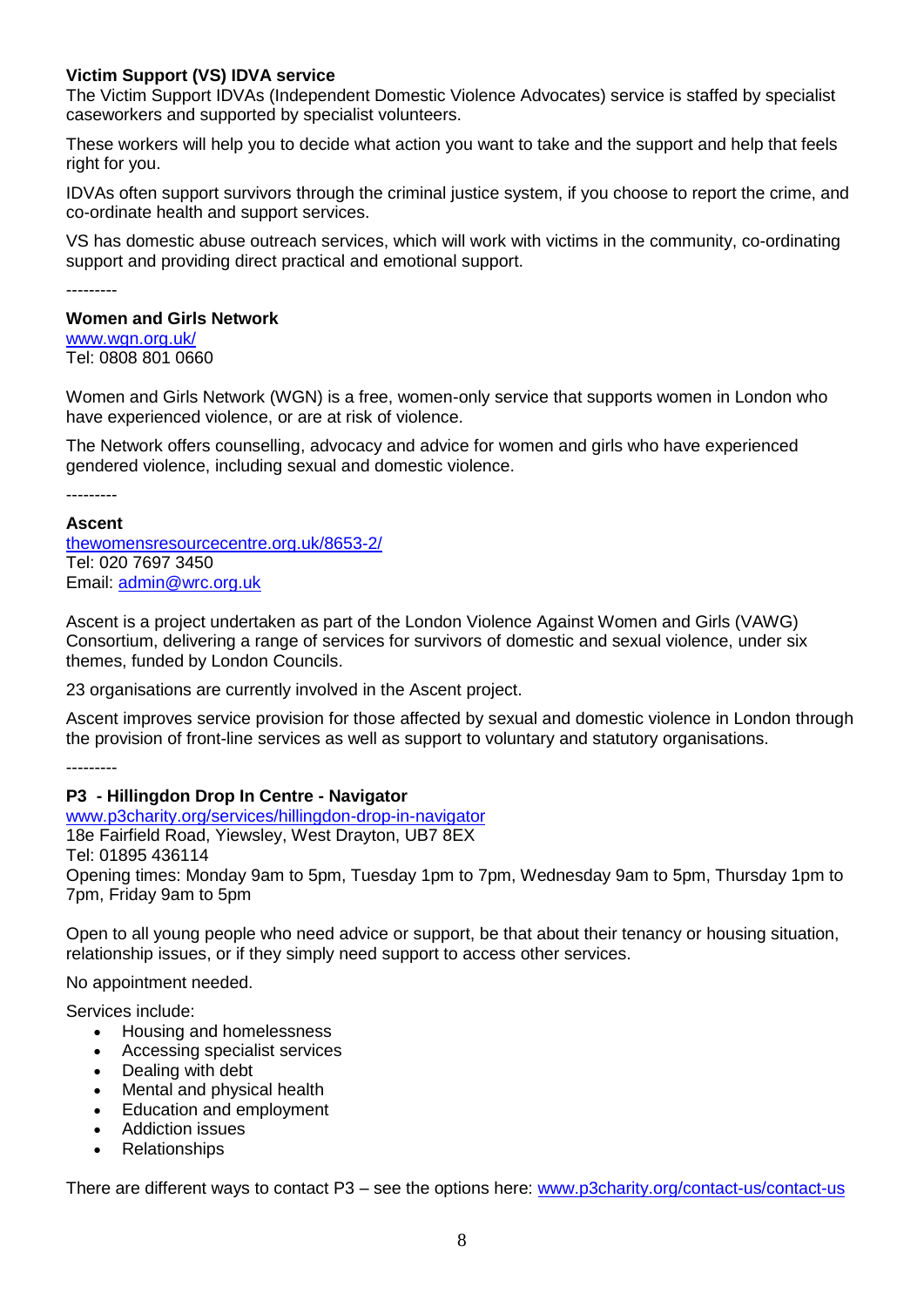# **National Centre for Domestic Violence (NCDV)**

[www.ncdv.org.uk/](http://www.ncdv.org.uk/) Tel: 020 7186 8270 or 0800 970 2070 Email: [office@ncdv.org.uk](mailto:office@ncdv.org.uk)

The National Centre for Domestic Violence was established to help survivors of domestic violence and abuse obtain protection against an abuser, as well as offering services to the police, probation service, domestic abuse agency workers and the legal profession.

The National Centre for Domestic Violence provides a free, fast emergency injunction service to survivors of domestic violence regardless of their financial circumstances, race, gender or sexual orientation.

An emergency court injunction can sometimes be issued within 24 hours of making contact with NCDV.

---------

# **Hestia Housing and Support**

[www.hestia.org/](http://www.hestia.org/) Tel: 020 7378 3100 Urgent? Call 020 7378 3100 Email: [hestia.referrals@hestia.org](mailto:hestia.referrals@hestia.org) or [hestia.support@hestia.org](mailto:hestia.support@hestia.org)

Services include:

- Registered care homes
- Supported accommodation
- Day centres
- Befriending projects
- Community floating support
- Recovery Cafes
- Hospital Discharge Service

---------

# **Action on Elder Abuse**

[www.elderabuse.org.uk/](http://www.elderabuse.org.uk/) Tel: 020 8835 9280 Email: [Enquiries@elderabuse.org.uk](mailto:Enquiries@elderabuse.org.uk)

A major point to remember – whether you are personally coping with abuse or whether you are concerned about the abuse of another – is that you are not alone.

It is important therefore to protect yourself if you are an older person, and sometimes that can be very simple. Too often abuse has continued because people spotted something that felt wrong, but took no action as they doubted their own concerns. Being alert to the possibility of abuse is sensible, without needlessly seeing it everywhere.

---------

# **Age UK Hillingdon**

[www.ageuk.org.uk/hillingdon/about-us/contact-us/](http://www.ageuk.org.uk/hillingdon/about-us/contact-us/) Tel: 020 8756 3040 (Monday to Thursday 9am to 2pm. Friday 9am to 1pm) Email**:** [enquiries@ageukhillingdon.org.uk](mailto:enquiries@ageukhillingdon.org.uk)

Age UK Hillingdon offers lots of services for older people and their carers in Hillingdon Borough. Criteria for all services:

- Age 65 and over
- Resident in the London Borough of Hillingdon
- Registered with a GP in the London Borough of Hillingdon (our falls service)
- Housebound or have little social contact for our Befriending service only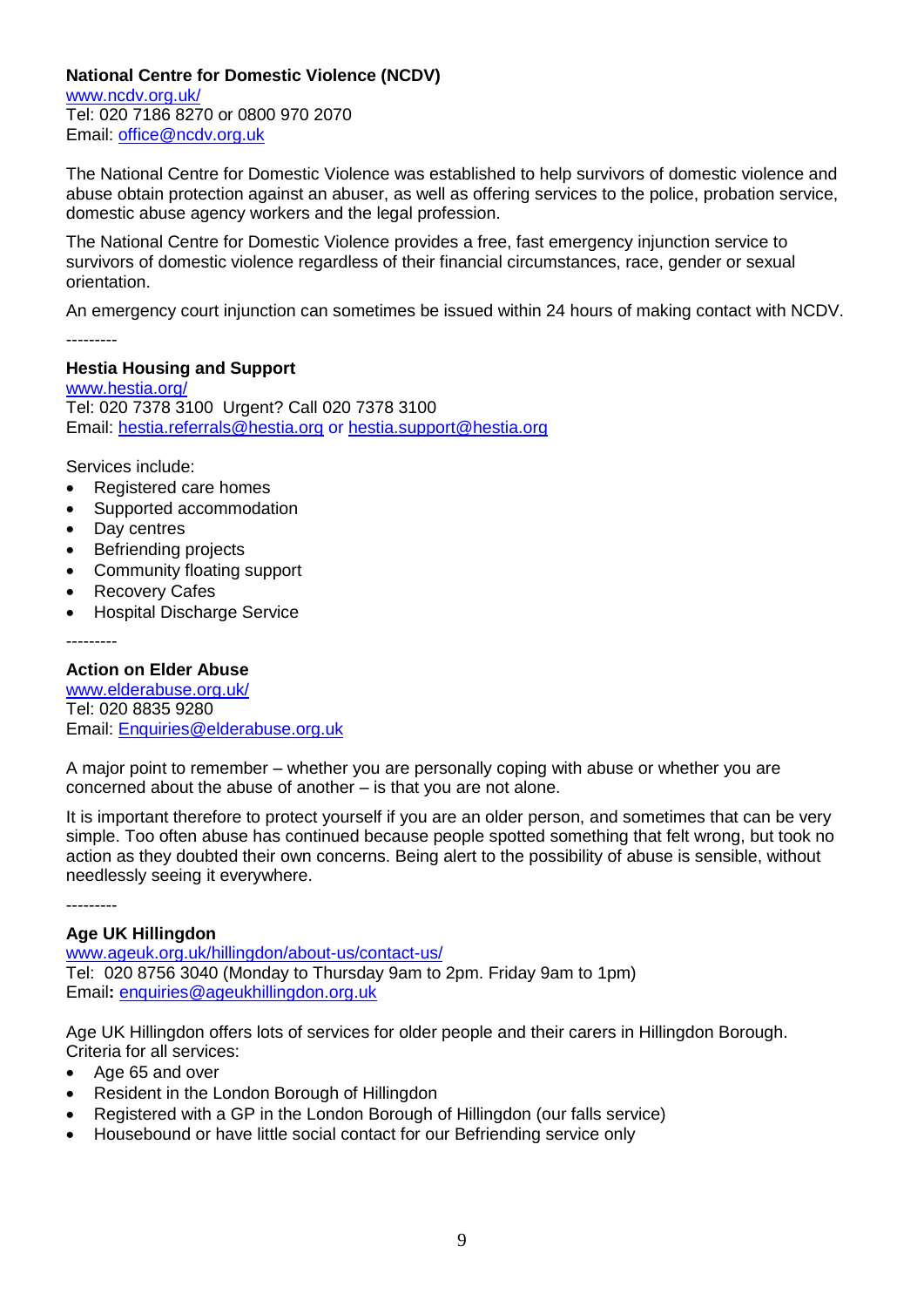### **SIGNHEALTH DEAF HOPE** [www.signhealth.org.uk/our-projects/deafhope-projects/](http://www.signhealth.org.uk/our-projects/deafhope-projects/) Tel: 020 3947 2600 Email: [info@signhealth.org.uk](mailto:info@signhealth.org.uk)

Have a range of projects, services and campaigns, all aimed at improving the health of Deaf people.

SignHealth is probably the country's biggest employer of Deaf people, and most of the staff in their projects and services are fluent sign language users.

SignalHealth's work is varied and aims to give Deaf people easier access to healthcare and information, as well as providing services which are not provided elsewhere.

The domestic abuse service is called DeafHope. It provides practical and emotional support to Deaf people who are experiencing domestic abuse, and to those who have survived it. The team help people to make choices and to stay safe.

---------

**SafeLives** [www.safelives.org.uk/about-us](http://www.safelives.org.uk/about-us) ---------

### **Men's Advice Line**

[www.mensadviceline.org.uk](http://www.mensadviceline.org.uk/) Tel: 0808 801 0327 (Freephone) Email: [info@mensadviceline.org.uk](mailto:info@mensadviceline.org.uk)

---------

### **NHS Choices**  <https://www.nhs.uk/live-well/healthy-body/getting-help-for-domestic-violence/>

---------

**Mankind Initiative** [www.new.mankind.org.uk/](http://www.new.mankind.org.uk/)  Tel: 01823 334244

Helping men escape from domestic abuse

---------

**Mankind UK** [www.mankindcounselling.org.uk](http://www.mankindcounselling.org.uk/) Tel: 01273 911680 Email: [admin@mankindcounselling.org.uk](mailto:admin@mankindcounselling.org.uk)

Advice and counselling for men experiencing violence.

---------

# **The Traveller Movement**

[travellermovement.org.uk](https://travellermovement.org.uk/) Tel: 020 [7607](tel:/02076072002) 2002 Email: [info@travellermovement.org.uk](mailto:info@travellermovement.org.uk)

Promoting the inclusion of Gypsies, Roma and Travellers through community engagement, advocating their human rights and leading on research to shape policy. (See also the organisations in section 4 of this resources guide).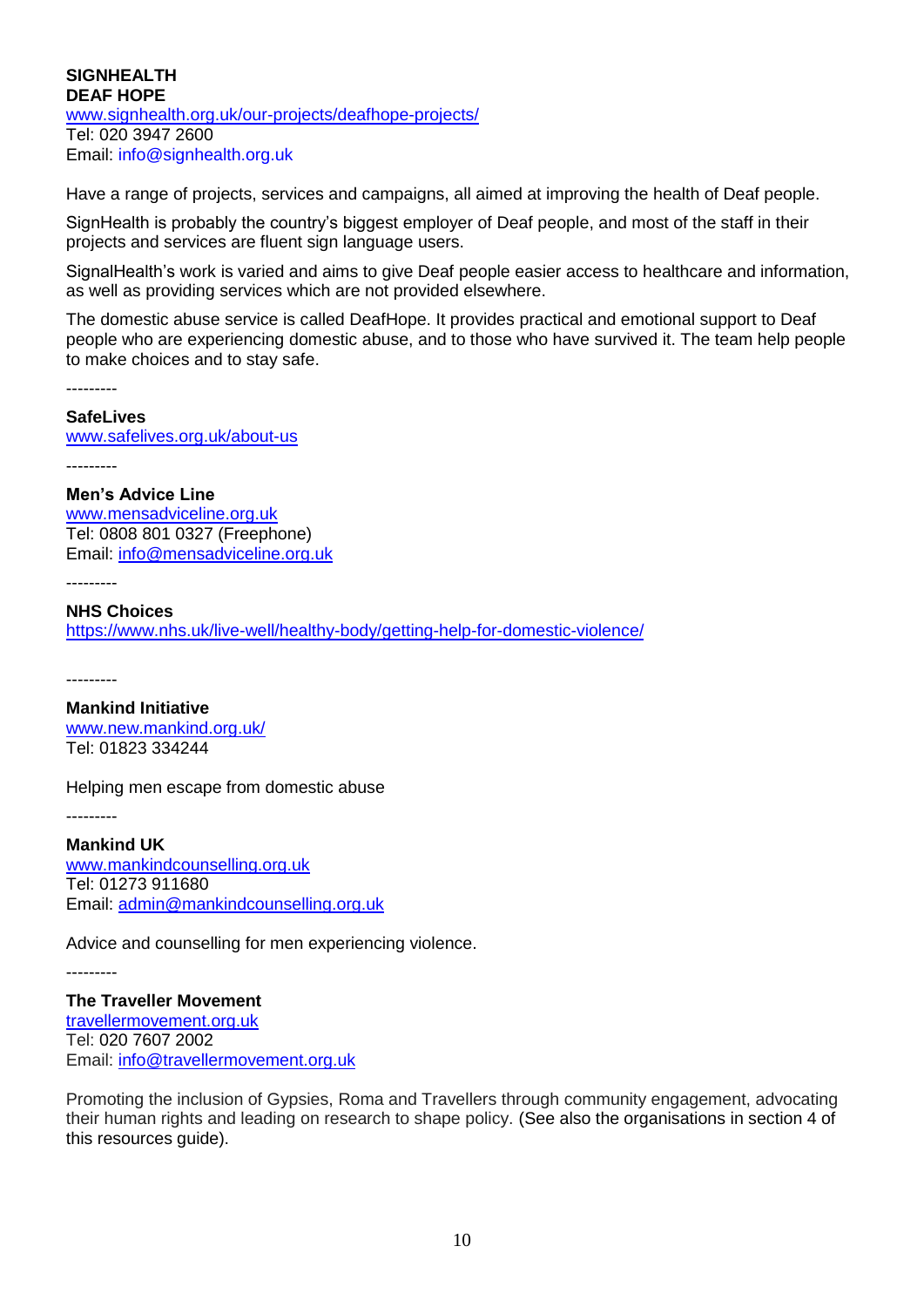# **West London Equality Centre**

[www.wlec.net](http://www.wlec.net/) Tel: 020 8231 2550 / 020 8231 2574 / 020 8231 2575 / 020 8231 2576 Opening hours: Monday to Friday, 10am to 4pm

Services include advice relating to:

- Debt
- Family including Matrimonial matters
- Employment
- Immigration
- Welfare and Benefits
- Housing/Tenancy

For further details please visit:<http://www.wlec.net/what-we-do/>

---------

# **Advance**

### [http://advancecharity.org.uk](http://advancecharity.org.uk/)

Advance's Minerva Service helps women involved in the Criminal Justice System to move on with their lives.

If you have been involved in the Criminal Justice System, Advance provides all the help you need to make the choices that are right for you at the women-only Minerva Centres and local hubs. Dedicated, specialist advocates are there to listen and support you to move forward with your life to a better future.

Advance works closely with probation (National Probation Service, Community Rehabilitation Company, housing, health, children's services and other professionals to get women all the guidance they need, when they need it, from one place.

Advance believe that the Criminal Justice System is built by men, for men, so it is important that a safe, woman-only option like Minerva is available for women and young girls.

To find out more about the Minerva Service for women involved in the Criminal Justice System call 020 8563 2225.

For self-referrals, please contact [MinervaWA@advancecharity.org.uk](mailto:MinervaWA@advancecharity.org.uk)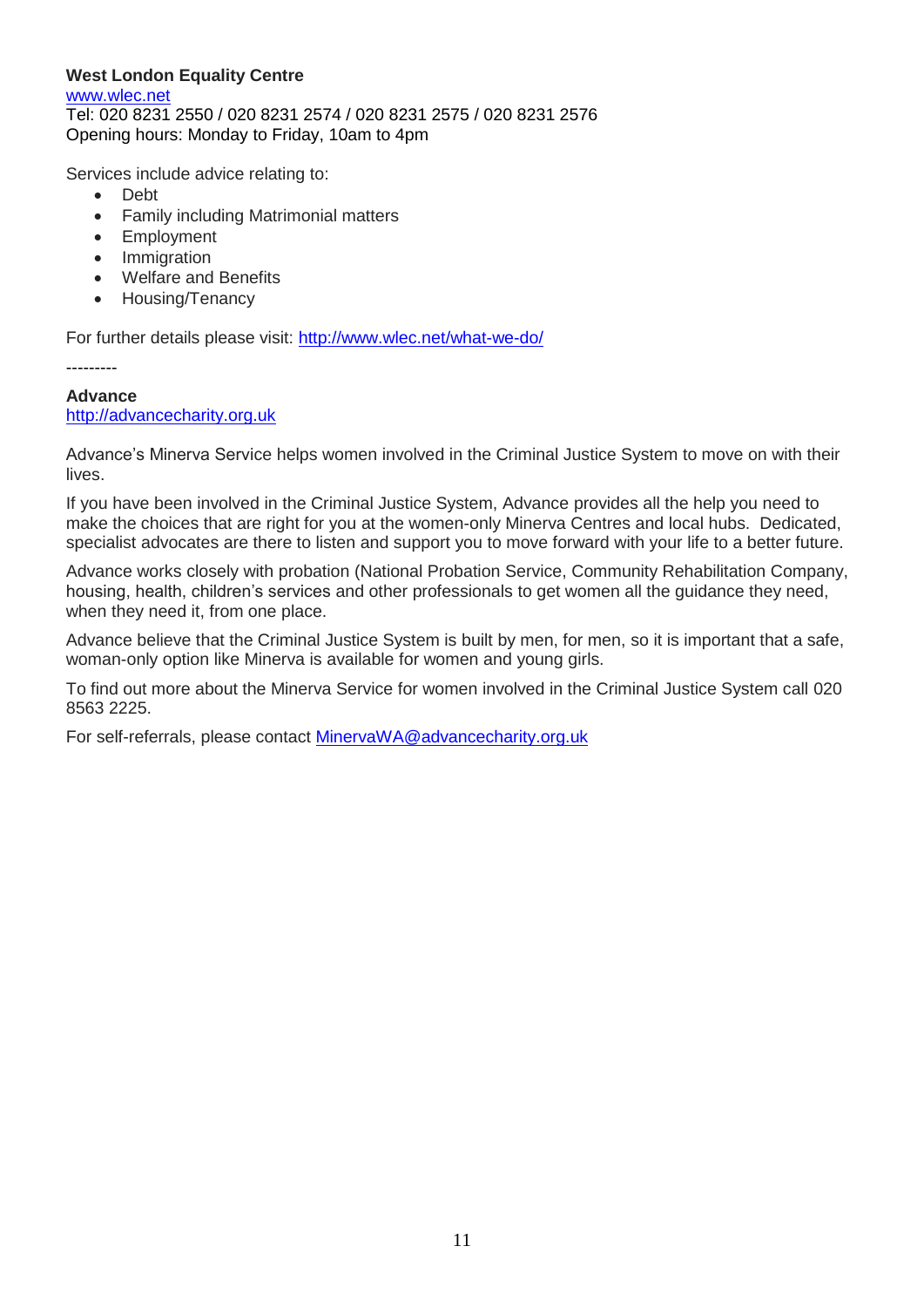# **2. Child Abuse including Criminal Child Sexual Exploitation**

### **Barnado's**

[www.barnardos.org.uk/what\\_we\\_do/our\\_work/sexual\\_exploitation.htm](http://www.barnardos.org.uk/what_we_do/our_work/sexual_exploitation.htm)

If you think that a child is in immediate danger please **dial 999**. Alternatively please contact your local authority social care department, or the NSPCC 24 hour child protection helpline listed below.

If you are a child who needs help, please call **[Childline](http://www.childline.org.uk/Pages/Home.aspx)** on **0800 11 11**.

Alternatively, please call **0808 800 5000** to discuss your concerns with the **[NSPCC 24 Hour Child](http://www.nspcc.org.uk/helpandadvice/nspcchelpline/nspcchelplines_wda59025.html)  [Protection Helpline](http://www.nspcc.org.uk/helpandadvice/nspcchelpline/nspcchelplines_wda59025.html)**.

---------

**NSPCC**

[www.nspcc.org.uk/preventing-abuse/child-abuse-and-neglect/child-sexual-exploitation/](http://www.nspcc.org.uk/preventing-abuse/child-abuse-and-neglect/child-sexual-exploitation/) Tel: [0808 800 5000](tel:/08088005000) Email: [help@nspcc.org.uk](mailto:help@nspcc.org.uk)

**Child abuse linked to faith or belief:**

[www.gov.uk/government/publications/national-action-plan-to-tackle-child-abuse-linked-to-faith-or-belief](http://www.gov.uk/government/publications/national-action-plan-to-tackle-child-abuse-linked-to-faith-or-belief) ---------

**National FGM Centre** [http://nationalfgmcentre.org.uk](http://nationalfgmcentre.org.uk/) Tel: 0208 498 7137 Email: [info@nationalfgmcentre.org.uk](mailto:info@nationalfgmcentre.org.uk)

---------

**Came Women and Girls Development Organisation (CAWOGIDO)**

<http://cawogido.co.uk/new/> Tel: 020 8422 3621 / 07931873801 Email: [margaretnyuydzewira@cawogido.co.uk](mailto:margaretnyuydzewira@cawogido.co.uk)

Came Women and Girls Development Organisation (CAWOGIDO) is a community based diaspora organisation dedicated to improving the health and well-being.

CAME aims to upgrade and improve the environment, health, educational, social, and cultural and infrastructure aspects. CAME provides education on women and girls sexual and reproductive health through seminars, workshops & conferences and capacity building for women.

CAME educates to prevent and tackles breast 'ironing'/flattening.

---------

# **The Victoria Climbié Foundation**

<https://vcf-uk.org/about-2/> Tel: 020 8619 1191 Email: [info@vcf-uk.org](mailto:info@vcf-uk.org)

- **Community Education Service Empowering communities** to safeguard their children - work with community groups and their service users to identify needs and tailor workshops to address these.
- **Active Listening Programme Promoting young people's life-chances** - an advocacy service for teenagers struggling with the impact of past or current abuse and neglect; and provision of regular work placements for young people.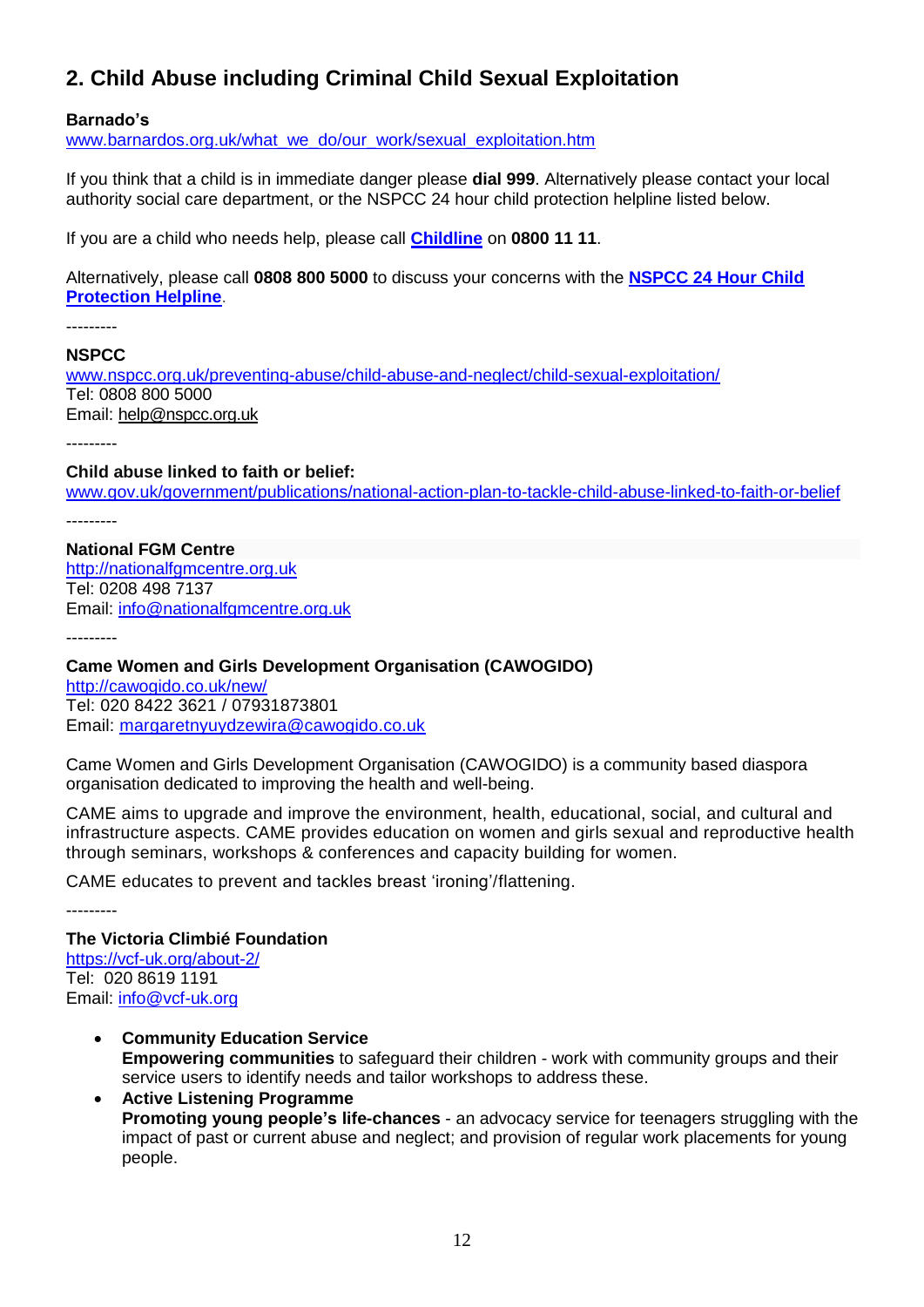- **Victim Support Service, Serious Case Review, Family Involvement and Support Package: Advocating for families** involved in court proceedings or who have lost a child through neglect or abuse, legal casework for children/families and facilitation of family engagement in serious case and DHRs
- **Practice consultancy**
- **Challenging and supporting child protection services** to improve their service delivery expert case work or review assessments, analysis and interventions, a community engagement strategy, tailored training for professionals, regular social work practice placements.
- **Campaigning**
- **Protecting children across culture and faith** Harmful practices linked to faith or belief; witchcraft and spirit possession, FGM, Radicalism Trafficked children, Child Sexual Abuse

---------

**Afruca** [www.afruca.org.uk](http://www.afruca.org.uk/) Tel: 0844 660 8607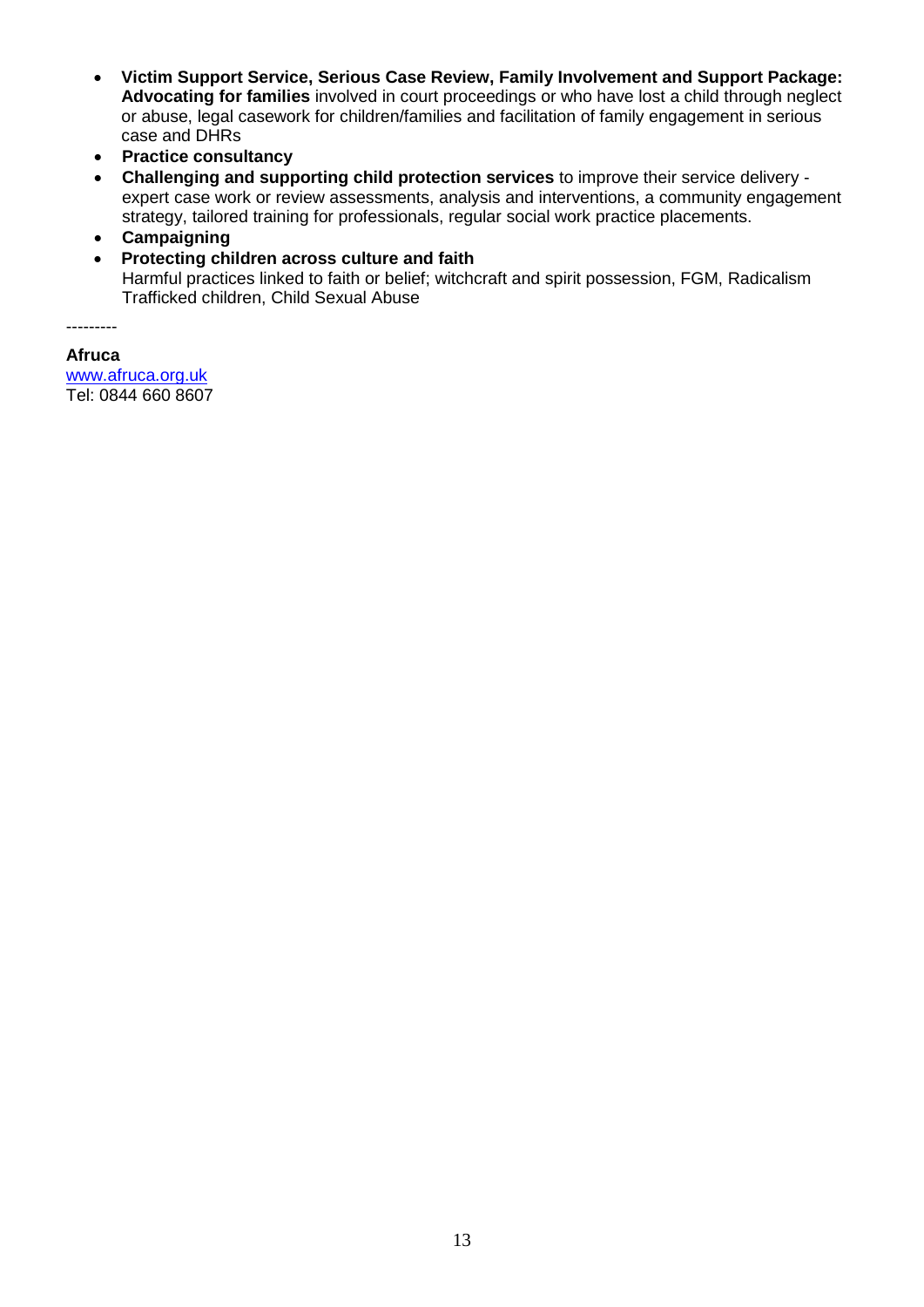# **3. Sexual Assault and Rape**

# **Havens (and Sexual Assault Referral Centres)**

[www.thehavens.org.uk/](http://www.thehavens.org.uk/)

Tel: [020 3299 6900](tel:020%203299%206900) for urgent advice/appointments

The Havens are specialist centres in London for people who have been raped or sexually assaulted. There to help you if you've been [raped or sexually assaulted](https://www.thehavens.org.uk/how-we-can-help/what-is-rape-sexual-assault/) in the past 12 months.

Centres are available 24 hours a day, 7 days a week, for an [initial assessment.](https://www.thehavens.org.uk/visiting-us/making-an-appointment/)

When they need to see you urgently, such as for a [forensic medical examination](https://www.thehavens.org.uk/visiting-us/what-happens-at-the-havens/forensic-examination/) they will aim to see you within 90 minutes.

Follow-up after care, including [counselling,](https://www.thehavens.org.uk/visiting-us/follow-up-care/#Emotionalsupport-1) [tests and treatments](https://www.thehavens.org.uk/visiting-us/follow-up-care/#Testsandtreatments-0) is also available.

If you were assaulted more than 12 months ago, we can provide you with information on [other](https://www.thehavens.org.uk/visiting-us/external-support/)  [organisations](https://www.thehavens.org.uk/visiting-us/external-support/) that can help.

---------

**The London Violence Against Women and Girls (VAWG) Consortium** [thelondonvawgconsortium.org.uk/partners/](https://thelondonvawgconsortium.org.uk/partners/)

There are 29 specialist organisations in this partnership.

For further support and advice contact:

- Solace Advice Hub Tel: 0808 802 5565 Email: [advice@solacewomensaid.org](mailto:advice@solacewomensaid.org)
- Women and Girls Network advice hub Tel: 0808 801 0660 Email: [advice@wgn.org.uk](mailto:advice@wgn.org.uk)

---------

### **Rape Crisis (England and Wales)**

[https://rapecrisis.org.uk](https://rapecrisis.org.uk/) National Freephone helpline: 0808 802 9999 (Midday to 12.30pm, 7pm to 9.30pm every day, plus 3pm to 5.30pm weekdays) Email: [info@rapecrisis.org.uk](mailto:info@rapecrisis.org.uk)

Services are available to women who have been sexually abused at any time in their lives.

---------

**Sexual abuse – support for all**

### **HAVOCA (Help for Adult Victims of Child Abuse)**

[www.havoca.org](http://www.havoca.org/)

**Lifecentre** [lifecentre.uk.com](http://www.lifecentre.uk.com/) PO Box 58, Chichester, PO19 8UD Freephone helpline: 0808 802 0808 Text helpline: 07717 989 022

Telephone counselling for survivors of sexual abuse and those supporting survivors. Also offers face-toface counselling and art therapy groups in West Sussex.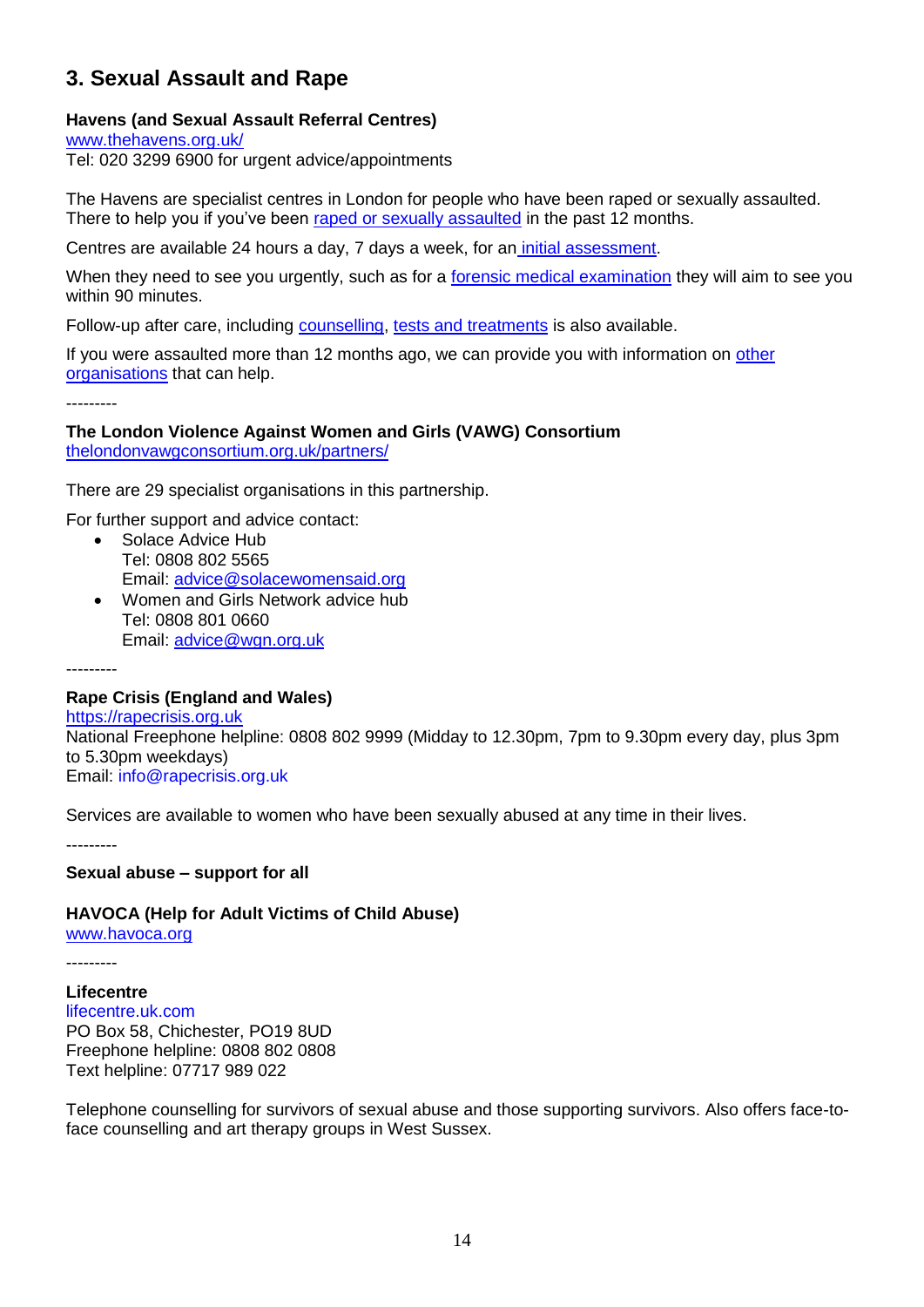### **One in four** [oneinfour.org.uk](http://www.oneinfour.org.uk/)

Advocacy service, counselling service (available over Skype and in several languages) and information for people who have experienced sexual abuse.

---------

### **The Lantern Project**

### [lanternproject.org.uk](http://www.lanternproject.org.uk/)

Help and support for survivors of sexual abuse. Information library on website, and survivors' online forum.

---------

# **The Survivors Trust**

[thesurvivorstrust.org](http://thesurvivorstrust.org/)

UK network of support organisations for survivors of rape, sexual violence and childhood sexual abuse. Offers extensive information resources plus details of your local specialist support.

---------

### **Sexual abuse – support for women**

### **CIS'ters (Childhood Incest Survivors)**

[cisters.org.uk](http://www.cisters.org.uk/) PO Box 119, Eastleigh SO50 92F Tel: 023 8033 8080 Email: [admin@cisters.org.uk](mailto:admin@cisters.org.uk)

Provides help and support for adult women who suffered incest as a child.

---------

### **Sexual abuse – support for men**

**Mankind** [mankindcounselling.org.uk](http://www.mankindcounselling.org.uk/) Tel: 01273 911680 Email: [admin@mankindcounselling.org.uk](mailto:admin@mankindcounselling.org.uk)

Provides one-to-one counselling, therapeutic groups and couple counselling to men (age 18+) who have experienced sexual abuse at any time in their lives.

---------

**Survivors UK** [www.survivorsuk.org](http://www.survivorsuk.org/) Tel: 020 3598 3898 Email: [help@survivorsuk.org](mailto:help@survivorsuk.org)  Opening hours: Monday to Friday, 10.30am to 9pm. Saturday and Sunday, 10am to 6pm.

Support for men who have been raped or sexually abused.

---------

### **Sexual abuse – support for non-abusive parents and carers of children who have been sexually abused**

**Mosac**

[www.mosac.org.uk](http://www.mosac.org.uk/) Tel: 0800 980 1958 (helpline) Email: [enquiries@mosac.org.uk](mailto:enquiries@mosac.org.uk)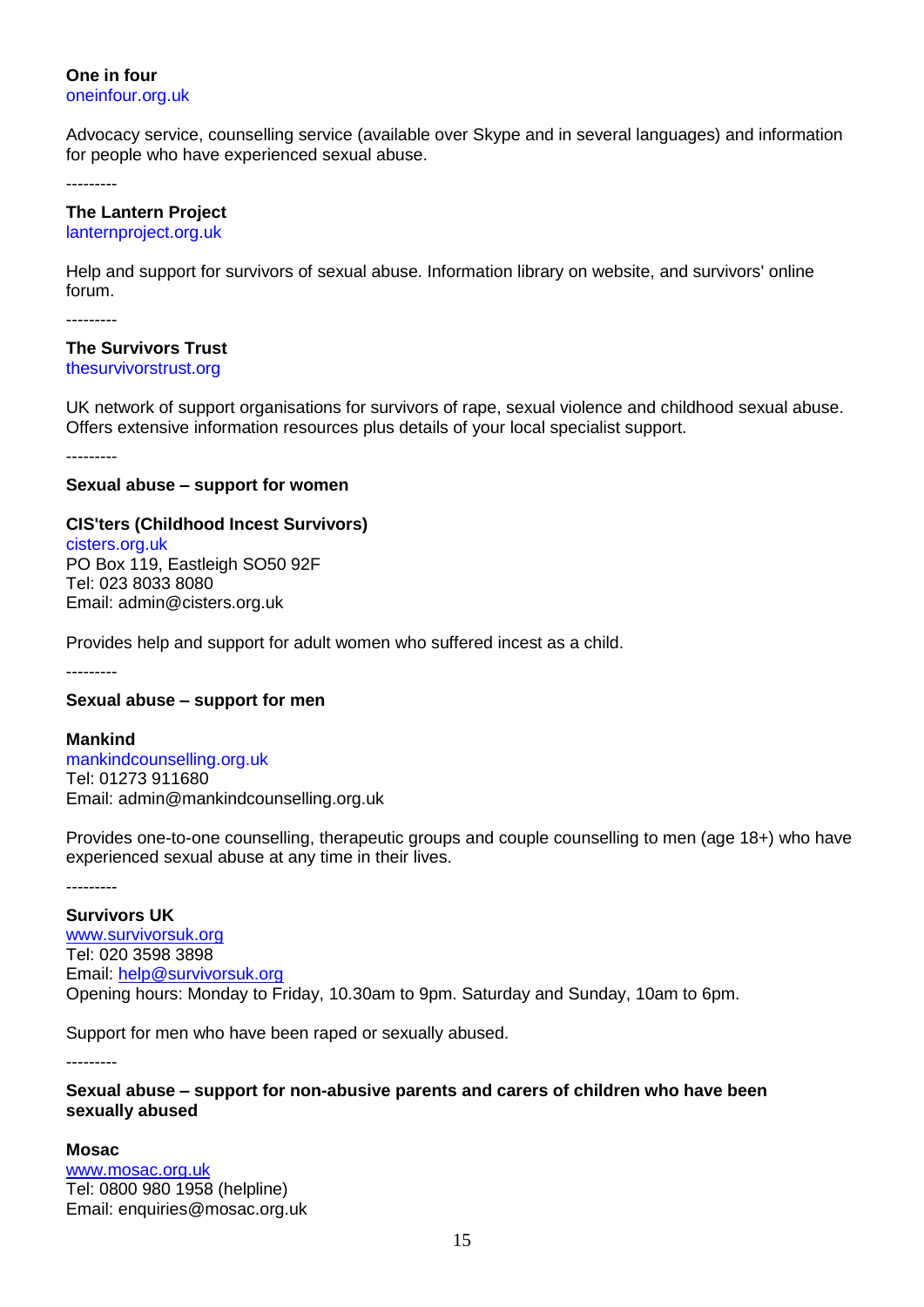Mosac is a voluntary organisation supporting non-abusing parents and carers whose children have been sexually abused, providing support, advice, information and counselling following the discovery of sexual abuse.

---------

### **Support to prevent sexual abuse of children**

### **Lucy Faithfull Foundation**

[www.lucyfaithfull.org.uk](http://www.lucyfaithfull.org.uk/)

The Foundation offers a range of services for individuals and families looking for help, advice, support and intervention with regard to issues surrounding child sexual abuse.

---------

### **Stop it Now!**

[www.stopitnow.org.uk](http://www.stopitnow.org.uk/) Helpline: 0808 1000 900 (Monday to Thursday, 9am to 9pm. Friday, 9am to 7pm) Email: [help@stopitnow.org.uk](mailto:help@stopitnow.org.uk)

Confidential freephone helpline for people struggling with sexual thoughts and behaviours towards children. Also supports anyone with a concern, including the parents and carers of children and young people with worrying sexual behaviour, and friends and family worried about the behaviour of another adult.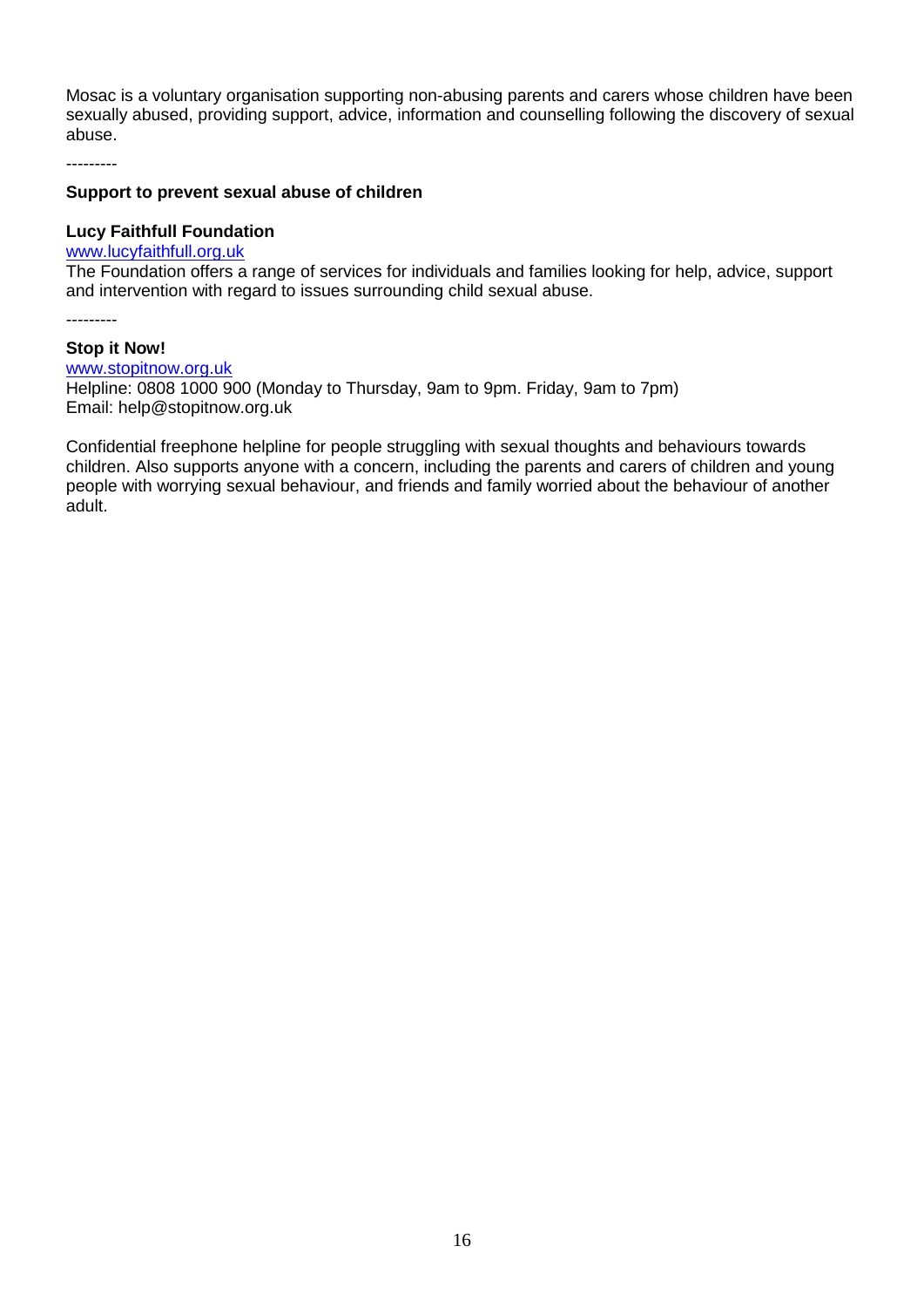# **4. Harmful Traditional Practices** *(Honour Based Abuse/Forced Marriage/Female*

*Genital Mutilation/Breast Ironing etc)*

# **HM Government Forced Marriage Unit**

Tel: 020 7008 0151 (Monday to Friday service. Out of Hours Duty Officer facility (24/7, 365 days per year))

Email: [fmu@fco.gov.uk](mailto:fmu@fco.gov.uk)

The Forced Marriage Unit (FMU) is a joint Foreign and Commonwealth Office and Home Office unit which leads on the government's forced marriage policy, outreach and casework. It operates both inside the UK (where support is provided to any individual) and overseas (where consular assistance is provided to British nationals, including dual nationals).

For further information visit: [www.gov.uk/guidance/forced-marriage#forced-marriage-unit](http://www.gov.uk/guidance/forced-marriage#forced-marriage-unit)

---------

# **National Society for the Prevention of Cruelty to Children (NSPCC)**

[www.nspcc.org.uk/what-we-do/](http://www.nspcc.org.uk/what-we-do/) NSPCC FGM Helpline: 0800 028 3550 Email: [fgmhelp@nspcc.org.uk](mailto:fgmhelp@nspcc.org.uk)

---------

**National FGM Centre** [nationalfgmcentre.org.uk](http://nationalfgmcentre.org.uk/) Tel: 020 8498 7137 Email: [info@nationalfgmcentre.org.uk](mailto:info@nationalfgmcentre.org.uk)

---------

**Forward - Safeguarding Rights and Dignity** [forwarduk.org.uk/](http://forwarduk.org.uk/) Tel: 0208 960 4000, extension 1 Tel: 07834 168 141 Email: [support@forwarduk.org.uk](mailto:support@forwarduk.org.uk)

FORWARD (Foundation for Women's Health Research and Development) is committed to gender equality and safeguarding the rights of African girls and women.

FORWARD is a leading African diaspora women's campaign and support organisation.

---------

#### **National FGM Centre What is Child Abuse Linked to Faith or Belief (CALFB)?**

There are a variety of definitions associated with abuse linked to faith or belief including witchcraft and spirit possession. The National Action Plan has further information.

---------

**SHARAN Project** [www.sharan.org.uk/AboutUs.aspx](http://www.sharan.org.uk/AboutUs.aspx) Tel: 0844 504 3231 Email: [info@sharan.org.uk](javascript:location.href=)

Help for South Asian Women and others disowned by their families e.g. because of honour based abuse, forced marriage, FGM, sexual violence, abuse, domestic abuse etc

---------

# **Iranian & Kurdish Women's Rights Organisation**

[ikwro.org.uk](http://www.ikwro.org.uk/) Helpline: 020 7920 6460 (Monday to Friday 9.30am to 5.30pm) Emergency numbers 24 hours: 07846 275246 (Kurdish/Arabic) / 07846 310157 (Farsi/Dari/Turkish)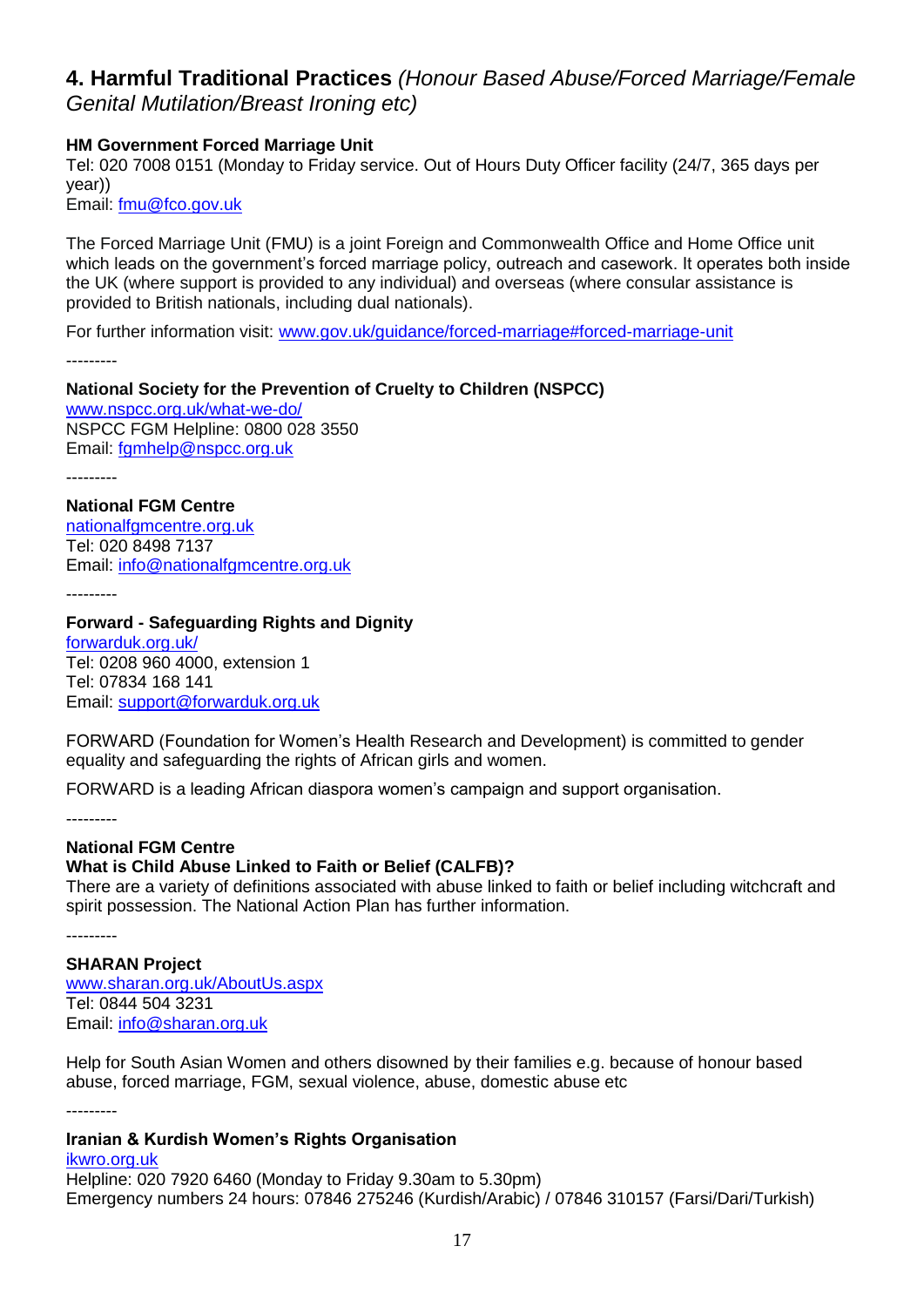**Ashiana Project (London)**  [ashiana.org.uk](http://ashiana.org.uk/) Helpline: 020 8539 0427 Email: [Info@ashiana.org.uk](mailto:Info@ashiana.org.uk) Office opening hours: Monday to Friday from 9.30am to midday and 1pm to 5pm

The Ashiana Network offers specialist refuge, advice, support and counselling services for black and minority ethnic women and girls (14+) affected by domestic violence, sexual violence, forced marriage, honour based violence, female genital mutilation and women who have no recourse to public funds.

---------

### **Came Women and Girls Development Organisation (CAWOGIDO)**

[cawogido.co.uk/new/](http://cawogido.co.uk/new/) Tel: 020 8422 3621 / 07931873801 Email: [margaretnyuydzewira@cawogido.co.uk](mailto:margaretnyuydzewira@cawogido.co.uk)

Came Women and Girls Development Organisation (CAWOGIDO) is a community based diaspora organisation dedicated to improving the health and well-being.

CAME aims to upgrade and improve the environment, health, educational, social, and cultural and infrastructure aspects. CAME provides education on women and girls sexual and reproductive health through seminars, workshops and conferences and capacity building for women.

CAME educates to prevent and tackles breast 'ironing'/flattening.

---------

# **The Victoria Climbié Foundation**

[vcf-uk.org/about-2/](https://vcf-uk.org/about-2/) Tel: 0208 619 1191 Email: [info@vcf-uk.org](mailto:info@vcf-uk.org)

- **Community Education Service Empowering communities** to safeguard their children - work with community groups and their service users to identify needs and tailor workshops to address these.
- **Active Listening Programme Promoting young people's life-chances** - an advocacy service for teenagers struggling with the impact of past or current abuse and neglect; and provision of regular work placements for young people.
- **Victim Support Service, Serious Case Review, Family Involvement & Support Package: Advocating for families** involved in court proceedings or who have lost a child through neglect or abuse, legal casework for children/families and facilitation of family engagement in serious case and domestic homicide reviews.
- **Practice consultancy**
- **Challenging and supporting child protection services** to improve their service delivery expert case work or review assessments, analysis and interventions, a community engagement strategy, tailored training for professionals, regular social work practice placements.
- **Campaigning**
- **Protecting children across culture and faith** Harmful practices linked to faith or belief; witchcraft and spirit possession, FGM, Radicalism Trafficked children Child Sexual Abuse

---------

### **Southall Black Sisters**

[www.southallblacksisters.org.uk](http://www.southallblacksisters.org.uk/)

Tel: 020 8571 0800 (helpline open Monday, Wednesday and Friday 9.30am to 4.30pm) Tel: 0208 571 9595 (enquiries open Monday to Friday, 9am to 5pm)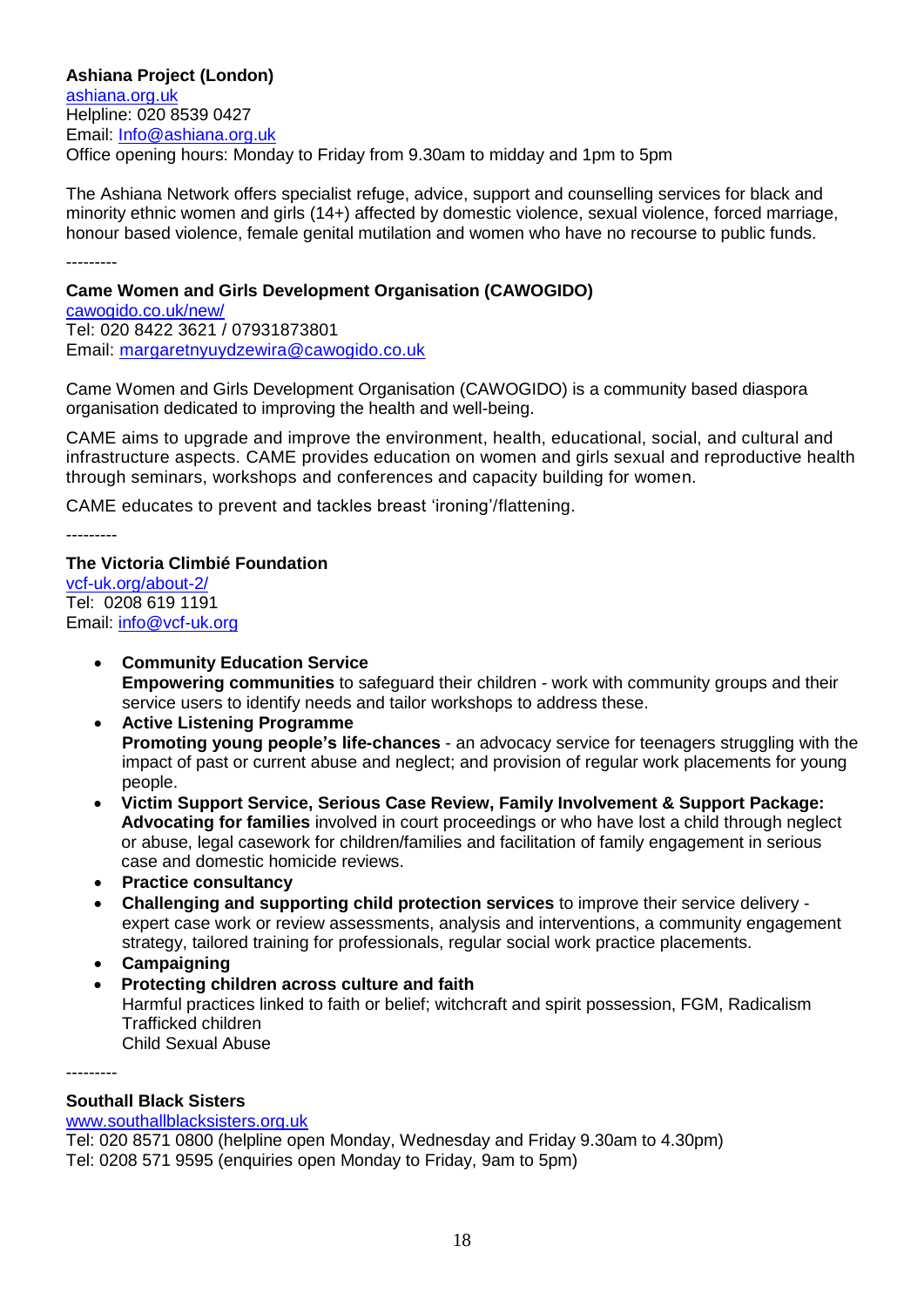Southall Black Sisters provides information, advice, advocacy, practical help, counselling and support to women and children experiencing domestic and other forms of gender-related violence. Services include:

- Rape and sexual abuse
- Forced marriage
- Honour crimes
- Sexual harassment
- Dowry related abuse<br>• Matrimonial issues
- Matrimonial issues
- Child residence and contact
- Housing and homelessness
- Immigration and asylum
- Suicide, self harm, mental health and depression

They can can advise you in English, Hindi, Punjabi, Gujarati and Urdu and arrange interpretation in Somali and other languages.

---------

### **Freedom Charity**

[freedomcharity.org.uk](http://freedomcharity.org.uk/) Tel: 0845 607 0133 (24/7 helpline)

Tackling Honour Based Abuse, Forced Marriage and FGM.

---------

### **Karma Nirvana**

[karmanirvana.org.uk/what-we-do/](https://karmanirvana.org.uk/what-we-do/)

Tel: 0800 5999 247 (UK Helpline open Monday to Friday 9am to 5pm). If you are in immediate danger call 999.

Email: [info@karmanirvana.org.uk](mailto:info@karmanirvana.org.uk)

---------

#### **Muslim Women's Network UK**

[www.mwnhelpline.co.uk](http://www.mwnhelpline.co.uk/) Tel: 0800 999 5786 24 hour text service: 07415 206936

---------

**Muslim Community Helpline** [www.muslimcommunityhelpline.org.uk](http://www.muslimcommunityhelpline.org.uk/) Tel: 020 8904 8193 / 020 8908 6715

---------

**Jewish Women's Aid Helpline** [www.jwa.org.uk](http://www.jwa.org.uk/)  Freephone: 0808 801 0500

---------

**Chinese Information and Advice Centre** [www.ciac.co.uk](http://www.ciac.co.uk/)  Tel: 0300 201 1868

---------

**Refugee Council** [www.refugeecouncil.org.uk](https://www.refugeecouncil.org.uk/)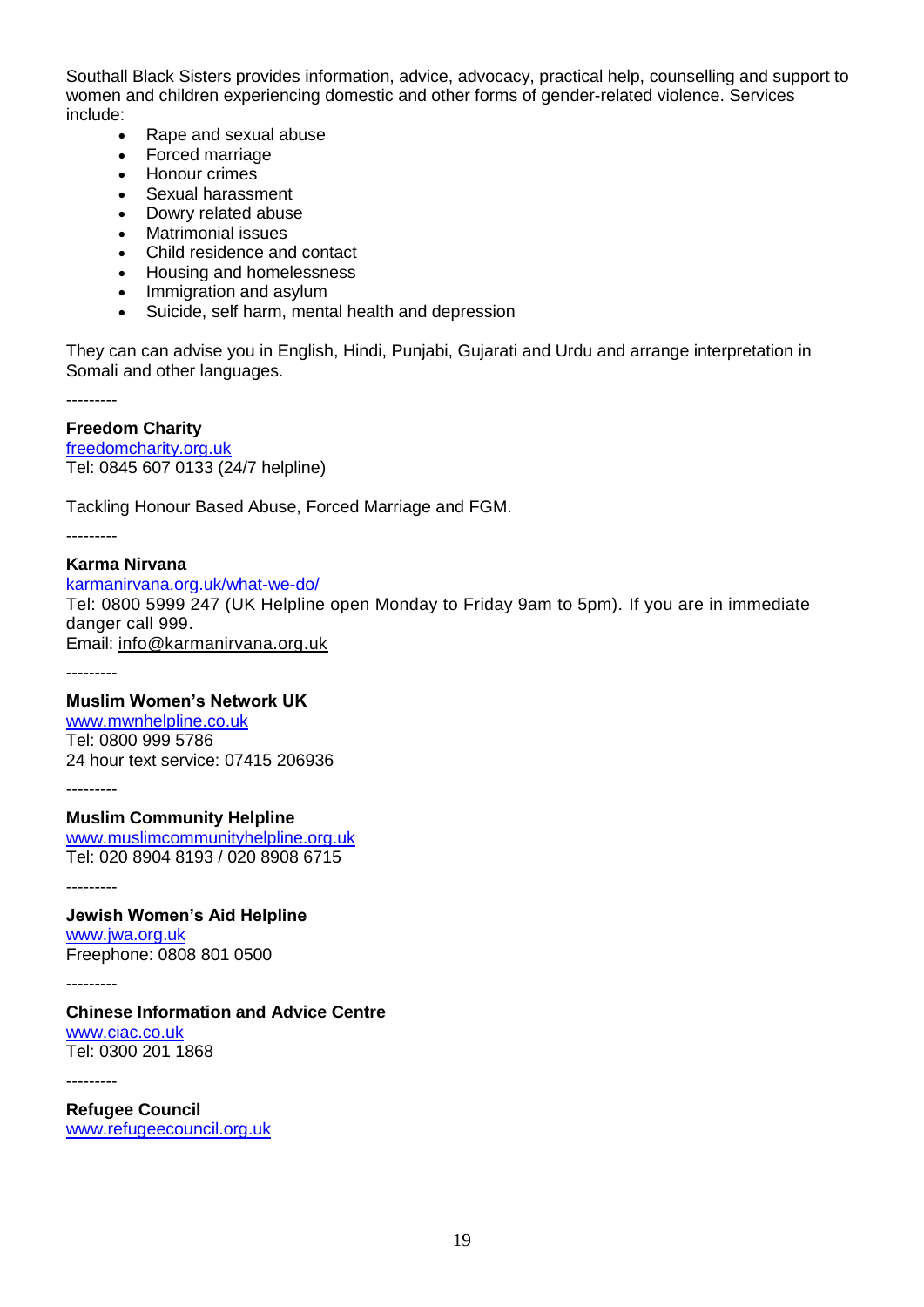# **Rights of Women**

[www.row.org.uk](http://www.row.org.uk/) Provides information and advice to women on all aspects of the law.

---------

# **Asylum Aid**

[www.asylumaid.org.uk](http://www.asylumaid.org.uk/) Tel: 020 7354 9264 (Tuesdays, 1pm to 4pm)

Free confidential, independent legal advice for people seeking asylum in the UK.

---------

**The London Violence Against Women and Girls (VAWG) Consortium** [thelondonvawgconsortium.org.uk/partners/](https://thelondonvawgconsortium.org.uk/partners/)

There are 29 specialist organisations in this partnership. For further support and advice contact:

- Solace Advice Hub Tel: 0808 802 5565 Email: [advice@solacewomensaid.org](mailto:advice@solacewomensaid.org)
- Women and Girls Network advice hub Tel: 0808 801 0660 Email: [advice@wgn.org.uk](mailto:advice@wgn.org.uk)

**See also the organisations in section 1 and 5 of this resources guide.**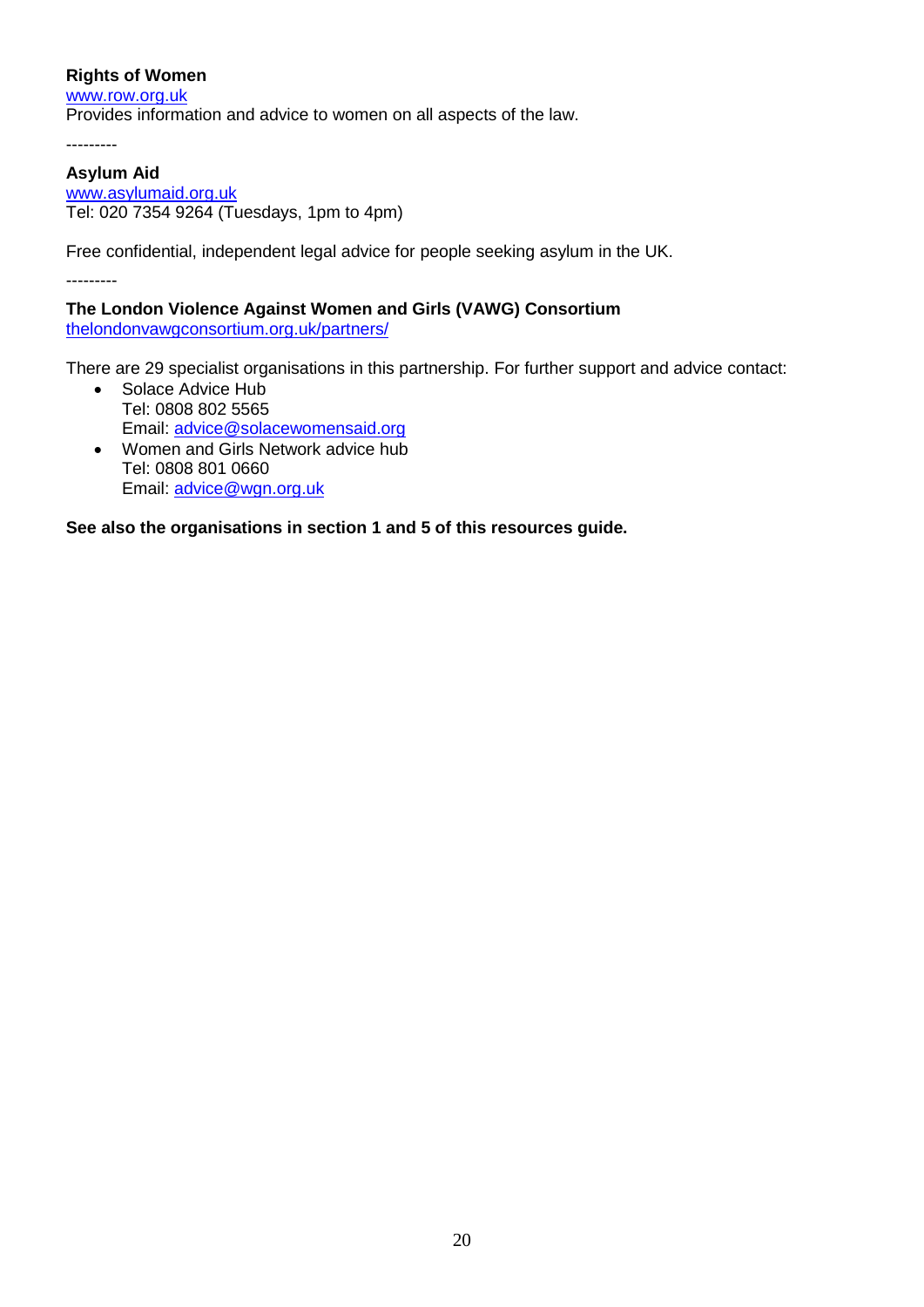# **5. Modern Slavery** *(Human Trafficking, Domestic Servitude, Forced Labour)*

The 24/7 Referral Helpline is hosted by The Salvation Army on: Tel: 0300 303 8151

or the Modern Slavery Helpline on: Tel: 08000 121 700. In an emergency call 999

There are a number of non-government organisations (NGOs) councils can contact to discuss modern slavery or receive further information from including:

---------

### **Barnardo's**

<http://www.barnardos.org.uk/cta.htm>

---------

**National Counter Trafficking Service (also includes the Independent Child Trafficking Service)** General Enquiries Email: [countertrafficking@barnardos.org.uk](mailto:countertrafficking@barnardos.org.uk)

Services near Hillingdon Borough accessed via: [https://www.barnardos.org.uk/service-search-results.jsp?loc=Hillingdon+&lg=-0.4526&lt=51.5334&cl-0=](https://www.barnardos.org.uk/service-search-results.jsp?loc=Hillingdon+&lg=-0.4526<=51.5334&cl-0)

---------

**NSPCC** <https://www.nspcc.org.uk/preventing-abuse/child-abuse-and-neglect/child-trafficking/>

Child Trafficking Advice Centre: Tel: 0808 800 5000 Email: [help@nspcc.org.uk](mailto:help@nspcc.org.uk)

Children and Young People should call: Tel: 0800 11 11

Adults concerned about children and young people should call: Tel: 0808 800 5000

---------

**Human Trafficking Foundation**  [www.humantraffickingfoundation.org](http://www.humantraffickingfoundation.org/) Tel: 020 3773 2040 Email: [info@humantraffickingfoundation.org](mailto:info@humantraffickingfoundation.org)

---------

**Mapping Trafficking Survivor Services - see:** [www.humantraffickingfoundation.org/support-services](http://www.humantraffickingfoundation.org/support-services)

---------

**Unseen** [www.unseenuk.org](http://www.unseenuk.org/) Filing a report via [www.modernslaveryhelpline.org/report](http://www.modernslaveryhelpline.org/report)

---------

**Every Child Protected Against Trafficking (ECPAT) UK** [www.ecpat.org.uk](http://www.ecpat.org.uk/) General enquiries: Tel: 0207 607 2136 Email: [info@ecpat.org.uk](mailto:info@ecpat.org.uk)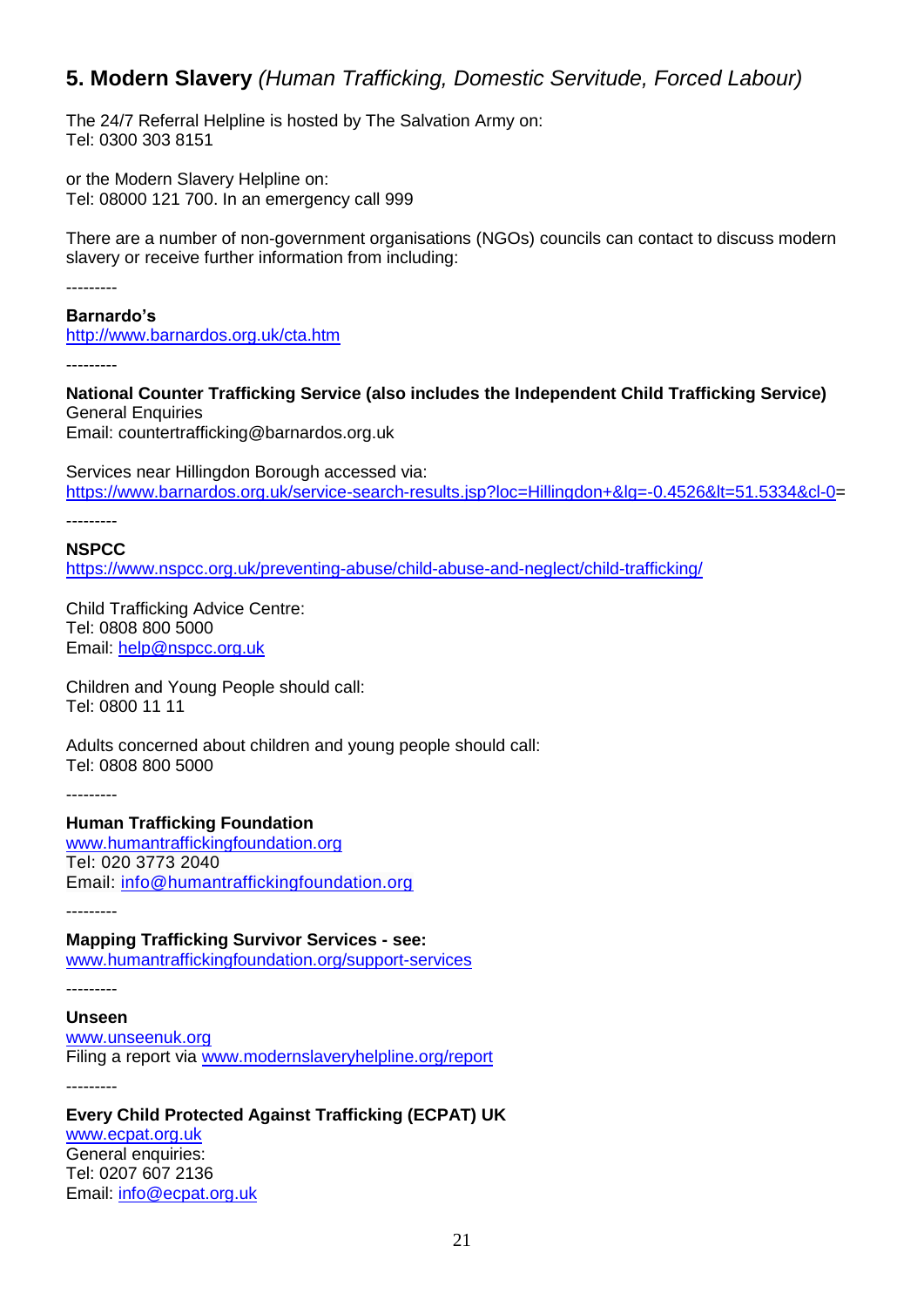# **The Salvation Army**

<https://www.salvationarmy.org.uk/modern-slavery> Confidential Referral Helpline: 0300 3038151 (available 24 hours a day, seven days a week)

WHEN TO CALL 0300 3038151 -

- if you consider yourself to be a victim of modern slavery and are in need of assistance
- or you are nominated to make referrals to Government services for victims of modern slavery
- or simply a concerned individual, who comes into contact with someone you suspect may be a victim of modern slavery

Branches of The Salvation Army in Hillingdon Borough:

- Hillingdon Salvation Army, 125 Uxbridge Road, Uxbridge, UB10 0LQ Email: [hillingdon@salvationarmy.org.uk](mailto:hillingdon@salvationarmy.org.uk) Tel: [01895](tel:01895%20271%20395) 271 395
- Hayes Salvation Army, 71 Coldharbour Lane, Hayes, UB3 3EE Email: [Hayes@salvationarmy.org.uk](mailto:Hayes@salvationarmy.org.uk) Tel: 020 8573 [7342](tel:0208%205737%20342)

---------

# **Migrant Help**

[www.migranthelpuk.org](http://www.migranthelpuk.org/) Tel: 0808 8000 630 (Asylum Help) Tel: 01304 203 977 (head office) Email: [info@migranthelpuk.org](mailto:info@migranthelpuk.org)

Migrant help specialises in a number of areas including:

- Asylum
- Slavery and Human Trafficking
- Refugee Settlement

---------

**The Medaille Trust** 

[www.medaille-trust.org.uk](http://www.medaille-trust.org.uk/) Tel: 0161 817 2260 Email: [enquiries@medaille-trust.org.uk](mailto:enquiries@medaille-trust.org.uk)

The Medaille Trust's mission is the empowerment of women, men and children who have been freed from human-trafficking and other forms of modern slavery enabling them to regain their dignity and selfworth. The Trust provides safe accommodation, psychological healing and protection to the victims in its care.

---------

#### **Kalayaan**

[www.kalayaan.org.uk](http://www.kalayaan.org.uk/) Tel: 020 7243 2942 Email: [info@kalayaan.org.uk](mailto:info@kalayaan.org.uk)

Kalayaan works with migrant domestic workers in the UK to improve and to help them access their rights.

Kalayaan provides services on:

- Immigration and Employment Advice
- Anti-trafficking work
- English classes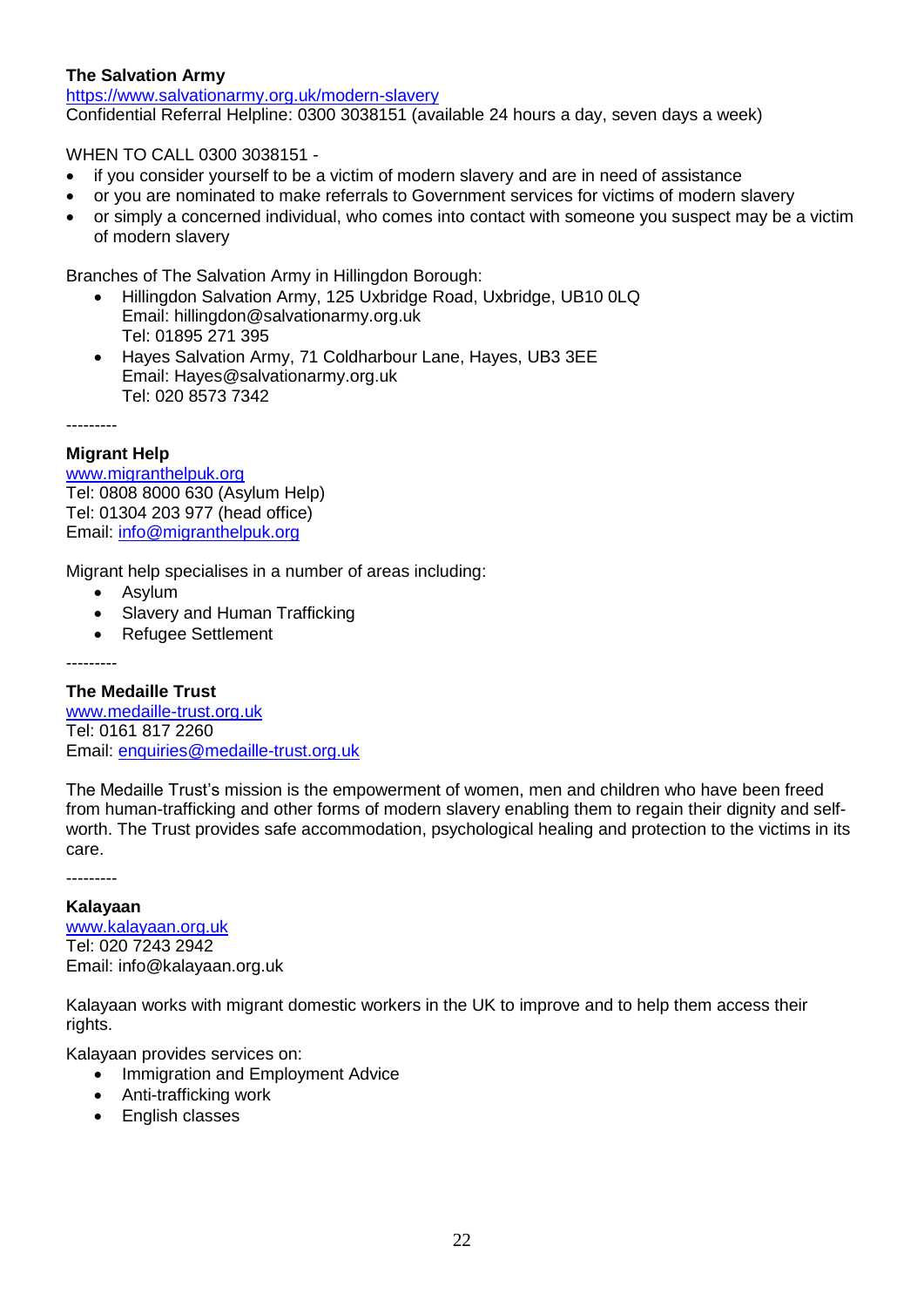# **The Victoria Climbié Foundation**

[vcf-uk.org/about-2/](https://vcf-uk.org/about-2/) Tel: 020 8619 1191 Email: [info@vcf-uk.org](mailto:info@vcf-uk.org)

### **Community Education Service Empowering communities** to safeguard their children - work with community groups and their service users to identify needs and tailor workshops to address these.

- **Active Listening Programme Promoting young people's life-chances** - an advocacy service for teenagers struggling with the impact of past or current abuse and neglect; and provision of regular work placements for young people.
- **Victim Support Service, Serious Case Review, Family Involvement and Support Package: Advocating for families** involved in court proceedings or who have lost a child through neglect or abuse, legal casework for children/families and facilitation of family engagement in serious case and domestic homicide reviews.
- **Practice consultancy**
- **Challenging and supporting child protection services** to improve their service delivery expert case work or review assessments, analysis and interventions, a community engagement strategy, tailored training for professionals, regular social work practice placements.
- **Campaigning**
- **Protecting children across culture and faith**

Harmful practices linked to faith or belief; witchcraft and spirit possession, FGM, Radicalism Trafficked children

Child Sexual Abuse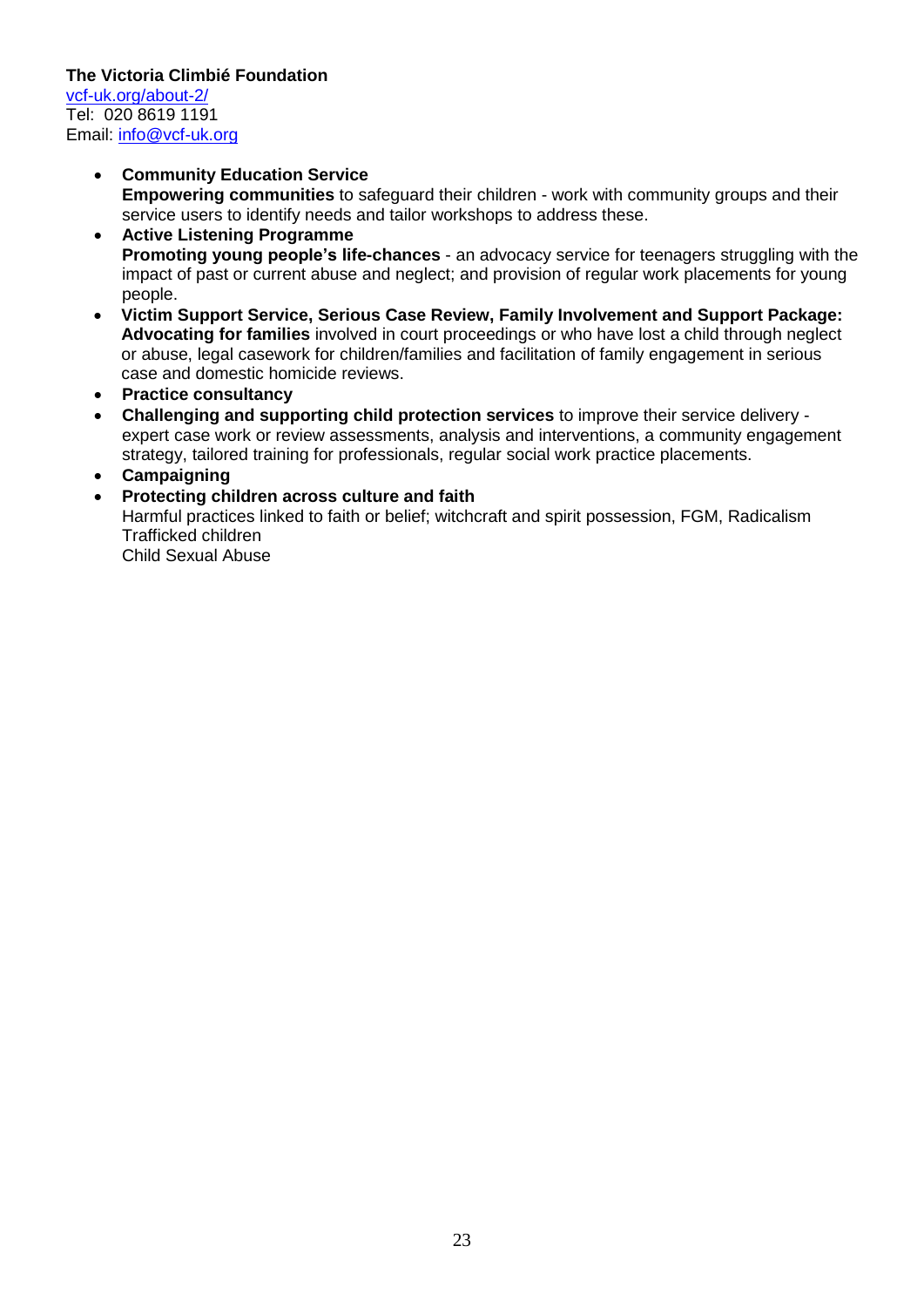# **6. Perpetrators**

# **Integrated DA Project (IDAP)**

IDAP is a nationally-accredited community-based group work programme designed to reduce reoffending by adult male domestic violence offenders.

It is delivered within the Multi-Agency Public Protection Arrangements (MAPPA) [www.gov.uk/government/publications/multi-agency-public-protection-arrangements-mappa—2](http://www.gov.uk/government/publications/multi-agency-public-protection-arrangements-mappa—2)

---------

### **Respect**

[respect.uk.net/information-support/domestic-violence-perpetrators/](http://respect.uk.net/information-support/domestic-violence-perpetrators/) Tel: 0808 802 4040 (Monday to Friday, 9am to 5pm) Email: [info@respectphoneline.org.uk](mailto:info@respectphoneline.org.uk)

The Respect Phoneline [\(respectphoneline.org.uk\)](http://respectphoneline.org.uk/) is a confidential helpline, email and web-chat service for perpetrators of domestic violence looking for help to stop.

Respect help male and female perpetrators, in heterosexual or same-sex relationships. Partners or expartners of perpetrators, as well as concerned friends and family members and Frontline Workers are also welcome to contact us for information, advice and support.

---------

**Multi-agency Tasking and Coordination (MATAC) - tackling repeat DA perpetrators** Tel: 020 8246 1789 Email: [Tim.Moriarity@met.police.uk](mailto:Tim.Moriarity@met.police.uk) - coordinator

Background info: <http://n8prp.org.uk/wp-content/uploads/2017/06/MATAC-N8-presentation-final-11-June-2017.pdf>

**Care2Talk** [www.care-2talk.co.uk/](http://www.care-2talk.co.uk/) Tel: 07564 016066 Email: [info@care-2talk.co.uk](mailto:info@care-2talk.co.uk)

Care2Talk also provides a domestic violence intervention service for men and women who use (or have used) domestic abuse/violence in their intimate partner relationships.

Care2Talk provides a structured intervention programme including 1-2-1 and group work and a partner support service.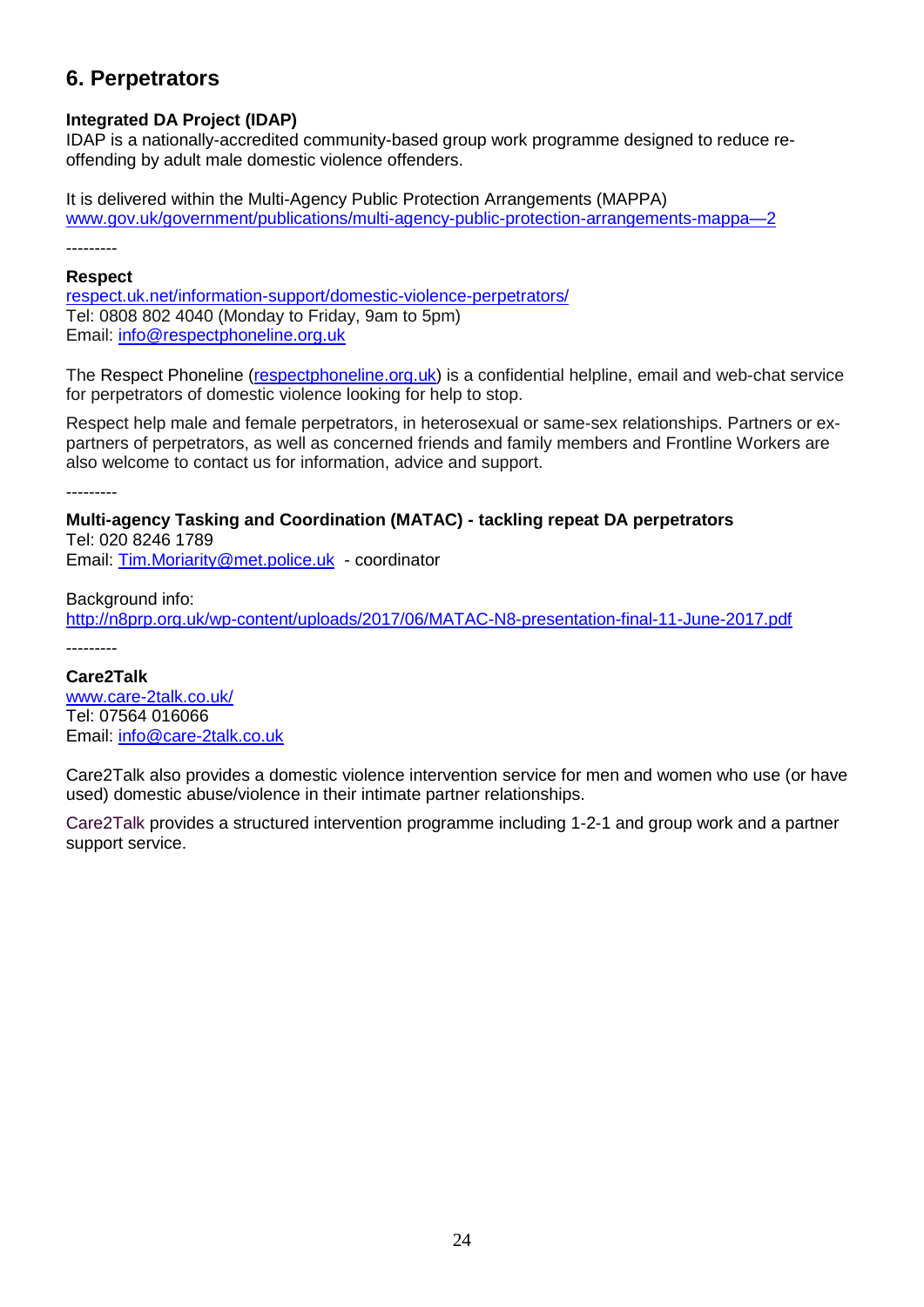# **7. Local Authority Departments**

The range of Hillingdon Council's services can be found by visiting: [www.hillingdon.gov.uk/article/9389/Contact-details](http://www.hillingdon.gov.uk/article/9389/Contact-details)

Hillingdon Council departments' contact telephone numbers can be found by visiting: [www.hillingdon.gov.uk/article/30792/Contact-us-by-phone](http://www.hillingdon.gov.uk/article/30792/Contact-us-by-phone)

---------

# **Hillingdon Social Care Direct (inc adults and children)**

Tel: 01895 556633

---------

**Safeguarding children's team** Tel: 01895 277930

---------

**Safeguarding adult's team** Tel: 01895 556633

---------

**Housing services** Tel: 01895 556666

---------

**Switchboard** Tel: 01895 250111

---------

#### **Hayes [One Stop Shop](https://www.hillingdon.gov.uk/oss) (council service information and advice)** Tel: 01895 556004

---------

### **Text Relay (for those with hearing difficulties)** Tel: 01895 250111

---------

#### **Out of hours (Monday to Friday 6pm to 8am and weekends)** Tel: 01895 250111

---------

### **Hillingdon Safeguarding Children's Board** [hillingdonlscb.org.uk/](https://hillingdonlscb.org.uk/)

Tel: 01895 556633

Hillingdon Local Safeguarding Children Board (Hillingdon LSCB) brings together all the main organisations that work with children and families in Hillingdon, with the aim of ensuring that they work together effectively to keep children safe.

---------

# **Hillingdon Children's Centres**

The centres offer a range of support services to children and families including specialist services tackling domestic abuse.

A full list of addresses and contact details for the children's centres can be found by visiting: [www.hillingdon.gov.uk/article/25910/Contact-details-for-Children-centres](http://www.hillingdon.gov.uk/article/25910/Contact-details-for-Children-centres)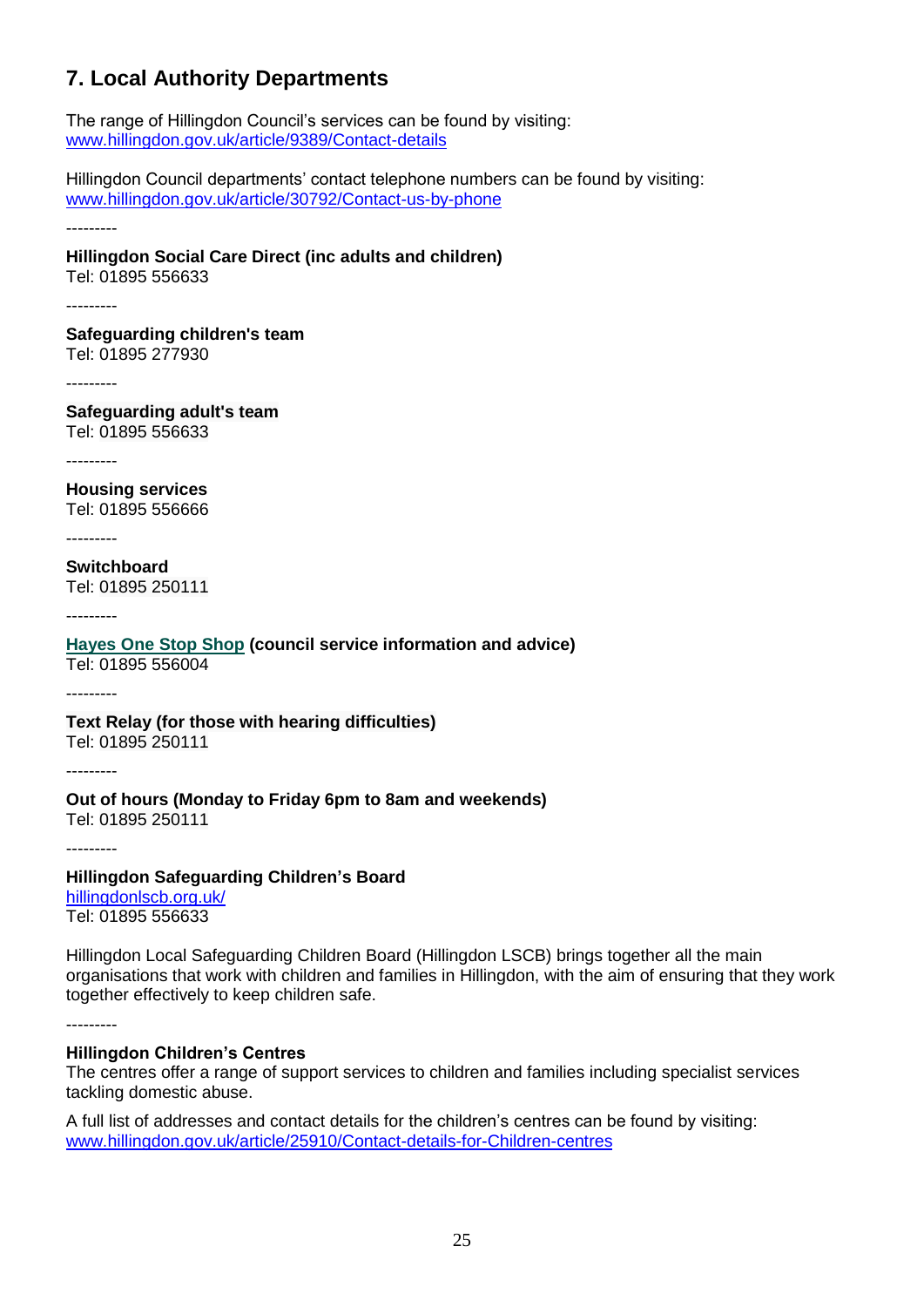# **Hillingdon Safeguarding Adults' Board**

[www.connecttosupporthillingdon.org/s4s/WhereILive/Council?pageId=2783](http://www.connecttosupporthillingdon.org/s4s/WhereILive/Council?pageId=2783) Tel: 01895 556633

Hillingdon Safeguarding Adults Board (SAB) is a multi-agency partnership comprising statutory, independent and charitable organisations. The Board's objective is to protect and promote individual human rights, independence and improve wellbeing, so that adults at risk stay safe and are protected at all times from abuse, neglect, discrimination, or poor treatment.

---------

### **Multi-agency Safeguarding Hub (MASH)**

[www.hillingdon.gov.uk/article/29820/Contact-details-for-Hillingdon-MASH](http://www.hillingdon.gov.uk/article/29820/Contact-details-for-Hillingdon-MASH)

If you are worried about a child or are concerned about an on-going issue involving a child please contact the MASH directly on 01895 556633 or alternatively if you feel a child is in immediate danger then call the Police emergency number 999.

---------

### **Community Risk (CR) Multi-Agency Risk Assessment Conference (MARAC)**

A Community MARAC (Multi-agency Risk Assessment Conference) is primarily a multi-agency problemsolving meeting that promotes managing the risk to the vulnerable victim and providing options for increased safety. It also considers other persons affected and manages the behaviour of any perpetrator. The panel will decide on the best approach to managing the overall risk to the victim or community and on effective safety planning strategies.

A victim/perpetrator should be referred if they are vulnerable or at risk to either themselves or others. For a CR MARAC Referral Form and Risk Assessment and forwarding the completed form to the CR MARAC Coordinator, Vijay Odedra – [vodedra@hillingdon.gov.uk](mailto:vodedra@hillingdon.gov.uk)

---------

#### **Adult Social Care**

[www.hillingdon.gov.uk/article/9481/Contact-details-for-Social-Services](http://www.hillingdon.gov.uk/article/9481/Contact-details-for-Social-Services) Tel: [01895 556633](tel:01895556633) Tel: [01895 250111](tel:01895250111) (out of hours) Email: [socialcaredirect@hillingdon.gov.uk](mailto:socialcaredirect@hillingdon.gov.uk)

---------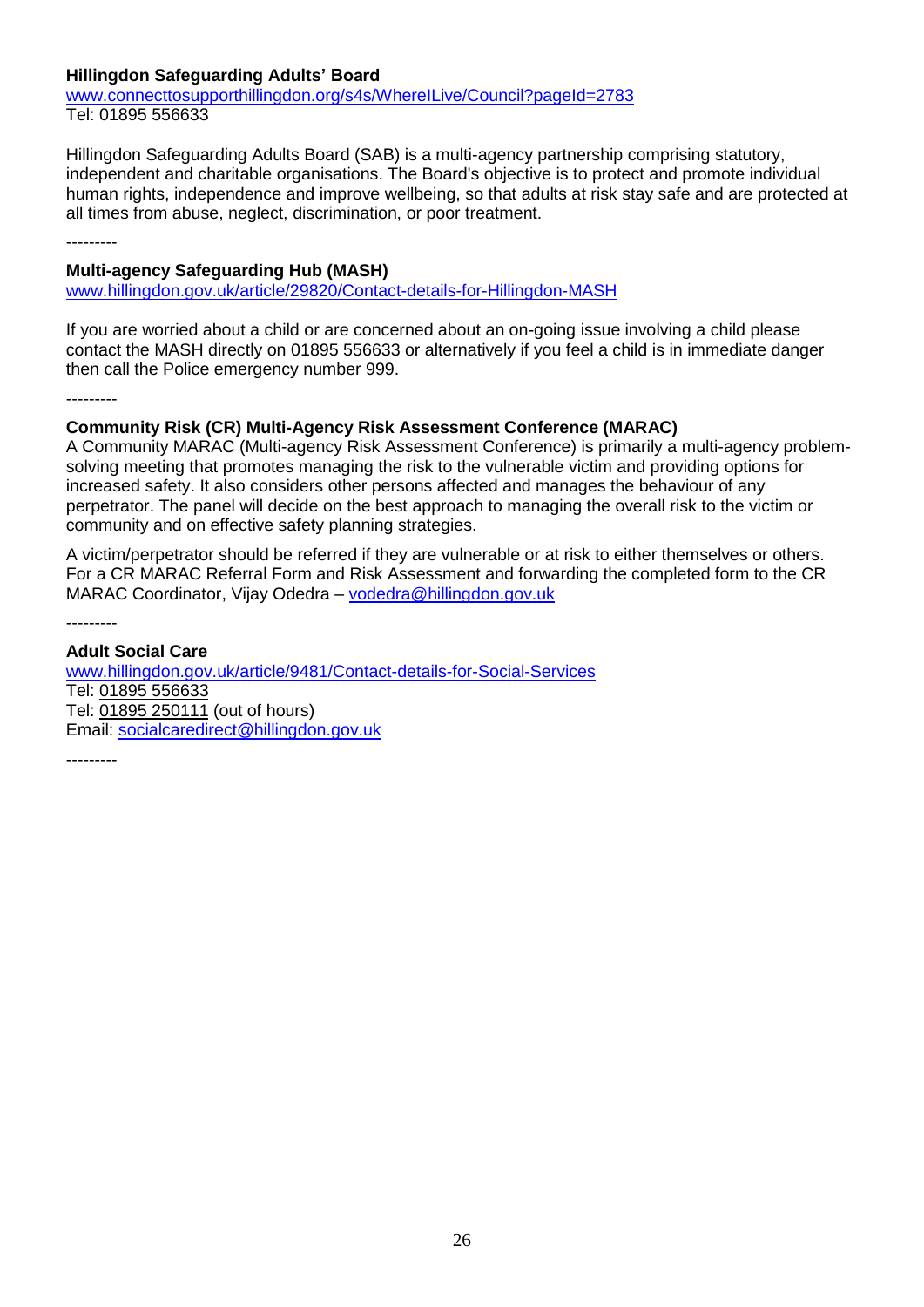# **8. Police**

In an emergency call police free on 999 or 112.

The **999** or 112 emergency number **should** only be **used** to contact **police, fire service, ambulance service or coastguard** for situations where someone is in danger (including the caller), when a crime is actually taking place, medical emergency or fire.

If after dialing 999 or 112 you need to be silent; you can't speak or make any noise as it might alert an attacker, dial 55 to alert the operator.

In non-emergencies call police on 101 (you will be charged for this call).

---------

# **Hillingdon Police Safer Neighbourhood Team (SNT) Contacts**

Every ward in Hillingdon has a dedicated team that serves your neighbourhood.

These Police officers and PCSOs are in addition to the officers who police the whole borough on a 24 hour basis.

If you have concerns about day-to-day crime and disorder issues, which include anti-social behaviour, graffiti, noisy neighbours or vandalism, please contact your Safer Neighbourhoods team who are based on ward boundaries:

# **Barnhill Team**

Tel: 020 8721 2554 or 07917 013218 Email: [HillingdonBarnhill.snt@met.police.uk](mailto:HillingdonBarnhill.snt@met.police.uk)

**Botwell Team** Tel: 020 8721 2757 or 07717 733727 Email: [botwell.snt@met.police.uk](mailto:botwell.snt@met.police.uk)

### **Brunel Team**

Tel: 020 8721 2551 or 07917 000955 Email: [brunel.snt@met.police.uk](mailto:brunel.snt@met.police.uk)

### **Cavendish Team**

Tel: 020 8721 2550 or 07909 936104 Email: [cavendish.snt@met.police.uk](mailto:cavendish.snt@met.police.uk)

### **Charville Team**

Tel: 020 8721 2552 or 07917 013196 Email: [charville.snt@met.police.uk](mailto:charville.snt@met.police.uk)

### **Eastcote and East Ruislip Team**

Tel: 020 8721 2548 or 07909 890957 Email: [eastcote.ruislip.snt@met.police.uk](mailto:eastcote.ruislip.snt@met.police.uk)

### **Harefield Team**

Tel: 020 8721 2544 or 07909 665831 Email: [harefield.snt@met.police.uk](mailto:harefield.snt@met.police.uk)

### **Heathrow Villages Team**

Tel: 020 8721 2557 or 07917 013238 Email: [heathrowvillages.snt@met.police.uk](mailto:heathrowvillages.snt@met.police.uk)

### **Hillingdon East Team**

Tel: 020 8721 2553 or 07917 013207 Email: [hillingdoneast.snt@met.police.uk](mailto:hillingdoneast.snt@met.police.uk)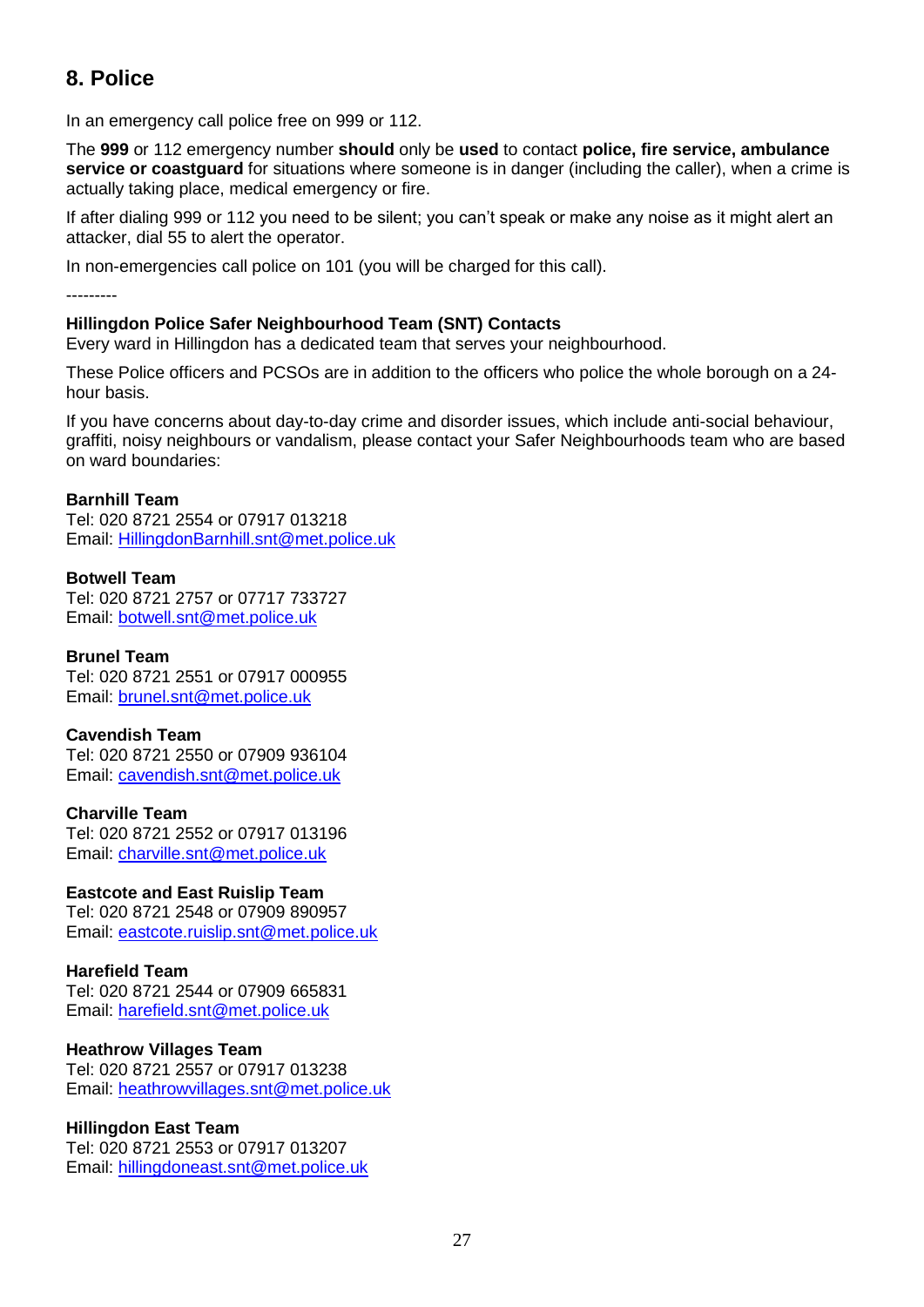### **Ickenham Team**

Tel: 020 8721 2543 or 07909 534633 Email: [ickenham.snt@met.police.uk](mailto:ickenham.snt@met.police.uk)

### **Northwood Team**

Tel: 020 8721 2545 or 07909 872377 Email: [northwood.snt@met.police.uk](mailto:northwood.snt@met.police.uk)

### **Northwood Hills Team**

Tel: 020 8721 2546 or 07909 875007 Email: [northwoodhills.snt@met.police.uk](mailto:northwoodhills.snt@met.police.uk)

# **Pinkwell Team**

Tel: 020 8721 2556 or 07917 013 228 Email: [pinkwell.snt@met.police.uk](mailto:pinkwell.snt@met.police.uk)

### **Ruislip Manor Team**

Tel: 020 8721 2549 or 07909 896437 Email: [manorward.snt@met.police.uk](mailto:manorward.snt@met.police.uk)

# **South Ruislip Team**

Tel: 020 8721 2011 or 07843 291093 Email: [southruislip.snt@met.police.uk](mailto:southruislip.snt@met.police.uk)

# **Townfield Team**

Tel: 020 8721 2009 or 07843 291091 Email: [townfield.snt@met.police.uk](mailto:townfield.snt@met.police.uk)

# **Uxbridge North Team**

Tel: 020 8721 2782 or 07717 733783 Email: [uxbridgenorth.south.snt@met.police.uk](mailto:uxbridgenorth.south.snt@met.police.uk)

# **Uxbridge South Team**

Tel: 020 8721 2758 or 07717 733782 Email: [uxbridgenorth.south.snt@met.police.uk](mailto:uxbridgenorth.south.snt@met.police.uk)

# **West Drayton Team**

Tel: 020 8721 2018 or 07843 291092 Email: [WestDrayton.snt@met.police.uk](mailto:WestDrayton.snt@met.police.uk)

### **West Ruislip Team**

Tel: 020 8721 2547 or 07909 883037 Email: [westruislip.snt@met.police.uk](mailto:westruislip.snt@met.police.uk)

### **Yeading Team**

Tel: 020 8721 2733 or 07766 991019 Email: [yeading.snt@met.police.uk](mailto:yeading.snt@met.police.uk)

### **Yiewsley Team**

---------

Tel: 020 8721 2713 or 07766 991017 Email: [yiewsley.snt@met.police.uk](mailto:yiewsley.snt@met.police.uk)

**Multi-agency Tasking and Coordination (MATAC) - tackling repeat DA perpetrators** Tel: 0208 246 1789 Email: [Tim.Moriarity@met.police.uk](mailto:Tim.Moriarity@met.police.uk) - coordinator

Background information can be found here: <http://n8prp.org.uk/wp-content/uploads/2017/06/MATAC-N8-presentation-final-11-June-2017.pdf>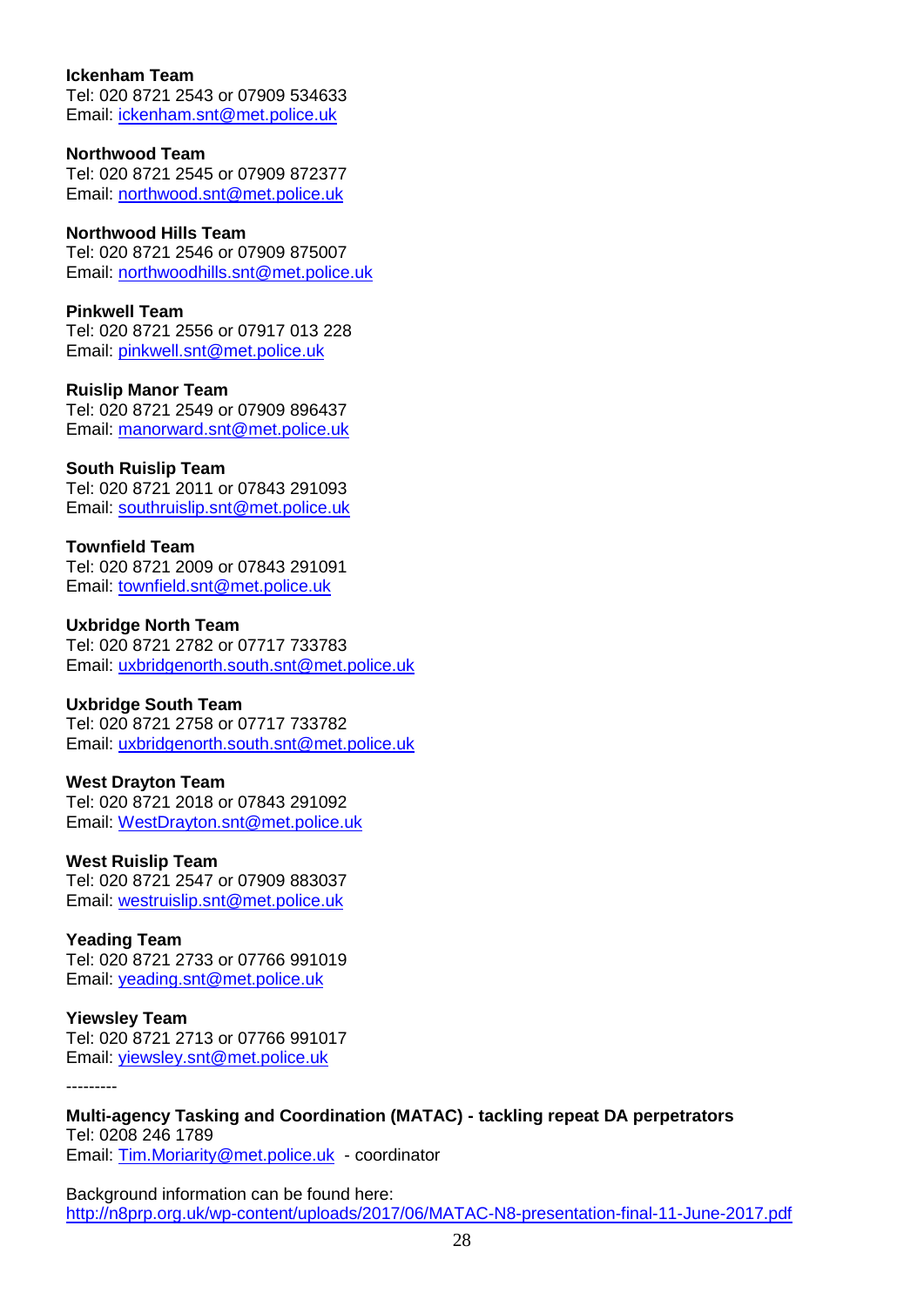# **9. Healthcare**

# **NHS Providers/Hillingdon Clinical Commissioning Group (HCCG)**

[www.hillingdonccg.nhs.uk/about-hillingdon-ccg](http://www.hillingdonccg.nhs.uk/about-hillingdon-ccg) Boundary House, Cricket Field Road, Uxbridge, UB8 1QG Tel: 01895 203000 Email: [hillccg.hccgcommunications@nhs.net](mailto:hillccg.hccgcommunications@nhs.net)

NHS Hillingdon Clinical Commissioning Group (CCG) is responsible for buying health services in Hillingdon including community health and hospital services.

We're different to previous organisations because we are made up of local GPs and health professionals who are best placed to know the right services for our area.

Use this section to find Hillingdon NHS services for routine and urgent help; and for advice on how you can look after your own health.

For more information on choosing the right health services across North West London visit [www.rightcarenwlondon.nhs.uk.](http://www.rightcarenwlondon.nhs.uk/)

---------

# **Local Hospitals**

# **The Hillingdon Hospitals NHS Foundation Trust [www.thh.nhs.uk](http://www.thh.nhs.uk/)**

Services are provided from both Hillingdon Hospital and Mount Vernon Hospital.

- [Hillingdon Hospital,](https://www.thh.nhs.uk/about/travel/gethill.php) Pield Heath Road, Uxbridge, UB8 3NN Tel: 01895 238282
- [Mount Vernon Hospital,](https://www.thh.nhs.uk/about/travel/getMV.php) Rickmansworth Road, Northwood, HA6 2RN Tel: 01923 826111

Comprehensive list of contact numbers and emails: [www.thh.nhs.uk/about/contact/index.php](http://www.thh.nhs.uk/about/contact/index.php)

Hillingdon Hospital is the only acute hospital in the London Borough of Hillingdon and offers a wide range of services including accident and emergency, inpatient care, day surgery, outpatient clinics and maternity services. The Trust's services at Mount Vernon Hospital include routine day surgery at a modern treatment centre, a minor injuries unit, and outpatient clinics.

---------

**London North West, University Healthcare, NHS Trust Northwick Park Hospital**  [www.lnwh.nhs.uk/patients-visitors/locations-of-our-services/northwick-park-and-st-marks-hospitals/](http://www.lnwh.nhs.uk/patients-visitors/locations-of-our-services/northwick-park-and-st-marks-hospitals/)

Northwick Park hospital operates a 24/7 Accident and Emergency facility.

 London North West, University Healthcare, NHS Trust Northwick Park Hospital, Watford Road, Harrow, HA1 3UJ Tel: 020 8864 3232 (switchboard) Northwick Park Hospital (and St Mark's) Ward contact numbers [www.lnwh.nhs.uk/services/ward-phone-numbers/northwick-park-and-st-marks-hospital-ward](http://www.lnwh.nhs.uk/services/ward-phone-numbers/northwick-park-and-st-marks-hospital-ward-phone-numbers/)[phone-numbers/](http://www.lnwh.nhs.uk/services/ward-phone-numbers/northwick-park-and-st-marks-hospital-ward-phone-numbers/)

---------

# **GP Surgeries**

A list of GP surgeries and their addresses and contact numbers found by visiting: [www.hillingdonccg.nhs.uk/publications](http://www.hillingdonccg.nhs.uk/publications)

# ---------

### **NHS**

Healthy Body, Domestic Violence and abuse [www.nhs.uk/live-well/healthy-body/getting-help-for-domestic-violence/](http://www.nhs.uk/live-well/healthy-body/getting-help-for-domestic-violence/)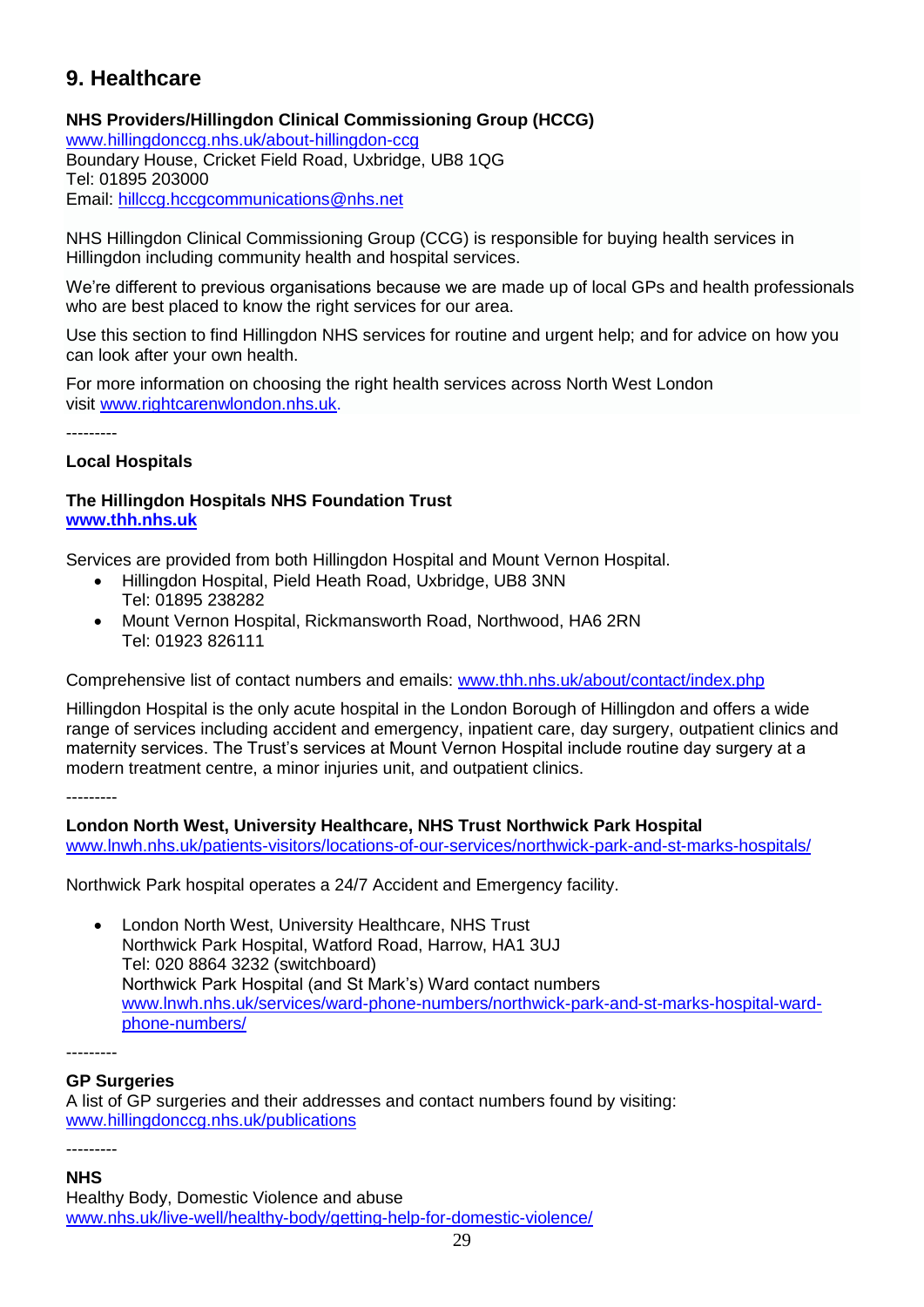**Respond** [respond.org.uk/](http://respond.org.uk/) Tel: 020 7383 0700 Email: [admin@respond.org.uk](mailto:admin@respond.org.uk)

Respond aims to make a real difference to people with learning disabilities by providing effective and flexible support to help them to improve their lives.

Respond works with children and adults with learning disabilities who have experienced abuse or trauma, as well as those who have abused others, through psychotherapy, advocacy, campaigning and other support. Respond also aims to prevent abuse by providing training, consultancy and research.

---------

### **Community Health Service enquiries**

- Adult Services
- Tel: 01895 486127
- Children's Services Tel: 01895 891302

For help in a mental health crisis contact the Single Point of Access, which is available 24 hours per day, 365 days a year:

T: 0800 0234 650

Further details regarding the single point of access can be found by visiting [www.cnwl.nhs.uk/services/mental-health-services/single-point-of-access/](http://www.cnwl.nhs.uk/services/mental-health-services/single-point-of-access/)

Central and North West London (CNWL) NHS Foundation Trust provides a number of community and mental health services in Hillingdon for children and adults.

For further details on the services that are available in the area, and how to refer, please follow this link [www.cnwl.nhs.uk/services/](http://www.cnwl.nhs.uk/services/) and search 'Hillingdon'.

---------

**H4ALL** [www.hillingdoncarers.org.uk/blank-3](http://www.hillingdoncarers.org.uk/blank-3) Tel: 01895 811206 Email: [office@hillingdoncarers.org.uk](mailto:office@hillingdoncarers.org.uk)

The H4All Wellbeing Service is a comprehensive health and social care programme designed to:

- Promote more appropriate use of health care services thus saving money for the local health care economy
- Improve people's engagement with their own health and to promote more effective self-management
- Reduce the loneliness and social isolation that research irrefutably shows leads to inappropriate attendance at GP surgeries

Hillingdon [Carers](http://www.carers.org/) is a national Network Partner of Carers Trust, an organisation that brings together carers services from across the UK.

---------

**Hillingdon Carers**

[www.hillingdoncarers.org.uk/AdviceCentre](http://www.hillingdoncarers.org.uk/AdviceCentre) Tel: 01895 811206 Email: office@hillingdoncarers.org.uk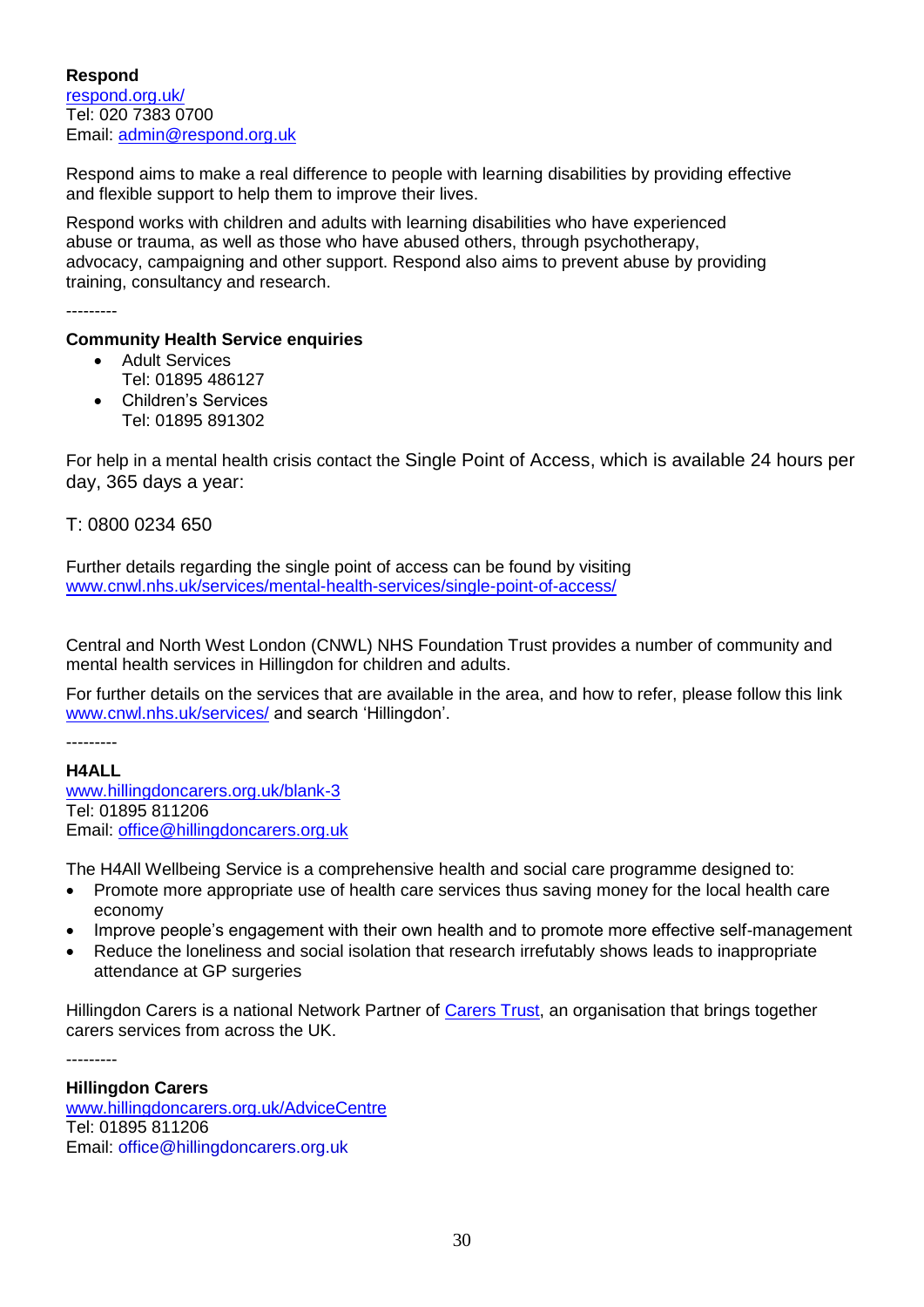Hillingdon Carers provide a range of information about services of interest to carers from a range of service providers from the statutory social care and health services to other voluntary sector organisations, large and small.

---------

### **Hoarding**

[www.nhs.uk/conditions/hoarding-disorder/](http://www.nhs.uk/conditions/hoarding-disorder/)

A hoarding disorder is where someone acquires an excessive number of items and stores them in a chaotic manner, usually resulting in unmanageable amounts of clutter.

The clutter can cause significant distress or negatively affecting the quality of life of the person or their family – for example, they become upset if someone tries to clear the clutter and their relationship suffers Many do realise they have a problem but are reluctant to seek help because they feel extremely ashamed, humiliated or guilty about it.

---------

### **Hillingdon Mind**

[www.hillingdonmind.org.uk](http://www.hillingdonmind.org.uk/)

Contact Hillingdon mind via: <http://www.hillingdonmind.org.uk/index.php/contactusatmind>

T: 01895 271 559

Support Services and Projects include:

- Counselling
- Asian Community Support
- Social Clubs
- Befriending
- Anger Management
- Somilian Outreach Project
- Carers Support
- Peer Support Group
- Young People's Support Group
- Mind at work

Other support services:

[www.hillingdonmind.org.uk/index.php/contactusatmind?id=5](http://www.hillingdonmind.org.uk/index.php/contactusatmind?id=5)

---------

### **Alzheimers Society Outreach**

[www.myhealth.london.nhs.uk/gp/local-services/alzheimer%27s-society-harrow-and-hillingdon](http://www.myhealth.london.nhs.uk/gp/local-services/alzheimer%27s-society-harrow-and-hillingdon) [www.alzheimers.org.uk](http://www.alzheimers.org.uk/) Tel: 01923 823 999 (Helpline) Tel: 01923 829 888 (Day centre) Email: [enquiries@alzheimers.org.uk](mailto:enquiries@alzheimers.org.uk)

---------

**Royal Society for the Prevention of Cruelty to Animals** [www.rspca.org.uk](http://www.rspca.org.uk/)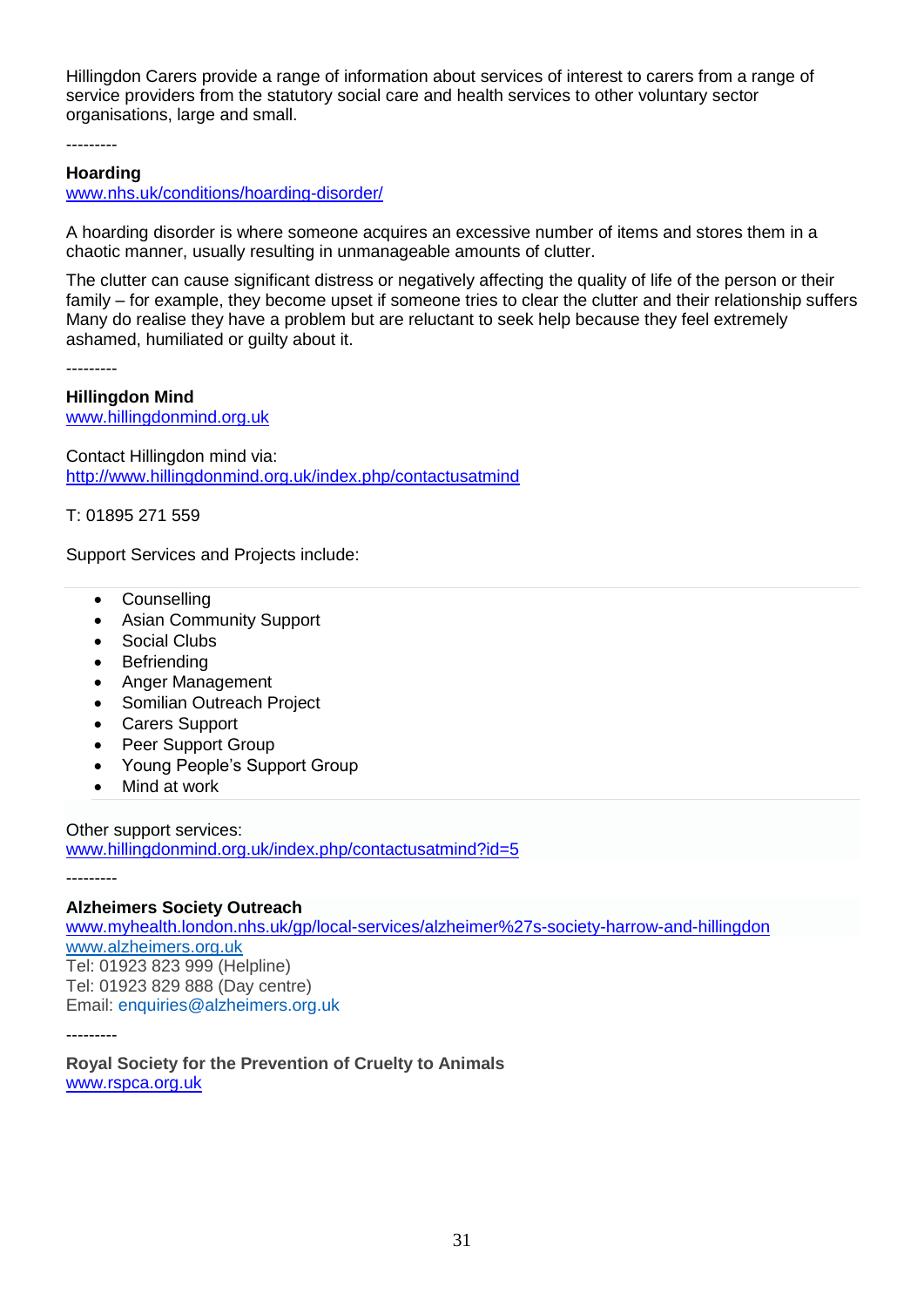# **10. Addiction**

# **Addiction, Recovery, Community, Hillingdon Service (ARCH)**

[www.cnwl.nhs.uk/service/addiction-recovery-community-hillingdon-service-arch/](http://www.cnwl.nhs.uk/service/addiction-recovery-community-hillingdon-service-arch/) Tel: 01895 207777

Email: [arch.hillingdon@nhs.net](mailto:arch.hillingdon@nhs.net)

ARCH work with people at any stage of their alcohol or drug difficulties to provide a single point of access to assessment and treatment, for problems.

ARCH recognise the importance of providing treatment for both the substance misuse problem, as well as any associated emotional / mental health issues.

ARCH employs; nurses, doctors, recovery workers, social workers, occupational therapists and clinical psychologists. We also offer an accredited peer mentor programme and provide volunteering opportunities and activities for all service users

---------

### **Alcoholics Anonymous**

[www.alcoholics-anonymous.org.uk/](http://www.alcoholics-anonymous.org.uk/) Tel: 0800 9177 650 (FREE National Helpline)

Alcoholics Anonymous is a fellowship of men and women who share their experience, strength and hope with each other that they may solve their common problem and help others to recover from alcoholism.

The only requirement for membership is a desire to stop drinking.

Our primary purpose is to stay sober and help other alcoholics to achieve sobriety.

---------

### **Alcohol Abuse and Domestic Violence**

[www.getdomesticviolencehelp.com/alcohol-abuse-and-domestic-violence.html](http://www.getdomesticviolencehelp.com/alcohol-abuse-and-domestic-violence.html)

---------

#### **Take Control! Get Domestic Violence Help**

The Get DVH website is dedicated to providing domestic violence help to reduce abuse in relationships through education and resources for personal empowerment.

Take control of your life by getting domestic abuse help now or aid others through personal knowledge and training.

A user led mental health resource.

---------

### **P3 - Hillingdon Drop In Centre - Navigator**

<https://www.p3charity.org/services/hillingdon-drop-in-navigator> Tel: 01895 436114

18e Fairfield Road, Yiewsley, West Drayton, UB7 8EX.

Opening times: Monday 9am to 5pm, Tuesday 1pm to 7pm, Wednesday 9am to 5pm, Thursday 1pm to 7pm and Friday 9am to 5pm

Open to all young people who need advice or support, be that about their tenancy or housing situation, relationship issues, or if they simply need support to access other services.

No appointment needed.

Services include:

- Housing and homelessness
- Accessing specialist services
- Dealing with debt
- Mental and physical health
- Education and employment
- Addiction issues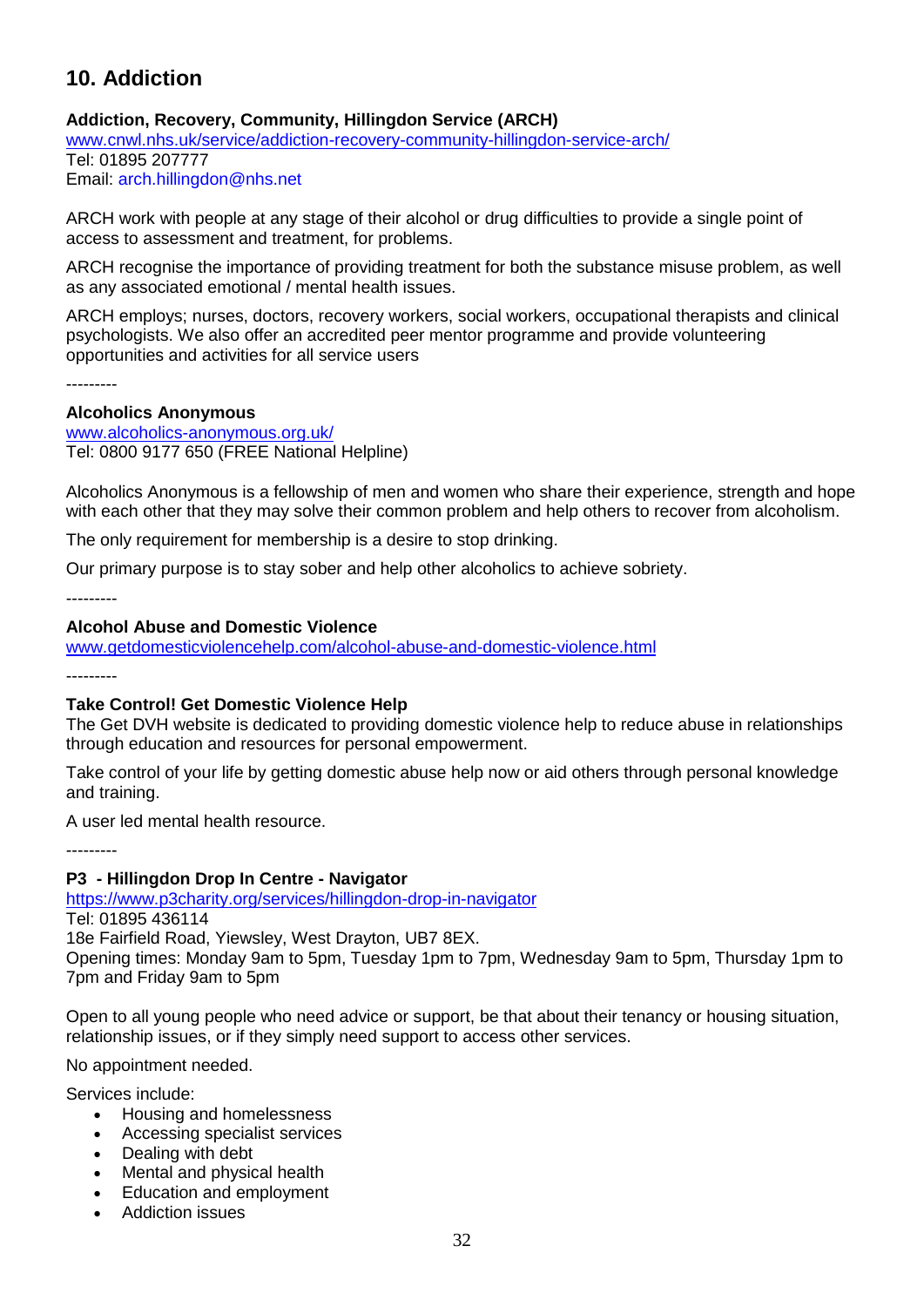• Relationships

There are different ways to contact P3 – see the options here: [www.p3charity.org/contact-us/contact-us](http://www.p3charity.org/contact-us/contact-us)

---------

**Adfam Families, Drugs and Alcohol** [www.adfam.org.uk](http://www.adfam.org.uk/)

Tel: 020 3817 9410 Email: [admin@adfam.org.uk](mailto:admin@adfam.org.uk)

Adfam is a national UK charity working to improve support for those affected by someone else's substance use. This is done through three strands of work:

- Support and empower families.
- Support the frontline workers who work with family members and carers, working in the drug and alcohol and related sectors.
- Influence at both local and national levels to shape the environment in which key decisions are made.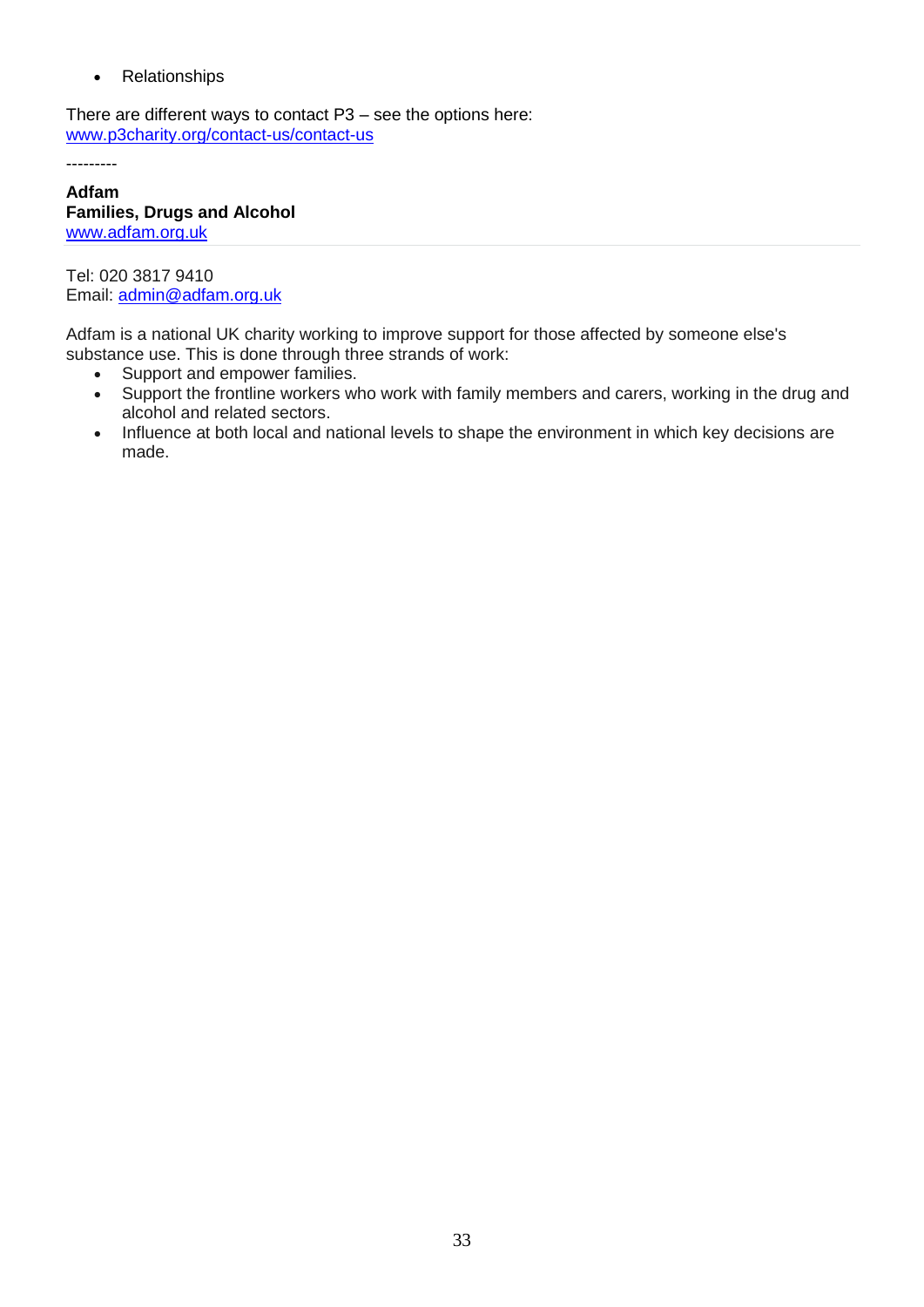# **11. Stalking and Harassment**

# **Suzy Lamplugh Trust**

[www.suzylamplugh.org/Pages/FAQs/Category/personal-safety](http://www.suzylamplugh.org/Pages/FAQs/Category/personal-safety) Tel: **[0808 802 0300](tel:08088020300)** (National Stalking Helpline) Email: [info@suzylamplugh.org](mailto:info@suzylamplugh.org)

---------

### **Paladin**

[paladinservice.co.uk](https://paladinservice.co.uk/) Tel: 020 3866 4107 Email: [info@paladinservice.co.uk](mailto:info@paladinservice.co.uk)

Paladin is a National Stalking Advocacy Service. It is a trauma-informed service established to assist high risk victims of stalking in England and Wales.

Paladin services include:

- Provide trauma informed support, advice and advocacy to high risk victims
- Raise awareness of dangers and risks of stalking
- Campaign on behalf of victims of stalking
- Develop a single port of call for any victim seeking the best support and safety advice, for a professional seeking information about how to respond to stalking and principles of an effective advocacy service.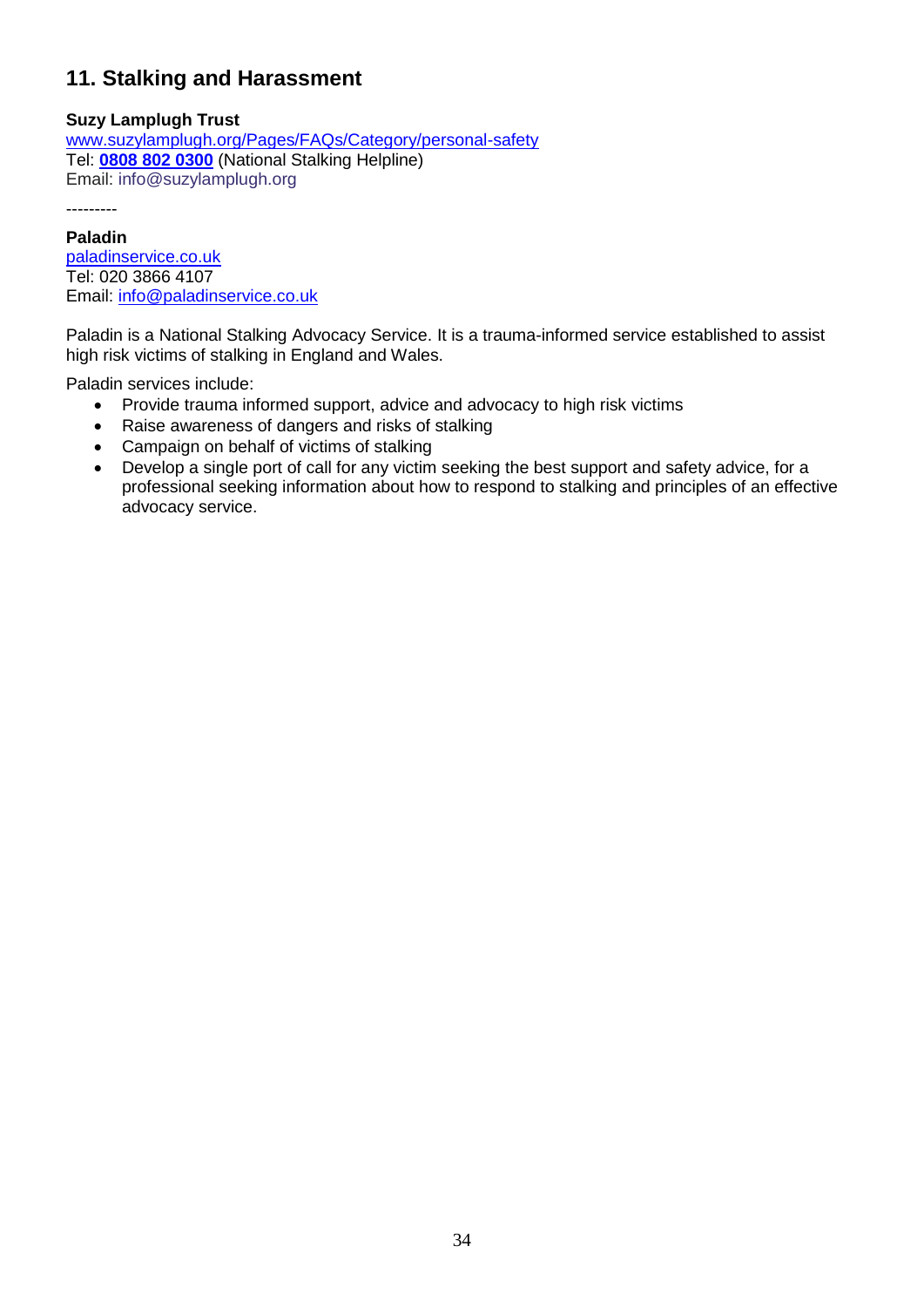# **12. Military**

The Ministry of Defence (MOD) issues its first strategy to tackle Domestic Abuse. Details can be found here: [www.gov.uk/government/news/mod-launches-first-ever-defence-domestic-abuse-strategy](http://www.gov.uk/government/news/mod-launches-first-ever-defence-domestic-abuse-strategy)

---------

### **Army Families Federation**

[aff.org.uk/advice/family-life/domestic-abuse/](https://aff.org.uk/advice/family-life/domestic-abuse/) Contact the South East Coordinator: Tel: 07974 970696 Email: [southeast@aff.org.uk](mailto:southeast@aff.org.uk)

---------

# **RAF Northolt Families Federation**

[www.raf-ff.org.uk/news/raf-northolt-families-support-project-supporting-armed-forces-families-based-at](http://www.raf-ff.org.uk/news/raf-northolt-families-support-project-supporting-armed-forces-families-based-at-and-around-the-unit/)[and-around-the-unit/](http://www.raf-ff.org.uk/news/raf-northolt-families-support-project-supporting-armed-forces-families-based-at-and-around-the-unit/)

Where to get help – further details can be found by visiting: [https://www.gov.uk/government/publications/armed-forces-domestic-abuse-where-to-get-help/armed](https://www.gov.uk/government/publications/armed-forces-domestic-abuse-where-to-get-help/armed-forces-domestic-abuse-where-to-get-help)[forces-domestic-abuse-where-to-get-help](https://www.gov.uk/government/publications/armed-forces-domestic-abuse-where-to-get-help/armed-forces-domestic-abuse-where-to-get-help)

# **Alternatively, contact a specialist military welfare provider for confidential support and advice:**

- **Royal Navy Royal Marines Welfare:** [www.royalnavy.mod.uk/welfare/find-help](http://www.royalnavy.mod.uk/welfare/find-help)
- **Army Welfare Service (AWS)**: AWS provides specialist welfare support to serving soldiers and their families. Staff can be contacted from 8.30am to 4.30pm UK local time during the working day.

Tel: +44 (0)1904 882053 Email: [AWS-HQ-IAT@mod.uk](mailto:AWS-HQ-AWS%20IAT@MOD.UK)

- **RAF SSAFA Personal Support and Social Work Service**:
- <https://www.ssafa.org.uk/help-you/currently-serving/personal-support-and-social-work-service-raf> SAAFA – RAF Northolt Branch:
- Tel: 0208 841 8581 / 0300 0111 723 Email: [isc\\_northolt@ssafa.org.uk](mailto:isc_northolt@ssafa.org.uk)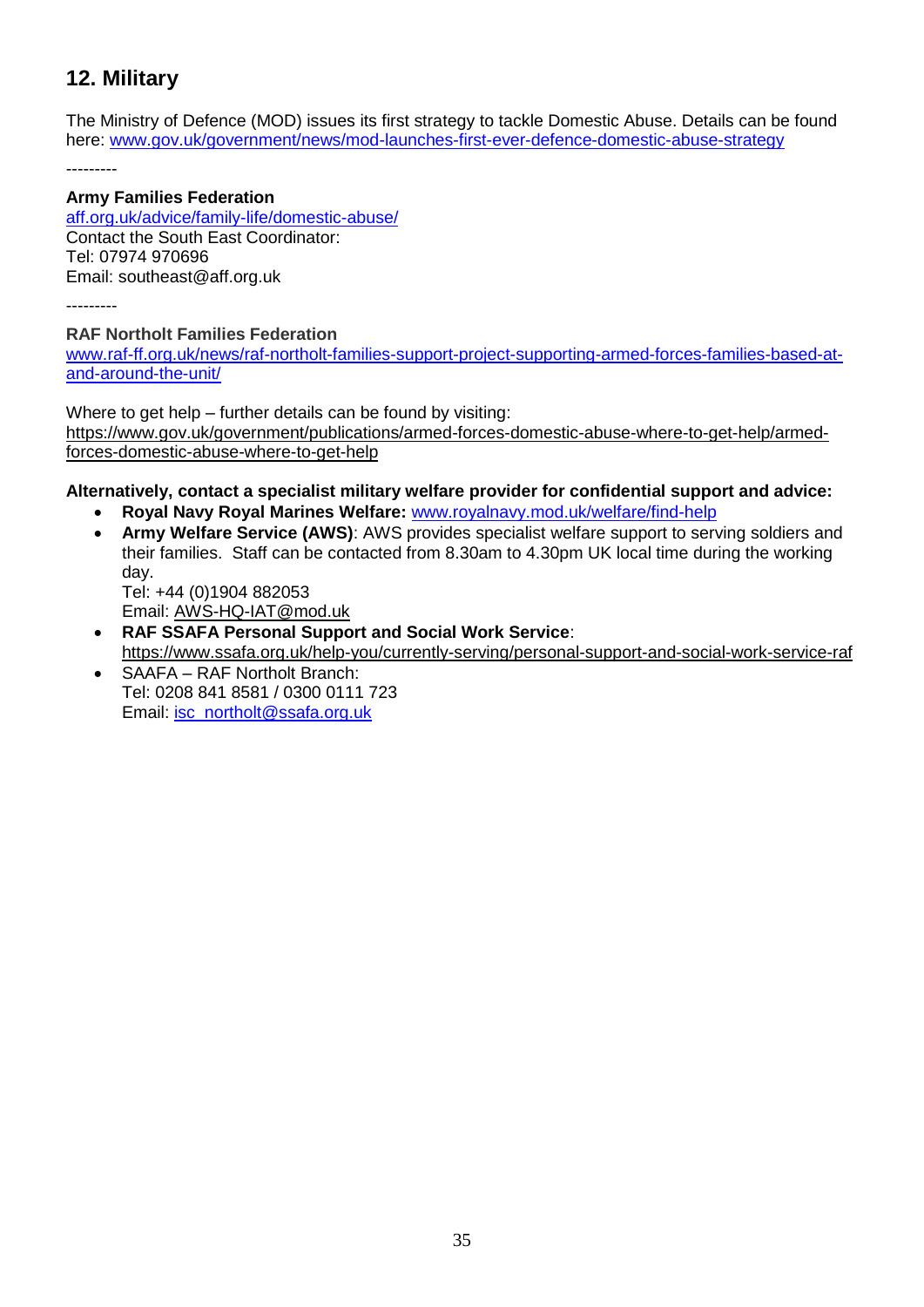# **13. Counselling and Other Support**

**EACH**  [www.eachcounselling.org.uk/contact](http://www.eachcounselling.org.uk/contact) Tel: [020 8577 6059](tel:020%208577%206059) Tel: [020 8579 4529](tel:020%208579%204529) Email: [info@eachcounselling.org.uk](mailto:info@eachcounselling.org.uk)

EACH operates across West London and provides a range of services including: One-to-One counselling in a number of languages (Hindi, Urdu, Punjabi, Gujarati an English)

---------

### **Ascent Advice and Counselling (A&C) partnership**

[thewomensresourcecentre.org.uk/8653-2/](https://thewomensresourcecentre.org.uk/8653-2/) Tel: 0207 697 3450 Email: [admin@wrc.org.uk](mailto:admin@wrc.org.uk)

Project offers free, confidential advice and support by phone, email and in person in a confidential space in every London borough. Individual counselling and support groups are also available. Services are available in a number of languages, including: English, Turkish, Punjabi, Urdu, Hindi, Bengali, Spanish, Portuguese, French, Farsi, Arabic, Kurdish, Dari, Pashto, Cantonese and Mandarin.

The project offers free and confidential legal advice, information and training and assistance for women with no recourse to public funds.

---------

### **Ashiana Project (London)**

[http://ashiana.org.uk](http://ashiana.org.uk/) Helpline: 020 8539 0427 Email: [Info@ashiana.org.uk](mailto:Info@ashiana.org.uk) Office opening hours are Monday to Friday from 9.30am to midday and 1pm to 5pm.

The Ashiana Network offers specialist refuge, advice, support and counselling services for black and minority ethnic women and girls (14+) affected by domestic violence, sexual violence, forced marriage, honour based violence, female genital mutilation and women who have no recourse to public funds.

---------

# **West London Somaliland Community – Charity (WLSC)**

[opencharities.org/charities/1128309](http://opencharities.org/charities/1128309) Tel: 07792 931458 Email: [wlondonsomalilanders@googlemail.com](mailto:wlondonsomalilanders@googlemail.com)

Work with refugees and people seeking asylum in the UK and offer practical support and advice throughout their journey in the UK.

WLSC provides IAG, tuition for children from key stage 2 and onwards, football training and tournaments, folklore dance training and recreational trips. It also organises workshops for its beneficiaries to address issues of concerns like education, social inclusion and parenting.

---------

# **The Traveller Movement** [travellermovement.org.uk](https://travellermovement.org.uk/) Tel: 020 [7607](tel:/02076072002) 2002

Email: [info@travellermovement.org.uk](mailto:info@travellermovement.org.uk)

Promoting the inclusion of Gypsies, Roma and Travellers through community engagement, advocating their human rights and leading on research to shape policy.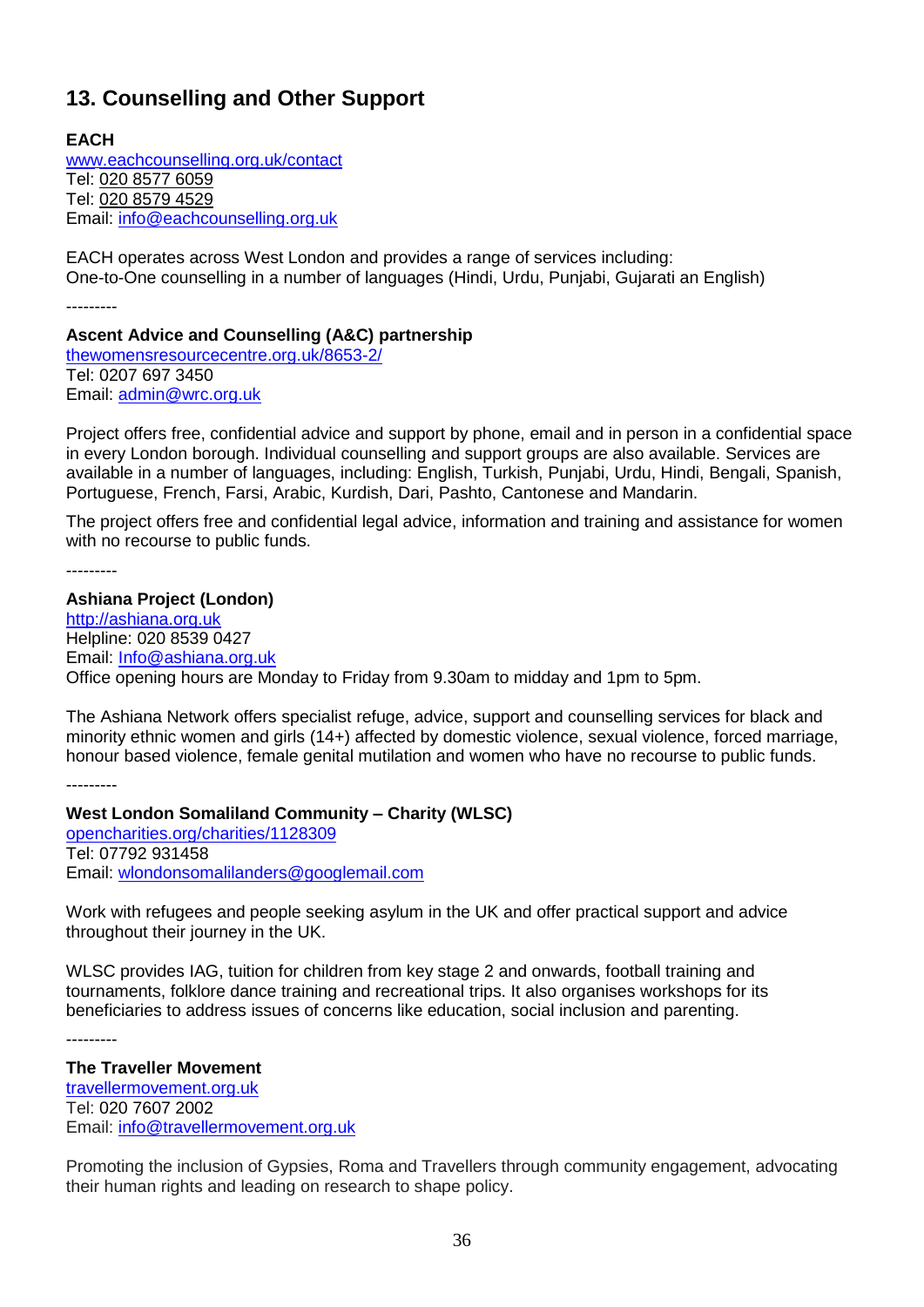# **Refugees in Effective and Active Partnership (REAP)**

Key House, High Street, Yiewsley, UB7 7BQ For information on our services, projects or for general enquiries, you can contact us by phone or email: Tel: (+44) 01895 441530 Email: [enquiries@reap.org.uk](mailto:enquiries@reap.org.uk)

### **Policy and Campaigns**

Email: [HEARCampaigns@reap.org.uk,](mailto:sarah@reap.org.uk) [Mhairi@reap.org.uk](mailto:sarah@reap.org.uk)

### **Network Coordinator**

Email: [HEAR@reap.org.uk,](mailto:sarah@reap.org.uk) E: [Christine@reap.org.uk](mailto:sarah@reap.org.uk)

## REAP also supports the:

1. **Aghan Women's Support Group** <http://reap.org.uk/afghan-women-support-group-hayes-ub3/>

In partnership with EACH, CNWL and Nestles Avenue Children's Centre.

The group supports mothers with children under the age of five years, women expecting babies and women who have experienced torture, war, poverty, and losing member(s) of their family and feeling loneliness, isolation and depression.

The aims and objectives of this support group:

- To support each women individually in a safe environment.
- To empower women to come out of isolation and depression, to heal and give them hope for equality and well being for having a better future.
- To gain confidence and self-esteem. To fight against violence and know their rights, so they are more able to take control of their lives again, make a difference and move forward.
- To encourage them to learn English. To integrate with other communities. Most of the ladies are illiterate in their main languages - which are Dari and Pashto - as they weren't allowed to go to school in Afghanistan but now through our Support Group they are learning English.

English classes are provided to support women become more independent and to communicate better with their children's school and get more involved with their children's education. Courses are provided on different topics in relation to women's needs and each week a professional is invited to come to the group and give information.

Please call: Khalida, Coordinator – Advocate/Interpreter Tel: 07913 059014 Languages: English, Dari and Pashtu

The group meets every Thursday afternoon during the school term from midday to 3pm at Nestles Avenue Children's Centre, Nestles Avenue, Hayes, UB3 4QA Tel: 01895 558147

### 2. **The West London Refugee Children and Young People Network**

The West London Refugee Children and Young People Network is a network of and for activists, agencies and voluntary and statutory professionals who work with refugee children across West London.

List of key organisations [app6-spreadsheet-of-key-organisations-25th-april-2016](http://reap.org.uk/wp-content/uploads/2016/10/App6-Spreadsheet-of-Key-Organisations-25th-April-2016.xls)

Further list of support organisations for Young Refugees [app7-spreadsheet-of-other-highly-relevant-organisations-25th-april-2016](http://reap.org.uk/wp-content/uploads/2016/10/App7-Spreadsheet-of-Other-Highly-Relevant-Organisations-25th-April-2016.xls)

Additional resources and support can be found by visiting [http://reap.org.uk/useful-websites-for](http://reap.org.uk/useful-websites-for-refugee-groups/)[refugee-groups/](http://reap.org.uk/useful-websites-for-refugee-groups/)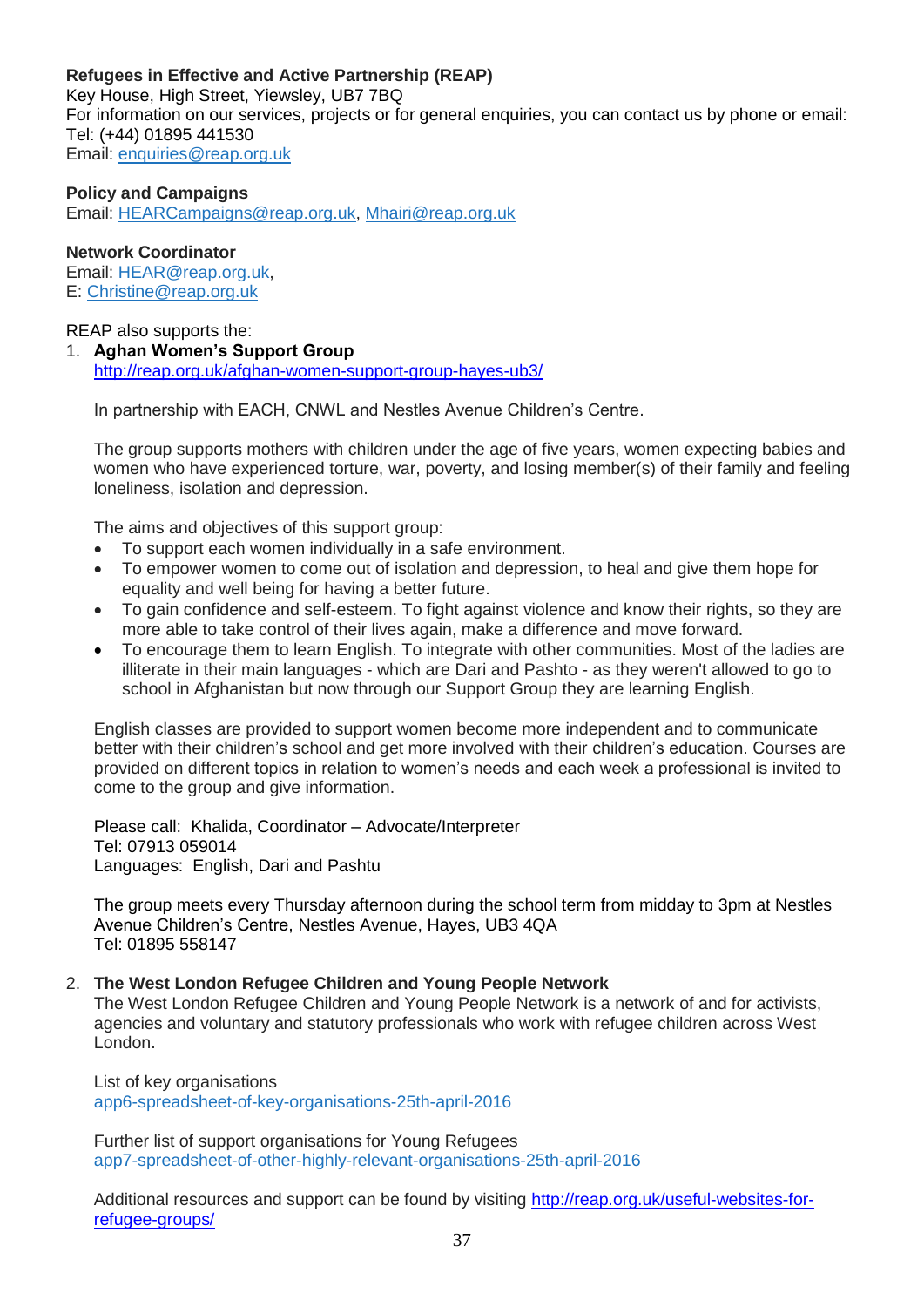### **Hillingdon Law Centre [www.hillingdonlaw.org.uk](http://www.hillingdonlaw.org.uk/)** Tel: 020 8561 9400 Email: [info@hillingdonlawcentre.co.uk](mailto:info@hillingdonlawcentre.co.uk) 12 Harold Avenue, Hayes, UB3 4QW Opening hours: Monday to Friday, 10am to 5pm

Hillingdon Law Centre is an independent legal advice service managed by local people and employing professionally qualified staff. It is a registered charity and has not-for-profit contracts with the Legal Aid Agency.

The centre provides free advice and representation on these matters:

- Housing (if eligible for legal aid)
- Immigration and Asylum (OISC Level 3) for people who live in the Hillingdon Wards of Yiewsley, West Drayton, Heathrow Villages, Townfield, Botwell and Pinkwell
- Employment (free for people who live in West London)

---------

# **Hillingdon Refugee Support Group**

[www.hrsg.org.uk](http://www.hrsg.org.uk/) Tel: 01895 434728 Email: [enquiries@hrsg.org.uk](mailto:enquiries@hrsg.org.uk) Opening hours: Monday to Friday, 9am to 4pm

Services include:

- welcoming and providing care and practical support to young unaccompanied asylum seekers and refugees aged 16 to 21 years
- Educational and structured recreational activities to enhance the quality of life and integration into the local community for young refugees and asylum seekers
- Strive to raise awareness in the wider community to ensure a positive presentation of asylum seekers and refugees.
- Weekly befriending service working with volunteers providing learning opportunities via structured activities.
- Recruitment, training and coordination for volunteers.
- Practical support of donations of food and clothing.
- Daily one to one and group providing support to further assist young people with; volunteer placements; CV and letter writing; budgeting; referrals; English; Maths; emotional and miscellaneous support.
- Weekly outreach services to hostels and supported accommodation.
- Practical living skills; access to practical activities; outdoor activities; informal and formal education; training; drama; arts and crafts; creative reading and writing workshops

# **Citizen's Advice Bureau**

[www.citizensadvice.org.uk](http://www.citizensadvice.org.uk/)

---------

---------

### **Citizen's Advice - Hillingdon**

[www.hillingdoncab.org.uk](http://www.hillingdoncab.org.uk/) Tel: [0344](tel:03448487903) 848 7903 (calls cost 5p per minute from a BT landline) Opening hours: Monday to Friday, 9.30am to 3.30pm

List of local contact numbers: [www.hillingdoncab.org.uk/get-advice/useful-contact](http://www.hillingdoncab.org.uk/get-advice/useful-contact-numbers/#1519736974775-7d2198a7-461d9d27-7cd01349-f4cc)[numbers/#1519736974775-7d2198a7-461d9d27-7cd01349-f4cc](http://www.hillingdoncab.org.uk/get-advice/useful-contact-numbers/#1519736974775-7d2198a7-461d9d27-7cd01349-f4cc)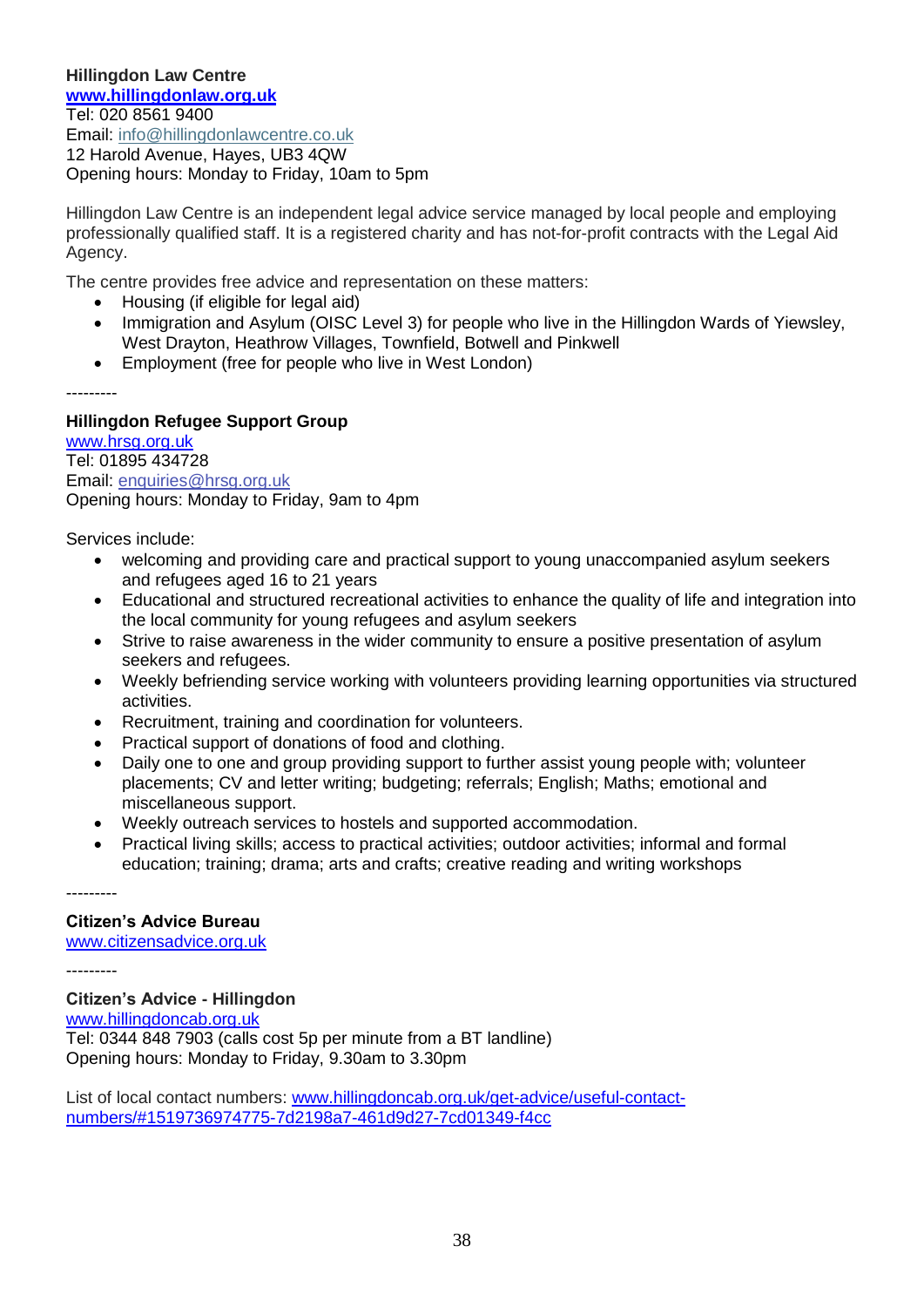**Heathrow Travel Care Independent Social Work at Heathrow Airport** [heathrowtravelcare.co.uk](http://heathrowtravelcare.co.uk/) Room 00142, North Wing, Terminal 3, Heathrow Airport, Hounslow, TW6 1BZ Tel: 0208 745 7495 Email: [heathrow\\_travel\\_care@heathrow.com](mailto:heathrow_travel_care@heathrow.com)

Services provided:

- Crisis social work
- Emergency Response
- Social work advice to the Foreign & Commonwealth Office
- Help for rough sleepers
- Responsible Adults (ensuring the best interests of a child or young Person is fully taken into account when they are being interviewed by the UK Border Agency or the police).

---------

### **Hillingdon Inter Faith Network**

[www.interfaith.org.uk](http://www.interfaith.org.uk/) 2 Grosvenor Gardens, London SW1W 0DH Tel: +44 (0)20 7730 0410 Email: [ifnet@interfaith.org.uk](mailto:ifnet@interfaith.org.uk)

The Inter Faith Network for the UK works to promote understanding, cooperation and good relations between organisations and persons of different faiths in the UK.

It does this through providing opportunities for linking and sharing of good practice, providing advice and information to help the development of new inter faith initiatives and the strengthening of existing ones. It raises awareness within wider society of the importance of inter faith issues and develops programmes to increase understanding about faith communities, including both their distinctive features and areas of common ground.

The Inter Faith Network's member bodies include national faith community representative bodies; national, regional and local inter faith organisations; and academic institutions and bodies concerned with multi faith education.

An alphabetical list of Inter Faith Network members can be found by visiting:

<https://www.interfaith.org.uk/members/a-z>

---------

### **LGBT - Young Hillingdon**

[www.hillingdon.gov.uk/article/30049/LGBT](http://www.hillingdon.gov.uk/article/30049/LGBT)

Want to have a confidential chat and meet likeminded people of your own age (13 to 19)?

Our service is running a youth work drop-in project for young people who identify as LGBT or who are questioning their sexuality.

You can meet new friends in a safe space, get involved in a range of youth work activities and access advice and information.

*Sessions*

**Day, time and place**: The project is based at a central location in Uxbridge and takes place on Mondays from 4pm to 6.30pm

**Run by:** The session is delivered in partnership with colleagues from [Mosaic LGBT Youth Centre](http://www.mosaicyouth.org.uk/index.php#.Ud0--j526Jc)

**Contact:** If you need additional information about this project call 01895 250721/07951 884349 or call the Mosaic youth project on 07931 336668 or email [Info@mosaicyouth.org.uk](mailto:Info@mosaicyouth.org.uk)

---------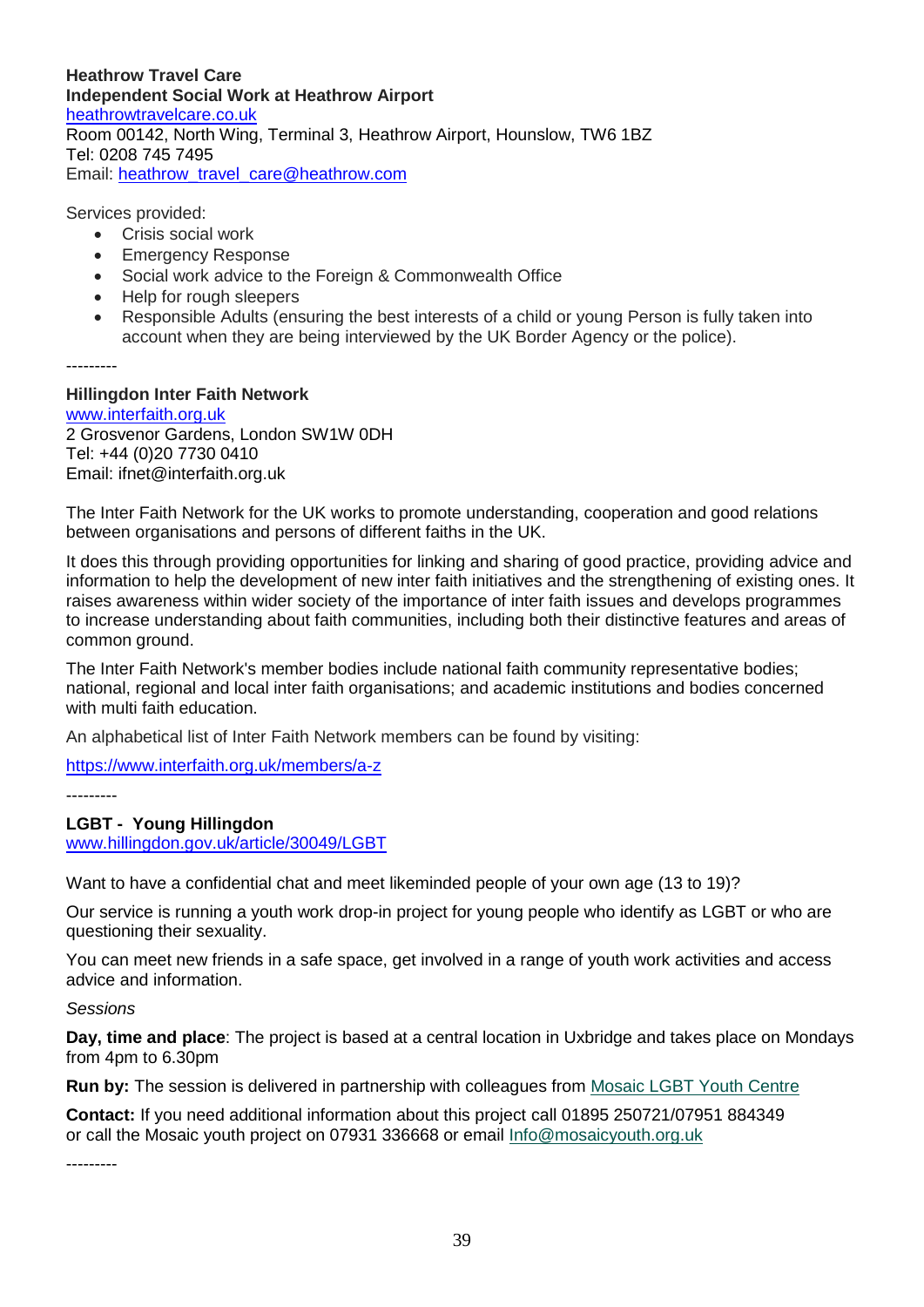# **West London LGBT Forum and Support Groups**

Details can be found by visiting: [www.ealingcvs.org.uk/equalities-and-cohesion/lgbt/other-lgbt-contacts](http://www.ealingcvs.org.uk/equalities-and-cohesion/lgbt/other-lgbt-contacts-and-resources/)[and-resources/](http://www.ealingcvs.org.uk/equalities-and-cohesion/lgbt/other-lgbt-contacts-and-resources/)

---------

#### **Mermaids UK**

[www.mermaidsuk.org.uk](http://www.mermaidsuk.org.uk/) Tel: 0344 344 0550 Email: [Info@mermaidsuk.org.uk](mailto:Info@mermaidsuk.org.uk)

Mermaids provides a helpline aimed at supporting transgender youth up to and including the age of 19 years, their families and professionals working with them.

The helpline offers emotional support, a gateway to the parents and teens forums, information about current legislation and protections under the law, plus signposting to training and resources.

Services are available Monday to Friday 9am to 9pm (during Bank Holidays times may vary).

---------

### **West London Equality Centre**

[www.wlec.net](http://www.wlec.net/) Tel: 020 8231 2550 / 020 8231 2574 / 020 8231 2575 / 020 8231 2576 Opening hours: Monday to Friday, 10am to 4pm

Services include advice relating to:

- Debt
- Family including Matrimonial matters
- Employment
- Immigration
- Welfare and Benefits
- Housing/Tenancy

For further details please visit [www.wlec.net/what-we-do/](http://www.wlec.net/what-we-do/)

---------

### **Hillingdon AIDS Response Trust (HART)**

Empowering HIV positive people [hart-hiv.org.uk](https://hart-hiv.org.uk/)

New Windsor Street, Uxbridge, UB8 2TU Opening hours: Monday to Wednesday, 9am to 5pm. Thursday to Sunday the office is closed. Or contact via<https://hart-hiv.org.uk/home/getting-in-touch-with-us/>

Services are free and include:

- Drop in facilities
- Peer support
- Benefits advice
- Welfare support
- Advocacy service
- Hardship funding
- Home visits
- Complementary therapies
- Educational resources
- Women's groups
- Regular weekly meals
- IT and internet access
- Partnership work with Health and Social Care
- Access to Food Bank
- Free baby milk to mums without recourse to public funds
- Social events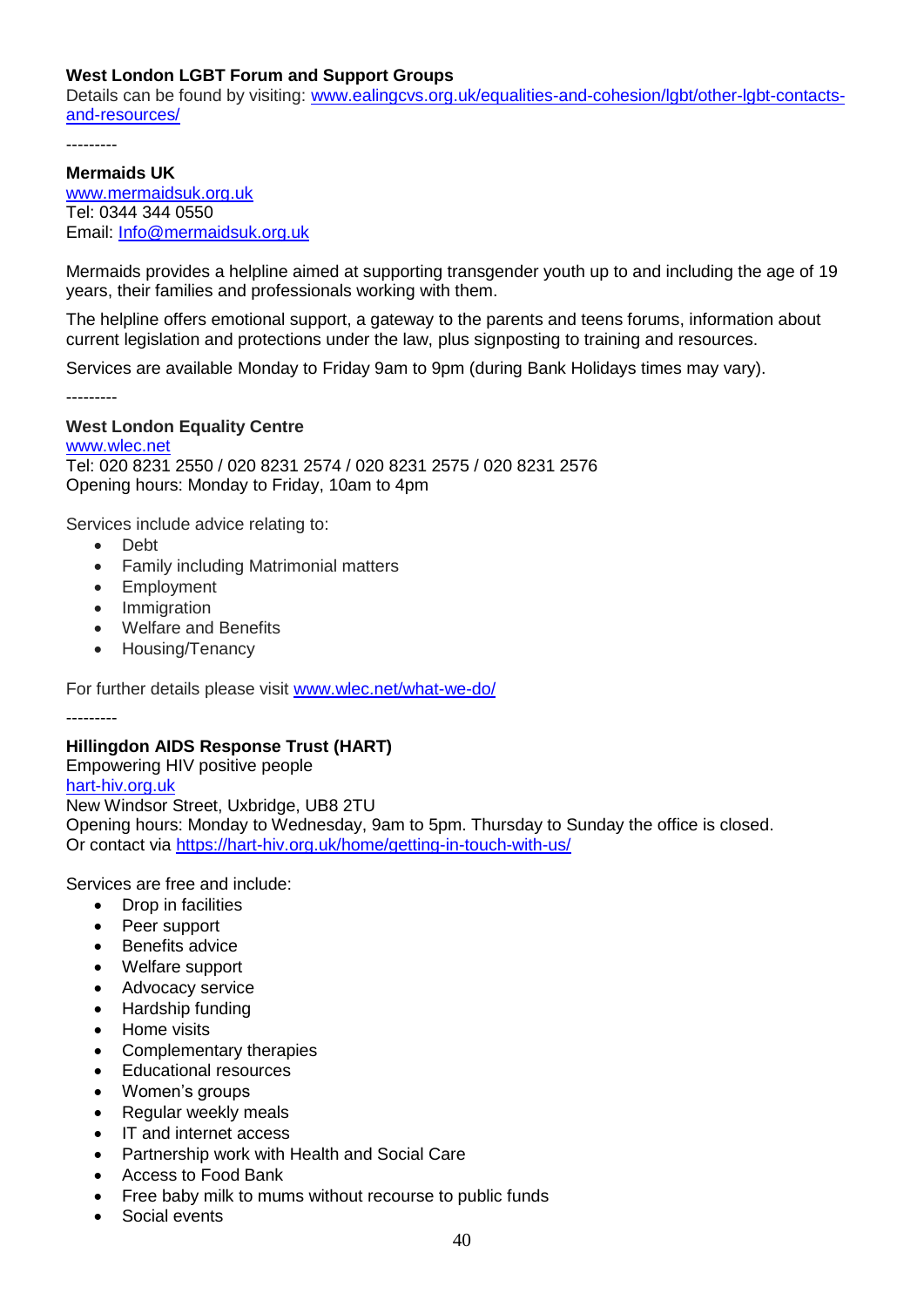- Access to grant making charities for individuals
- Free condoms

---------

### **Royal Voluntary Service**

[www.royalvoluntaryservice.org.uk/service/1454-london/volunteering-locally/page-2](http://www.royalvoluntaryservice.org.uk/service/1454-london/volunteering-locally/page-2) Tel: 020 3002 2190 Email: [londonhub@royalvoluntaryservice.org.uk](mailto:londonhub@royalvoluntaryservice.org.uk) Opening hours: Monday to Friday, 9am to 5pm

Roles range from befriending and home help to community transport and [hospital wards and cafés](http://www.royalvoluntaryservice.org.uk/volunteer/volunteering-in-hospitals) and we offer these opportunities throughout the region (London) including Hillingdon, Bromley, Lewisham, Bexley, Kensington, Chelsea, Romford and the surrounding areas.

---------

#### **British Red Cross** [www.redcross.org.uk](http://www.redcross.org.uk/) Tel: 0344 871 1111 Email: [contactus@redcross.org.uk](mailto:contactus@redcross.org.uk)

Services offered include:

- Help with loneliness
- Support at home
- Borrowing a wheelchair
- Borrowing a commode
- Help for Refugees
- Help for Young Refugees
- Help with money problems

---------

# **Disablement Association Hillingdon (DASH)**

[dash.org.uk](http://dash.org.uk/) Tel: 0208 848 8319 Email: [info@dash.org.uk](mailto:info@dash.org.uk)

DASH, which is user led, provides advice, support and activities that allow disabled people to take control of their lives and become more independent, confident and part of the community.

DASH is an inclusive organisation and promotes independence to every individual.

For advice, information and office based support, our main office address is: DASH, Disablement Association Hillingdon, Wood End Centre, Judge Heath Lane, Hayes, UB3 2PB

For our activities and outreach work, our Hub address is: The DASH Hub, The Pavilions Shopping Centre (next to Wilko at the back), 18 Chequers Square, Uxbridge, UB8 1LN

---------

# **Bucks New University**

Students Union Advice Centre accessed via [www.bucksstudentsunion.org/support/advice/](http://www.bucksstudentsunion.org/support/advice/) Uxbridge Campus: 1.03 (beside Pulse) Opening times: Monday to Thursday, 9am to 5pm. Friday, 9am to 4.30pm Tel: 01494 605180 Email: [suadvice@bucks.ac.uk](mailto:suadvice@bucks.ac.uk)